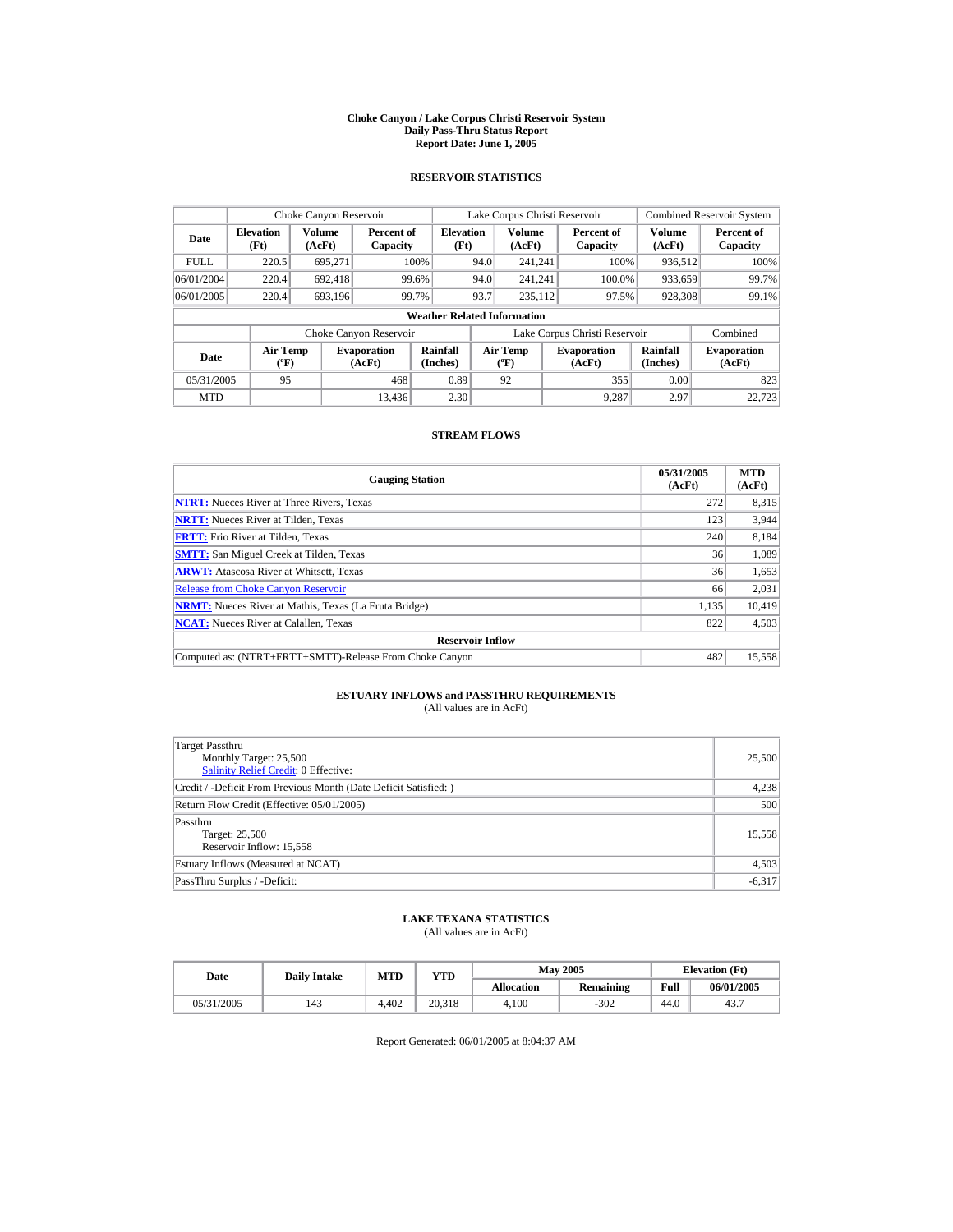#### **Choke Canyon / Lake Corpus Christi Reservoir System Daily Pass-Thru Status Report Report Date: June 2, 2005**

### **RESERVOIR STATISTICS**

|             | Choke Canyon Reservoir                      |                  |                              |                          | Lake Corpus Christi Reservoir |                                          |  |                               |                         | <b>Combined Reservoir System</b> |  |  |
|-------------|---------------------------------------------|------------------|------------------------------|--------------------------|-------------------------------|------------------------------------------|--|-------------------------------|-------------------------|----------------------------------|--|--|
| Date        | <b>Elevation</b><br>(Ft)                    | Volume<br>(AcFt) | Percent of<br>Capacity       | <b>Elevation</b><br>(Ft) |                               | Volume<br>(AcFt)                         |  | Percent of<br>Capacity        | <b>Volume</b><br>(AcFt) | Percent of<br>Capacity           |  |  |
| <b>FULL</b> | 220.5                                       | 695,271          |                              | 100%                     | 94.0                          | 241.241                                  |  | 100%                          | 936.512                 | 100%                             |  |  |
| 06/02/2004  | 220.4                                       | 692.418          |                              | 99.6%                    | 94.0                          | 241.241                                  |  | 100.0%                        | 933,659                 | 99.7%                            |  |  |
| 06/02/2005  | 220.4                                       | 693.715          |                              | 99.8%                    | 93.4                          | 229,990                                  |  | 95.3%                         | 923,705                 | 98.6%                            |  |  |
|             | <b>Weather Related Information</b>          |                  |                              |                          |                               |                                          |  |                               |                         |                                  |  |  |
|             |                                             |                  | Choke Canyon Reservoir       |                          |                               |                                          |  | Lake Corpus Christi Reservoir |                         | Combined                         |  |  |
| Date        | <b>Air Temp</b><br>$({}^{\circ}\mathrm{F})$ |                  | <b>Evaporation</b><br>(AcFt) | Rainfall<br>(Inches)     |                               | <b>Air Temp</b><br>$({}^{\circ}{\rm F})$ |  | <b>Evaporation</b><br>(AcFt)  | Rainfall<br>(Inches)    | <b>Evaporation</b><br>(AcFt)     |  |  |
| 06/01/2005  | 89                                          |                  | 378                          | 0.00                     |                               | 88                                       |  | 385                           | 1.01                    | 763                              |  |  |
| <b>MTD</b>  |                                             |                  | 378                          | 0.00                     |                               |                                          |  | 385                           | 1.01                    | 763                              |  |  |

### **STREAM FLOWS**

| <b>Gauging Station</b>                                       | 06/01/2005<br>(AcFt) | <b>MTD</b><br>(AcFt) |
|--------------------------------------------------------------|----------------------|----------------------|
| <b>NTRT:</b> Nueces River at Three Rivers, Texas             | 308                  | 308                  |
| <b>NRTT:</b> Nueces River at Tilden, Texas                   | 117                  | 117                  |
| <b>FRTT:</b> Frio River at Tilden, Texas                     | 282                  | 282                  |
| <b>SMTT:</b> San Miguel Creek at Tilden, Texas               | 77                   | 77                   |
| <b>ARWT:</b> Atascosa River at Whitsett, Texas               | 38                   | 38                   |
| <b>Release from Choke Canyon Reservoir</b>                   | 66                   | 66                   |
| <b>NRMT:</b> Nueces River at Mathis, Texas (La Fruta Bridge) | 1,235                | 1,235                |
| <b>NCAT:</b> Nueces River at Calallen, Texas                 | 923                  | 923                  |
| <b>Reservoir Inflow</b>                                      |                      |                      |
| Computed as: (NTRT+FRTT+SMTT)-Release From Choke Canyon      | 601                  | 601                  |

# **ESTUARY INFLOWS and PASSTHRU REQUIREMENTS**<br>(All values are in AcFt)

| Target Passthru<br>Monthly Target: 25,500<br>Salinity Relief Credit: 0 Effective: | 25,500   |
|-----------------------------------------------------------------------------------|----------|
| Credit / -Deficit From Previous Month (Date Deficit Satisfied: )                  | $-6,317$ |
| Return Flow Credit (Effective: )                                                  | 0        |
| Passthru<br>Target: 25,500<br>Reservoir Inflow: 601                               | 601      |
| Estuary Inflows (Measured at NCAT)                                                | 923      |
| PassThru Surplus / -Deficit:                                                      | $-5,995$ |

## **LAKE TEXANA STATISTICS**

(All values are in AcFt)

| Date       | <b>Daily Intake</b> | <b>MTD</b> | YTD    |                   | <b>June 2005</b> | <b>Elevation</b> (Ft) |            |
|------------|---------------------|------------|--------|-------------------|------------------|-----------------------|------------|
|            |                     |            |        | <b>Allocation</b> | <b>Remaining</b> | Full                  | 06/02/2005 |
| 06/01/2005 | 143                 | 143        | 20.461 | 4.100             | 3.957            | 44.0                  | 43.7       |

Report Generated: 06/02/2005 at 11:36:26 AM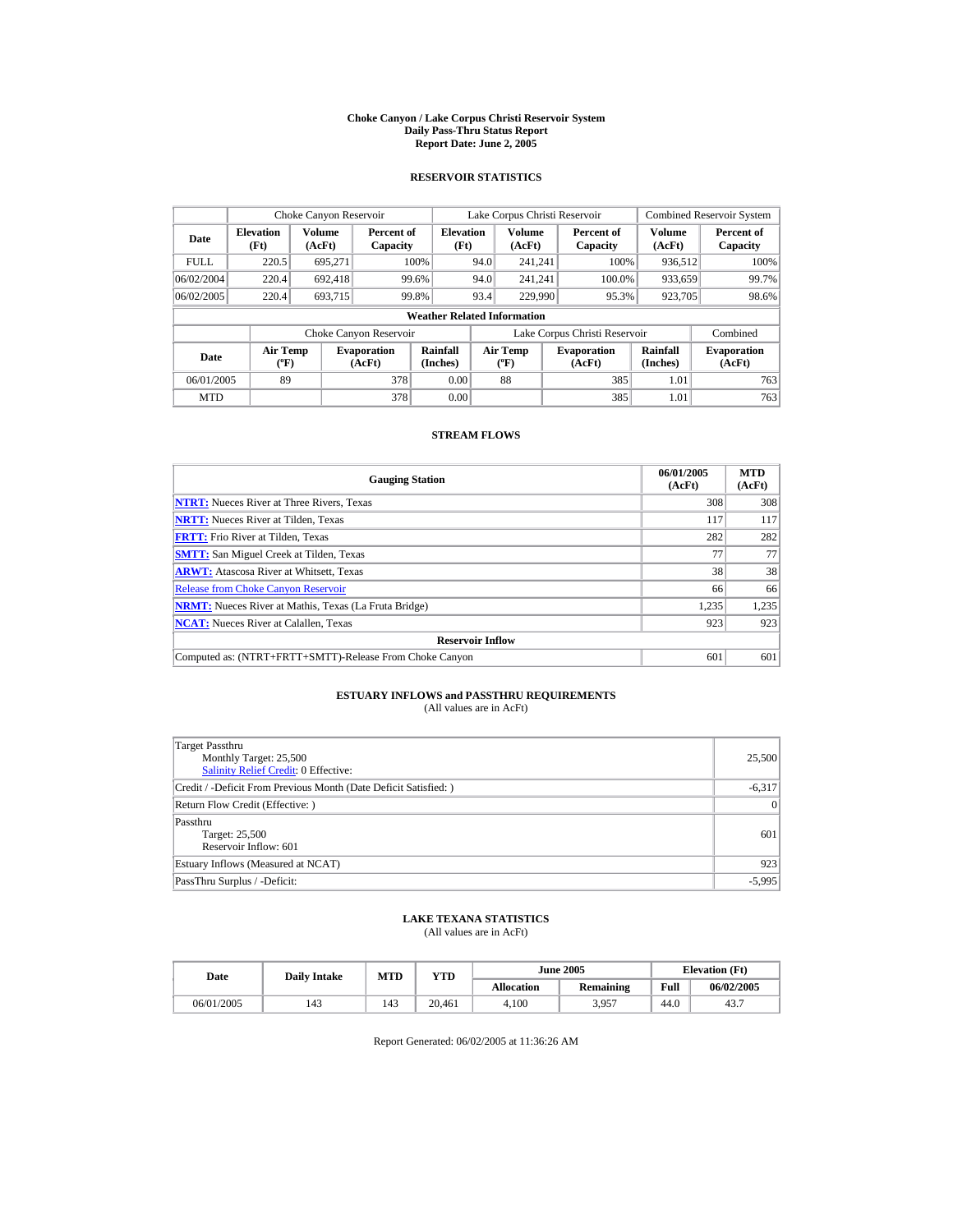#### **Choke Canyon / Lake Corpus Christi Reservoir System Daily Pass-Thru Status Report Report Date: June 3, 2005**

### **RESERVOIR STATISTICS**

|             | Choke Canyon Reservoir                      |                  |                              |                          | Lake Corpus Christi Reservoir            |                         |  |                               |                         | <b>Combined Reservoir System</b> |  |  |
|-------------|---------------------------------------------|------------------|------------------------------|--------------------------|------------------------------------------|-------------------------|--|-------------------------------|-------------------------|----------------------------------|--|--|
| Date        | <b>Elevation</b><br>(Ft)                    | Volume<br>(AcFt) | Percent of<br>Capacity       | <b>Elevation</b><br>(Ft) |                                          | <b>Volume</b><br>(AcFt) |  | Percent of<br>Capacity        | <b>Volume</b><br>(AcFt) | Percent of<br>Capacity           |  |  |
| <b>FULL</b> | 220.5                                       | 695.271          |                              | 100%                     | 94.0                                     | 241.241                 |  | 100%                          | 936.512                 | 100%                             |  |  |
| 06/03/2004  | 220.4                                       | 692.418          |                              | 99.6%                    | 94.0                                     | 241.241                 |  | 100.0%                        | 933,659                 | 99.7%                            |  |  |
| 06/03/2005  | 220.4                                       | 692.936          |                              | 99.7%                    | 93.3                                     | 228.104                 |  | 94.6%                         | 921,040                 | 98.3%                            |  |  |
|             | <b>Weather Related Information</b>          |                  |                              |                          |                                          |                         |  |                               |                         |                                  |  |  |
|             |                                             |                  | Choke Canyon Reservoir       |                          |                                          |                         |  | Lake Corpus Christi Reservoir |                         | Combined                         |  |  |
| Date        | <b>Air Temp</b><br>$({}^{\circ}\mathrm{F})$ |                  | <b>Evaporation</b><br>(AcFt) | Rainfall<br>(Inches)     | <b>Air Temp</b><br>$({}^{\circ}{\rm F})$ |                         |  | <b>Evaporation</b><br>(AcFt)  | Rainfall<br>(Inches)    | <b>Evaporation</b><br>(AcFt)     |  |  |
| 06/02/2005  | 92                                          |                  | 574                          | 0.00                     |                                          | 92                      |  | 373                           | 0.00                    | 947                              |  |  |
| <b>MTD</b>  |                                             |                  | 952                          | 0.00                     |                                          |                         |  | 758                           | 1.01                    | 1.710                            |  |  |

### **STREAM FLOWS**

| <b>Gauging Station</b>                                       | 06/02/2005<br>(AcFt) | <b>MTD</b><br>(AcFt) |
|--------------------------------------------------------------|----------------------|----------------------|
| <b>NTRT:</b> Nueces River at Three Rivers, Texas             | 296                  | 603                  |
| <b>NRTT:</b> Nueces River at Tilden, Texas                   | 107                  | 224                  |
| <b>FRTT:</b> Frio River at Tilden, Texas                     | 304                  | 586                  |
| <b>SMTT:</b> San Miguel Creek at Tilden, Texas               | 95                   | 173                  |
| <b>ARWT:</b> Atascosa River at Whitsett, Texas               | 155                  | 193                  |
| <b>Release from Choke Canyon Reservoir</b>                   | 66                   | 131                  |
| <b>NRMT:</b> Nueces River at Mathis, Texas (La Fruta Bridge) | 1.191                | 2.426                |
| <b>NCAT:</b> Nueces River at Calallen, Texas                 | 996                  | 1.919                |
| <b>Reservoir Inflow</b>                                      |                      |                      |
| Computed as: (NTRT+FRTT+SMTT)-Release From Choke Canyon      | 629                  | 1,231                |

# **ESTUARY INFLOWS and PASSTHRU REQUIREMENTS**<br>(All values are in AcFt)

| Target Passthru<br>Monthly Target: 25,500<br>Salinity Relief Credit: 0 Effective: | 25,500          |
|-----------------------------------------------------------------------------------|-----------------|
| Credit / -Deficit From Previous Month (Date Deficit Satisfied:)                   | $-6,317$        |
| Return Flow Credit (Effective: )                                                  | $\vert 0 \vert$ |
| Passthru<br>Target: 25,500<br>Reservoir Inflow: 1,231                             | 1,231           |
| Estuary Inflows (Measured at NCAT)                                                | 1,919           |
| PassThru Surplus / -Deficit:                                                      | $-5,628$        |

## **LAKE TEXANA STATISTICS**

(All values are in AcFt)

| Date       | <b>Daily Intake</b> | <b>MTD</b> | $_{\rm VTD}$ |                   | <b>June 2005</b> | <b>Elevation</b> (Ft) |            |
|------------|---------------------|------------|--------------|-------------------|------------------|-----------------------|------------|
|            |                     |            |              | <b>Allocation</b> | Remaining        | Full                  | 06/03/2005 |
| 06/02/2005 | 143                 | 286        | 20.604       | 4.100             | 3.814            | 44.0                  | 43.7       |

Report Generated: 06/03/2005 at 8:04:58 AM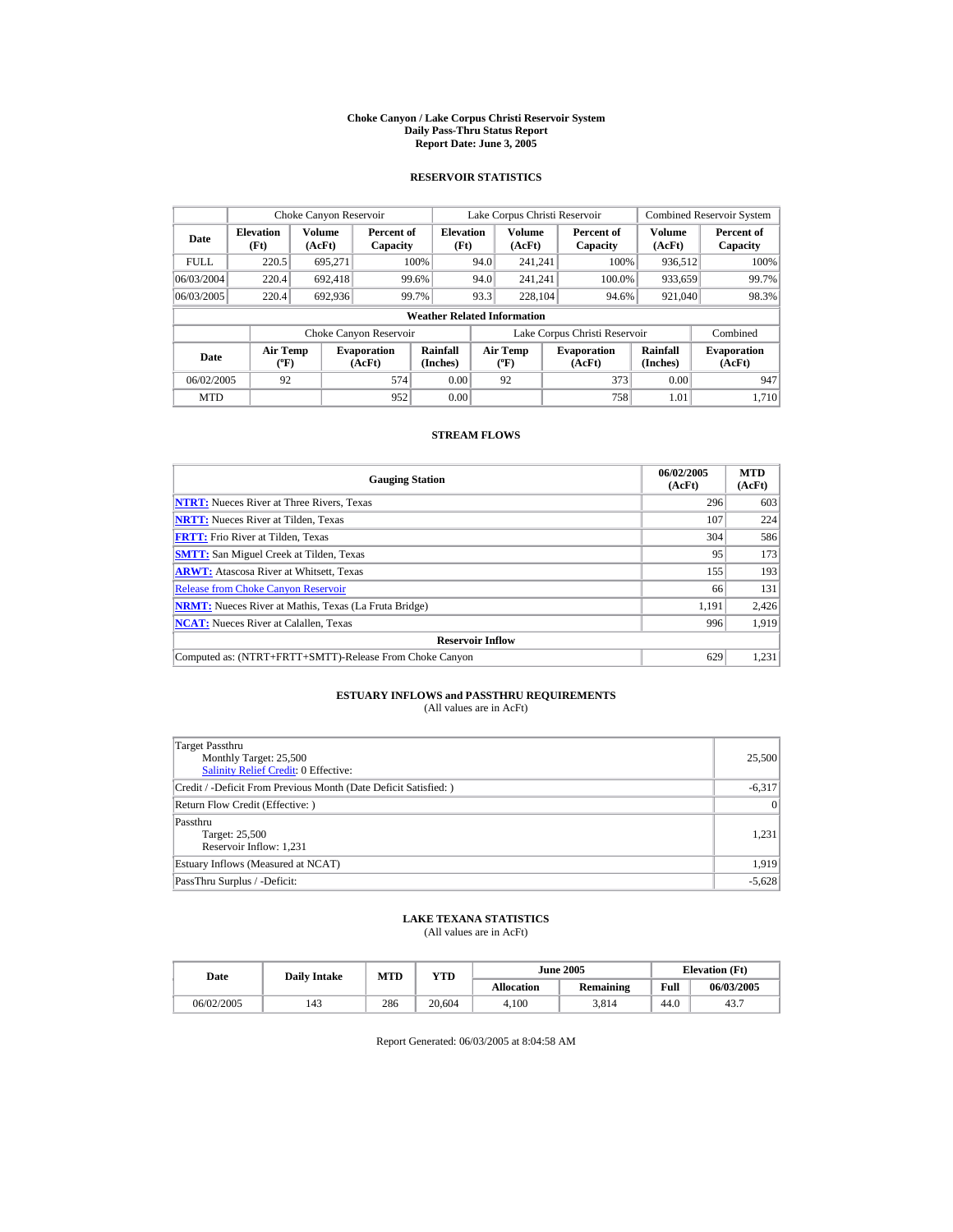#### **Choke Canyon / Lake Corpus Christi Reservoir System Daily Pass-Thru Status Report Report Date: June 4, 2005**

### **RESERVOIR STATISTICS**

|             | Choke Canyon Reservoir                      |                  |                              |                             | Lake Corpus Christi Reservoir |                                          |  |                               |                      | <b>Combined Reservoir System</b> |  |  |
|-------------|---------------------------------------------|------------------|------------------------------|-----------------------------|-------------------------------|------------------------------------------|--|-------------------------------|----------------------|----------------------------------|--|--|
| Date        | <b>Elevation</b><br>(Ft)                    | Volume<br>(AcFt) | Percent of<br>Capacity       | <b>Elevation</b><br>(Ft)    |                               | <b>Volume</b><br>(AcFt)                  |  | Percent of<br>Capacity        | Volume<br>(AcFt)     | Percent of<br>Capacity           |  |  |
| <b>FULL</b> | 220.5                                       | 695.271          |                              | 100%                        | 94.0                          | 241.241                                  |  | 100%                          | 936.512              | 100%                             |  |  |
| 06/04/2004  | 220.5                                       | 695.271          |                              | 100.0%                      | 94.0                          | 241.241                                  |  | 100.0%                        | 936,512              | 100.0%                           |  |  |
| 06/04/2005  | 220.4                                       | 693,196          |                              | 99.7%                       | 93.3                          | 227,540                                  |  | 94.3%                         | 920,736              | 98.3%                            |  |  |
|             | <b>Weather Related Information</b>          |                  |                              |                             |                               |                                          |  |                               |                      |                                  |  |  |
|             |                                             |                  | Choke Canyon Reservoir       |                             |                               |                                          |  | Lake Corpus Christi Reservoir |                      | Combined                         |  |  |
| Date        | <b>Air Temp</b><br>$({}^{\circ}\mathrm{F})$ |                  | <b>Evaporation</b><br>(AcFt) | <b>Rainfall</b><br>(Inches) |                               | <b>Air Temp</b><br>$({}^{\circ}{\rm F})$ |  | <b>Evaporation</b><br>(AcFt)  | Rainfall<br>(Inches) | <b>Evaporation</b><br>(AcFt)     |  |  |
| 06/03/2005  | 90                                          |                  | 332                          | 0.00                        |                               | 91                                       |  | 285                           | 0.00                 | 617                              |  |  |
| <b>MTD</b>  |                                             |                  | 1.284                        | 0.00                        |                               |                                          |  | 1.043                         | 1.01                 | 2.327                            |  |  |

### **STREAM FLOWS**

| <b>Gauging Station</b>                                       | 06/03/2005<br>(AcFt) | <b>MTD</b><br>(AcFt) |
|--------------------------------------------------------------|----------------------|----------------------|
| <b>NTRT:</b> Nueces River at Three Rivers, Texas             | 421                  | 1.024                |
| <b>NRTT:</b> Nueces River at Tilden, Texas                   | 91                   | 316                  |
| <b>FRTT:</b> Frio River at Tilden, Texas                     | 393                  | 979                  |
| <b>SMTT:</b> San Miguel Creek at Tilden, Texas               | 67                   | 240                  |
| <b>ARWT:</b> Atascosa River at Whitsett, Texas               | 175                  | 367                  |
| <b>Release from Choke Canyon Reservoir</b>                   | 66                   | 197                  |
| <b>NRMT:</b> Nueces River at Mathis, Texas (La Fruta Bridge) | 1.169                | 3,595                |
| <b>NCAT:</b> Nueces River at Calallen, Texas                 | 961                  | 2,880                |
| <b>Reservoir Inflow</b>                                      |                      |                      |
| Computed as: (NTRT+FRTT+SMTT)-Release From Choke Canyon      | 816                  | 2.047                |

# **ESTUARY INFLOWS and PASSTHRU REQUIREMENTS**<br>(All values are in AcFt)

| Target Passthru<br>Monthly Target: 25,500<br>Salinity Relief Credit: 0 Effective: | 25,500   |
|-----------------------------------------------------------------------------------|----------|
| Credit / -Deficit From Previous Month (Date Deficit Satisfied: )                  | $-6,317$ |
| Return Flow Credit (Effective: )                                                  | 0        |
| Passthru<br>Target: 25,500<br>Reservoir Inflow: 2,047                             | 2.047    |
| Estuary Inflows (Measured at NCAT)                                                | 2,880    |
| PassThru Surplus / -Deficit:                                                      | $-5,483$ |

## **LAKE TEXANA STATISTICS**

(All values are in AcFt)

| Date       | <b>Daily Intake</b> | MTD | $_{\rm VTD}$ |                   | <b>June 2005</b> |      | <b>Elevation</b> (Ft) |
|------------|---------------------|-----|--------------|-------------------|------------------|------|-----------------------|
|            |                     |     |              | <b>Allocation</b> | <b>Remaining</b> | Full | 06/04/2005            |
| 06/03/2005 | 143                 | 429 | 20.747       | 4.100             | 3.671            | 44.0 | 43.7                  |

Report Generated: 06/04/2005 at 7:45:10 AM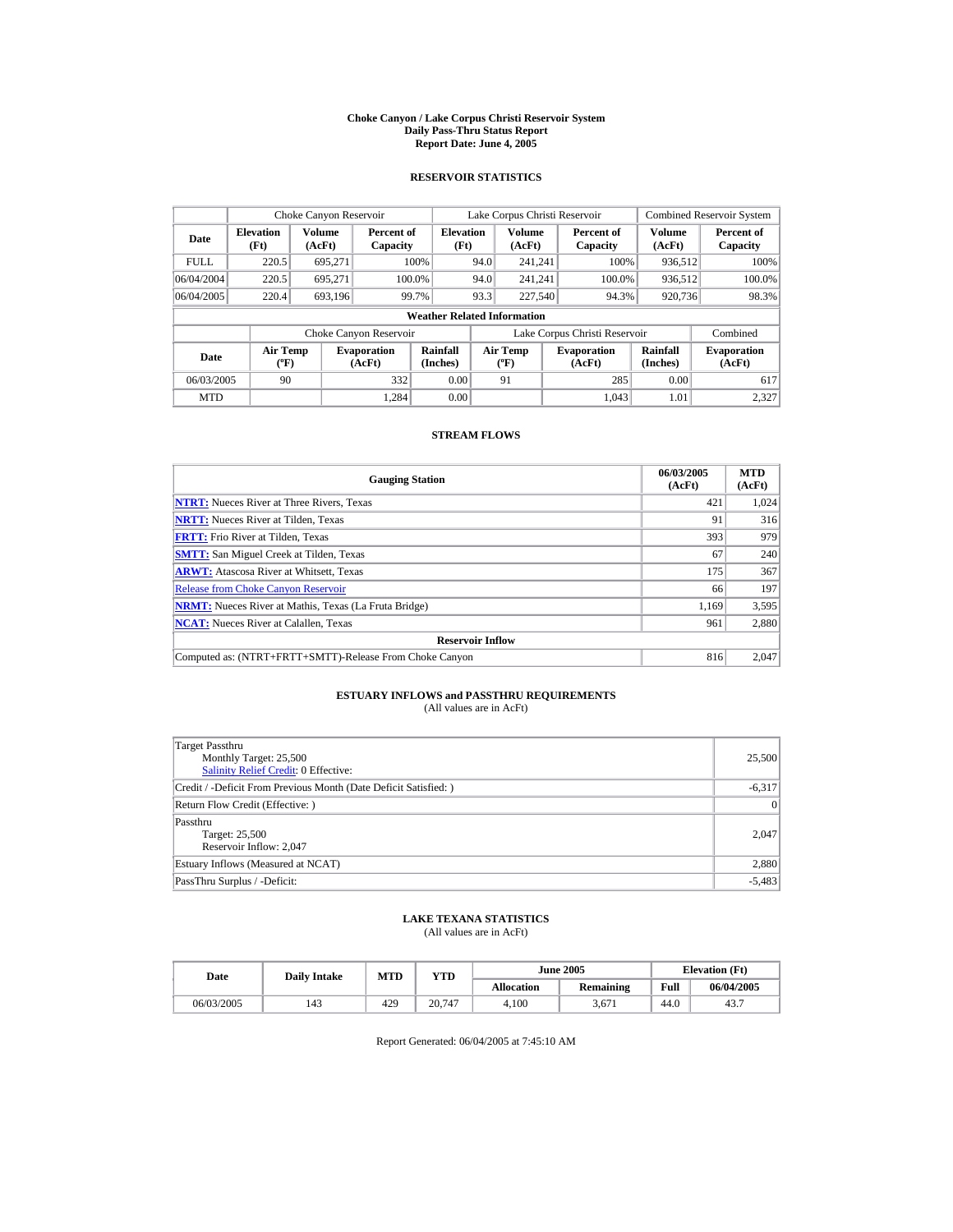#### **Choke Canyon / Lake Corpus Christi Reservoir System Daily Pass-Thru Status Report Report Date: June 5, 2005**

### **RESERVOIR STATISTICS**

|             | Choke Canyon Reservoir                      |                  |                              |                          | Lake Corpus Christi Reservoir |                                          |  |                               |                      | <b>Combined Reservoir System</b> |  |  |
|-------------|---------------------------------------------|------------------|------------------------------|--------------------------|-------------------------------|------------------------------------------|--|-------------------------------|----------------------|----------------------------------|--|--|
| Date        | <b>Elevation</b><br>(Ft)                    | Volume<br>(AcFt) | Percent of<br>Capacity       | <b>Elevation</b><br>(Ft) |                               | <b>Volume</b><br>(AcFt)                  |  | Percent of<br>Capacity        | Volume<br>(AcFt)     | Percent of<br>Capacity           |  |  |
| <b>FULL</b> | 220.5                                       | 695.271          |                              | 100%                     | 94.0                          | 241.241                                  |  | 100%                          | 936.512              | 100%                             |  |  |
| 06/05/2004  | 220.5                                       | 695.012          |                              | 100.0%                   | 94.0                          | 241.241                                  |  | 100.0%                        | 936,253              | 100.0%                           |  |  |
| 06/05/2005  | 220.4                                       | 693,455          |                              | 99.7%                    | 93.1                          | 224,538                                  |  | 93.1%                         | 917,993              | 98.0%                            |  |  |
|             | <b>Weather Related Information</b>          |                  |                              |                          |                               |                                          |  |                               |                      |                                  |  |  |
|             |                                             |                  | Choke Canyon Reservoir       |                          |                               |                                          |  | Lake Corpus Christi Reservoir |                      | Combined                         |  |  |
| Date        | <b>Air Temp</b><br>$({}^{\circ}\mathrm{F})$ |                  | <b>Evaporation</b><br>(AcFt) | Rainfall<br>(Inches)     |                               | <b>Air Temp</b><br>$({}^{\circ}{\rm F})$ |  | <b>Evaporation</b><br>(AcFt)  | Rainfall<br>(Inches) | <b>Evaporation</b><br>(AcFt)     |  |  |
| 06/04/2005  | 92                                          |                  | 604                          | 0.00                     |                               | 91                                       |  | 327                           | 0.00                 | 931                              |  |  |
| <b>MTD</b>  |                                             |                  | 1.888                        | 0.00                     |                               |                                          |  | 1.370                         | 1.01                 | 3.258                            |  |  |

### **STREAM FLOWS**

| <b>Gauging Station</b>                                       | 06/04/2005<br>(AcFt) | <b>MTD</b><br>(AcFt) |
|--------------------------------------------------------------|----------------------|----------------------|
| <b>NTRT:</b> Nueces River at Three Rivers, Texas             | 369                  | 1,393                |
| <b>NRTT:</b> Nueces River at Tilden, Texas                   | 83                   | 399                  |
| <b>FRTT:</b> Frio River at Tilden, Texas                     | 365                  | 1,344                |
| <b>SMTT:</b> San Miguel Creek at Tilden, Texas               | 131                  | 371                  |
| <b>ARWT:</b> Atascosa River at Whitsett, Texas               | 62                   | 429                  |
| <b>Release from Choke Canyon Reservoir</b>                   | 66                   | 262                  |
| <b>NRMT:</b> Nueces River at Mathis, Texas (La Fruta Bridge) | 1.157                | 4,752                |
| <b>NCAT:</b> Nueces River at Calallen, Texas                 | 953                  | 3,833                |
| <b>Reservoir Inflow</b>                                      |                      |                      |
| Computed as: (NTRT+FRTT+SMTT)-Release From Choke Canyon      | 800                  | 2.846                |

# **ESTUARY INFLOWS and PASSTHRU REQUIREMENTS**<br>(All values are in AcFt)

| <b>Target Passthru</b><br>Monthly Target: 25,500<br>Salinity Relief Credit: 0 Effective: | 25,500          |
|------------------------------------------------------------------------------------------|-----------------|
| Credit / -Deficit From Previous Month (Date Deficit Satisfied:)                          | $-6,317$        |
| Return Flow Credit (Effective: )                                                         | $\vert 0 \vert$ |
| Passthru<br>Target: 25,500<br>Reservoir Inflow: 2,846                                    | 2,846           |
| Estuary Inflows (Measured at NCAT)                                                       | 3,833           |
| PassThru Surplus / -Deficit:                                                             | $-5,330$        |

## **LAKE TEXANA STATISTICS**

(All values are in AcFt)

| Date       | <b>Daily Intake</b> | MTD        | VTD    |                   | <b>June 2005</b> |      | <b>Elevation</b> (Ft) |
|------------|---------------------|------------|--------|-------------------|------------------|------|-----------------------|
|            |                     |            |        | <b>Allocation</b> | Remaining        | Full | 06/05/2005            |
| 06/04/2005 | 143                 | 570<br>ے ر | 20,891 | 4.100             | 3,528            | 44.0 | 43.7                  |

Report Generated: 06/05/2005 at 7:45:47 AM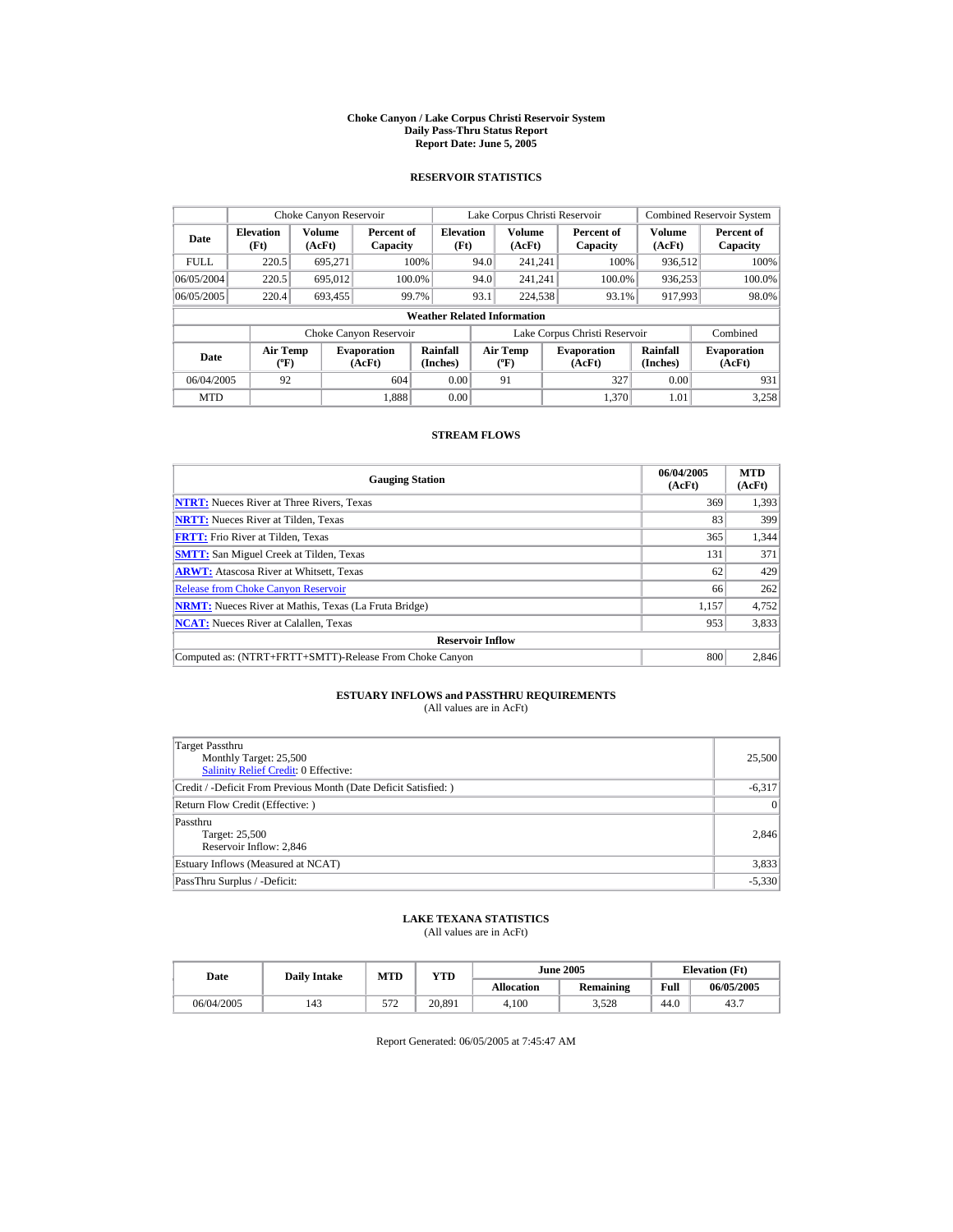#### **Choke Canyon / Lake Corpus Christi Reservoir System Daily Pass-Thru Status Report Report Date: June 6, 2005**

### **RESERVOIR STATISTICS**

|             | Choke Canyon Reservoir                      |                  |                              |                          | Lake Corpus Christi Reservoir |                                          |  |                               |                      | <b>Combined Reservoir System</b> |  |  |
|-------------|---------------------------------------------|------------------|------------------------------|--------------------------|-------------------------------|------------------------------------------|--|-------------------------------|----------------------|----------------------------------|--|--|
| Date        | <b>Elevation</b><br>(Ft)                    | Volume<br>(AcFt) | Percent of<br>Capacity       | <b>Elevation</b><br>(Ft) |                               | <b>Volume</b><br>(AcFt)                  |  | Percent of<br>Capacity        | Volume<br>(AcFt)     | Percent of<br>Capacity           |  |  |
| <b>FULL</b> | 220.5                                       | 695.271          |                              | 100%                     | 94.0                          | 241.241                                  |  | 100%                          | 936.512              | 100%                             |  |  |
| 06/06/2004  | 220.5                                       | 694,493          |                              | 99.9%                    | 94.0                          | 241.241                                  |  | 100.0%                        | 935,734              | 99.9%                            |  |  |
| 06/06/2005  | 220.4                                       | 693,455          |                              | 99.7%                    | 93.1                          | 224,913                                  |  | 93.2%                         | 918,368              | 98.1%                            |  |  |
|             | <b>Weather Related Information</b>          |                  |                              |                          |                               |                                          |  |                               |                      |                                  |  |  |
|             |                                             |                  | Choke Canyon Reservoir       |                          |                               |                                          |  | Lake Corpus Christi Reservoir |                      | Combined                         |  |  |
| Date        | <b>Air Temp</b><br>$({}^{\circ}\mathrm{F})$ |                  | <b>Evaporation</b><br>(AcFt) | Rainfall<br>(Inches)     |                               | <b>Air Temp</b><br>$({}^{\circ}{\rm F})$ |  | <b>Evaporation</b><br>(AcFt)  | Rainfall<br>(Inches) | <b>Evaporation</b><br>(AcFt)     |  |  |
| 06/05/2005  | 92                                          |                  | 484                          | 0.00                     |                               | 89                                       |  | 393                           | 0.00                 | 877                              |  |  |
| <b>MTD</b>  |                                             |                  | 2.372                        | 0.00                     |                               |                                          |  | 1.763                         | 1.01                 | 4.135                            |  |  |

### **STREAM FLOWS**

| <b>Gauging Station</b>                                       | 06/05/2005<br>(AcFt) | <b>MTD</b><br>(AcFt) |
|--------------------------------------------------------------|----------------------|----------------------|
| <b>NTRT:</b> Nueces River at Three Rivers, Texas             | 266                  | 1,659                |
| <b>NRTT:</b> Nueces River at Tilden, Texas                   | 81                   | 480                  |
| <b>FRTT:</b> Frio River at Tilden, Texas                     | 379                  | 1,723                |
| <b>SMTT:</b> San Miguel Creek at Tilden, Texas               | 69                   | 441                  |
| <b>ARWT:</b> Atascosa River at Whitsett, Texas               | 34                   | 463                  |
| <b>Release from Choke Canyon Reservoir</b>                   | 66                   | 328                  |
| <b>NRMT:</b> Nueces River at Mathis, Texas (La Fruta Bridge) | 1.143                | 5,895                |
| <b>NCAT:</b> Nueces River at Calallen, Texas                 | 931                  | 4,764                |
| <b>Reservoir Inflow</b>                                      |                      |                      |
| Computed as: (NTRT+FRTT+SMTT)-Release From Choke Canyon      | 649                  | 3,496                |

# **ESTUARY INFLOWS and PASSTHRU REQUIREMENTS**<br>(All values are in AcFt)

| Target Passthru<br>Monthly Target: 25,500<br>Salinity Relief Credit: 0 Effective: | 25,500   |
|-----------------------------------------------------------------------------------|----------|
| Credit / -Deficit From Previous Month (Date Deficit Satisfied: )                  | $-6,317$ |
| Return Flow Credit (Effective: )                                                  | 0        |
| Passthru<br>Target: 25,500<br>Reservoir Inflow: 3,496                             | 3,496    |
| Estuary Inflows (Measured at NCAT)                                                | 4,764    |
| PassThru Surplus / -Deficit:                                                      | $-5,049$ |

## **LAKE TEXANA STATISTICS**

(All values are in AcFt)

| Date       | <b>Daily Intake</b> | MTD | YTD    |                   | <b>June 2005</b> | <b>Elevation</b> (Ft) |            |
|------------|---------------------|-----|--------|-------------------|------------------|-----------------------|------------|
|            |                     |     |        | <b>Allocation</b> | <b>Remaining</b> | Full                  | 06/06/2005 |
| 06/05/2005 | 143                 | 716 | 21.034 | 4.100             | 3.384            | 44.0                  | 43.7       |

Report Generated: 06/06/2005 at 8:06:30 AM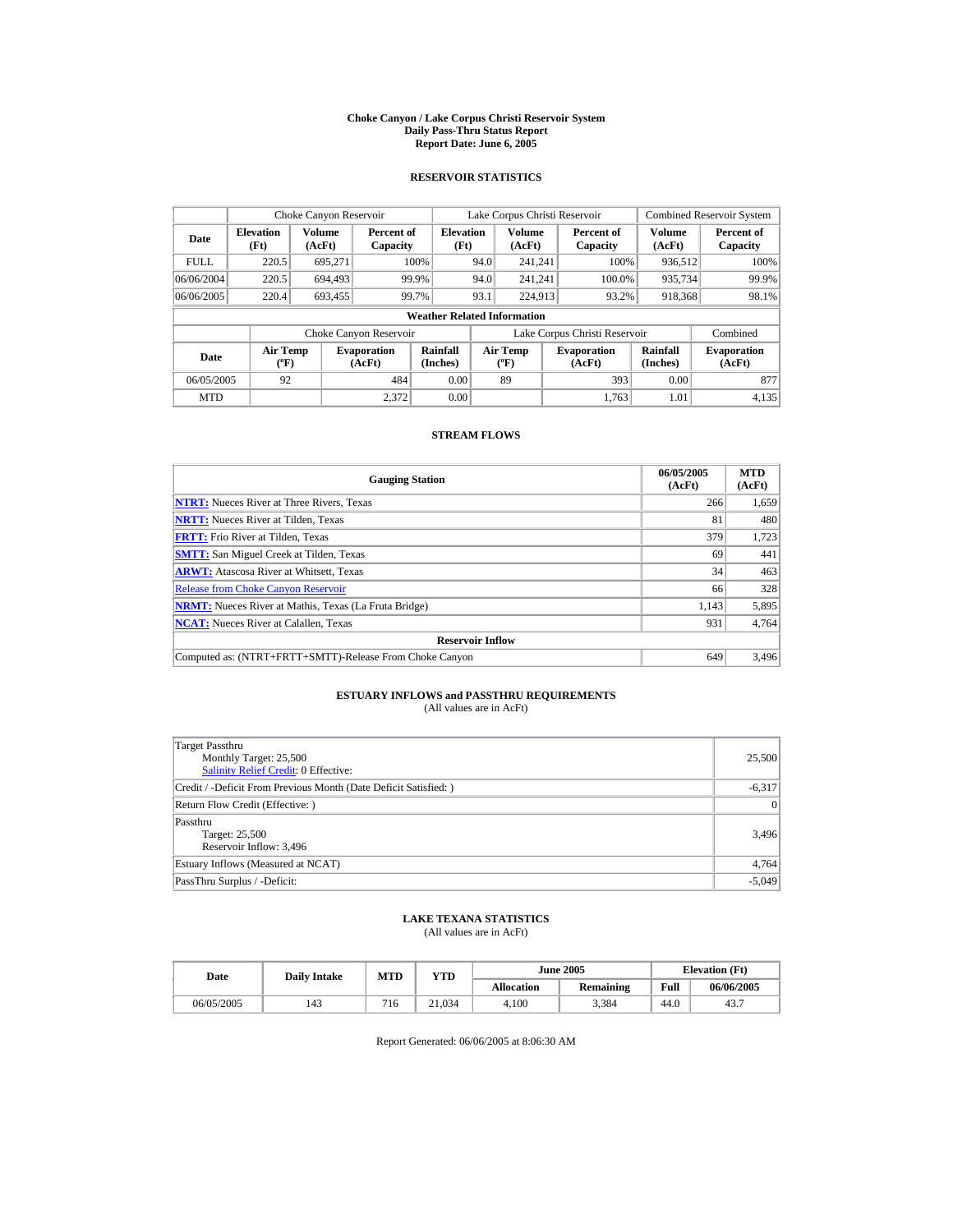#### **Choke Canyon / Lake Corpus Christi Reservoir System Daily Pass-Thru Status Report Report Date: June 7, 2005**

### **RESERVOIR STATISTICS**

|             | Choke Canyon Reservoir                           |                  |                              |                                    | Lake Corpus Christi Reservoir |                                           |                                                      |                               |                              | <b>Combined Reservoir System</b> |
|-------------|--------------------------------------------------|------------------|------------------------------|------------------------------------|-------------------------------|-------------------------------------------|------------------------------------------------------|-------------------------------|------------------------------|----------------------------------|
| Date        | <b>Elevation</b><br>(Ft)                         | Volume<br>(AcFt) | Percent of<br>Capacity       | <b>Elevation</b><br>(Ft)           |                               | <b>Volume</b><br>(AcFt)                   |                                                      | Percent of<br>Capacity        | Volume<br>(AcFt)             | Percent of<br>Capacity           |
| <b>FULL</b> | 220.5                                            | 695.271          |                              | 100%                               | 94.0                          | 241.241                                   |                                                      | 100%                          | 936.512                      | 100%                             |
| 06/07/2004  | 220.5                                            | 694.233          |                              | 99.9%                              | 94.0                          | 241.241                                   |                                                      | 100.0%                        | 935.474                      | 99.9%                            |
| 06/07/2005  | 220.5                                            | 693,974          |                              | 99.8%                              | 93.1                          | 223.417                                   |                                                      | 92.6%                         | 917,391                      | 98.0%                            |
|             |                                                  |                  |                              | <b>Weather Related Information</b> |                               |                                           |                                                      |                               |                              |                                  |
|             |                                                  |                  | Choke Canyon Reservoir       |                                    |                               |                                           |                                                      | Lake Corpus Christi Reservoir |                              | Combined                         |
| Date        | <b>Air Temp</b><br>$({}^{\mathrm{o}}\mathbf{F})$ |                  | <b>Evaporation</b><br>(AcFt) | Rainfall<br>(Inches)               |                               | Air Temp<br>$({}^{\mathrm{o}}\mathrm{F})$ | Rainfall<br><b>Evaporation</b><br>(Inches)<br>(AcFt) |                               | <b>Evaporation</b><br>(AcFt) |                                  |
| 06/06/2005  | 93                                               |                  | 514                          | 0.00                               |                               | 91                                        |                                                      | 435                           | 0.00                         | 949                              |
| <b>MTD</b>  |                                                  |                  | 2.886                        | 0.00                               |                               |                                           |                                                      | 2.198                         | 1.01                         | 5.084                            |

### **STREAM FLOWS**

| <b>Gauging Station</b>                                       | 06/06/2005<br>(AcFt) | <b>MTD</b><br>(AcFt) |
|--------------------------------------------------------------|----------------------|----------------------|
| <b>NTRT:</b> Nueces River at Three Rivers, Texas             | 234                  | 1,894                |
| <b>NRTT:</b> Nueces River at Tilden, Texas                   | 89                   | 570                  |
| <b>FRTT:</b> Frio River at Tilden, Texas                     | 492                  | 2,215                |
| <b>SMTT:</b> San Miguel Creek at Tilden, Texas               | 38                   | 478                  |
| <b>ARWT:</b> Atascosa River at Whitsett, Texas               | 26                   | 488                  |
| <b>Release from Choke Canyon Reservoir</b>                   | 66                   | 393                  |
| <b>NRMT:</b> Nueces River at Mathis, Texas (La Fruta Bridge) | 1.133                | 7.029                |
| <b>NCAT:</b> Nueces River at Calallen, Texas                 | 957                  | 5.721                |
| <b>Reservoir Inflow</b>                                      |                      |                      |
| Computed as: (NTRT+FRTT+SMTT)-Release From Choke Canyon      | 699                  | 4.194                |

# **ESTUARY INFLOWS and PASSTHRU REQUIREMENTS**<br>(All values are in AcFt)

| <b>Target Passthru</b><br>Monthly Target: 25,500<br>Salinity Relief Credit: 0 Effective: | 25,500          |
|------------------------------------------------------------------------------------------|-----------------|
| Credit / -Deficit From Previous Month (Date Deficit Satisfied:)                          | $-6,317$        |
| Return Flow Credit (Effective: )                                                         | $\vert 0 \vert$ |
| Passthru<br>Target: 25,500<br>Reservoir Inflow: 4,194                                    | 4,194           |
| Estuary Inflows (Measured at NCAT)                                                       | 5,721           |
| PassThru Surplus / -Deficit:                                                             | $-4,791$        |

## **LAKE TEXANA STATISTICS**

(All values are in AcFt)

| Date       | <b>Daily Intake</b> | MTD | $_{\rm VTD}$   |                   | <b>June 2005</b> | <b>Elevation</b> (Ft) |            |
|------------|---------------------|-----|----------------|-------------------|------------------|-----------------------|------------|
|            |                     |     |                | <b>Allocation</b> | Remaining        | Full                  | 06/07/2005 |
| 06/06/2005 | 143                 | 859 | 177<br>$-1.11$ | 4.100             | 3.241            | 44.0                  | 43.7       |

Report Generated: 06/07/2005 at 8:24:23 AM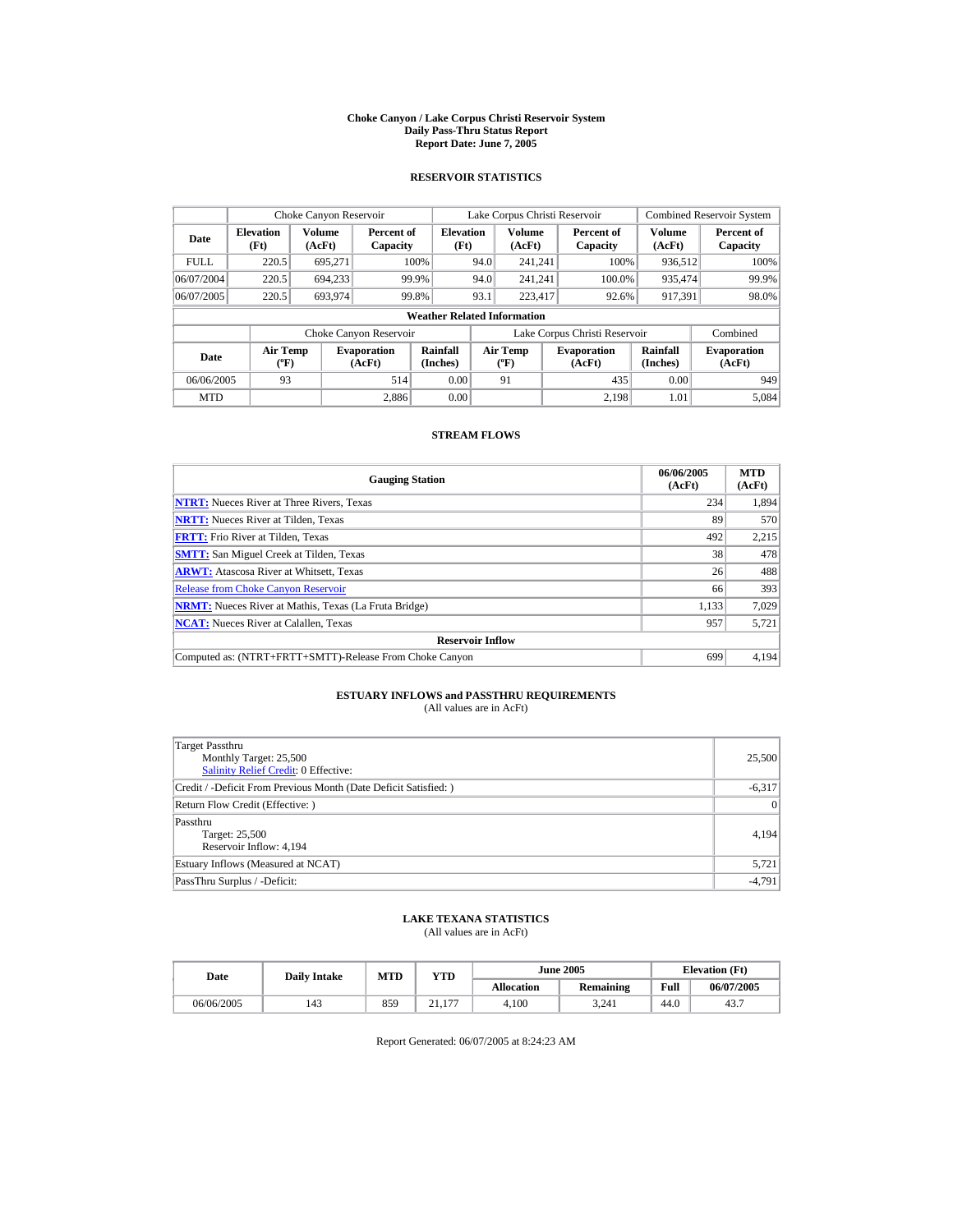#### **Choke Canyon / Lake Corpus Christi Reservoir System Daily Pass-Thru Status Report Report Date: June 8, 2005**

### **RESERVOIR STATISTICS**

|             | Choke Canyon Reservoir                      |                  |                              |                                    | Lake Corpus Christi Reservoir |                                          |  |                               |                      | <b>Combined Reservoir System</b> |
|-------------|---------------------------------------------|------------------|------------------------------|------------------------------------|-------------------------------|------------------------------------------|--|-------------------------------|----------------------|----------------------------------|
| Date        | <b>Elevation</b><br>(Ft)                    | Volume<br>(AcFt) | Percent of<br>Capacity       | <b>Elevation</b><br>(Ft)           |                               | <b>Volume</b><br>(AcFt)                  |  | Percent of<br>Capacity        | Volume<br>(AcFt)     | Percent of<br>Capacity           |
| <b>FULL</b> | 220.5                                       | 695.271          |                              | 100%                               | 94.0                          | 241.241                                  |  | 100%                          | 936.512              | 100%                             |
| 06/08/2004  | 220.5                                       | 695.271          |                              | 100.0%                             | 94.0                          | 241.241                                  |  | 100.0%                        | 936,512              | 100.0%                           |
| 06/08/2005  | 220.5                                       | 693.974          |                              | 99.8%                              | 93.0                          | 221.925                                  |  | 92.0%                         | 915,899              | 97.8%                            |
|             |                                             |                  |                              | <b>Weather Related Information</b> |                               |                                          |  |                               |                      |                                  |
|             |                                             |                  | Choke Canyon Reservoir       |                                    |                               |                                          |  | Lake Corpus Christi Reservoir |                      | Combined                         |
| Date        | <b>Air Temp</b><br>$({}^{\circ}\mathrm{F})$ |                  | <b>Evaporation</b><br>(AcFt) | Rainfall<br>(Inches)               |                               | <b>Air Temp</b><br>$({}^{\circ}{\rm F})$ |  | <b>Evaporation</b><br>(AcFt)  | Rainfall<br>(Inches) | <b>Evaporation</b><br>(AcFt)     |
| 06/07/2005  | 93                                          |                  | 469                          | 0.00                               |                               | 91                                       |  | 358                           | 0.00                 | 827                              |
| <b>MTD</b>  |                                             |                  | 3.355                        | 0.00                               |                               |                                          |  | 2.556                         | 1.01                 | 5.911                            |

### **STREAM FLOWS**

| <b>Gauging Station</b>                                       | 06/07/2005<br>(AcFt) | <b>MTD</b><br>(AcFt) |
|--------------------------------------------------------------|----------------------|----------------------|
| <b>NTRT:</b> Nueces River at Three Rivers, Texas             | 228                  | 2,122                |
| <b>NRTT:</b> Nueces River at Tilden, Texas                   | 93                   | 663                  |
| <b>FRTT:</b> Frio River at Tilden. Texas                     | 423                  | 2,638                |
| <b>SMTT:</b> San Miguel Creek at Tilden, Texas               | 24                   | 502                  |
| <b>ARWT:</b> Atascosa River at Whitsett, Texas               | 19                   | 508                  |
| <b>Release from Choke Canyon Reservoir</b>                   | 66                   | 459                  |
| <b>NRMT:</b> Nueces River at Mathis, Texas (La Fruta Bridge) | 1,125                | 8,154                |
| <b>NCAT:</b> Nueces River at Calallen, Texas                 | 895                  | 6,616                |
| <b>Reservoir Inflow</b>                                      |                      |                      |
| Computed as: (NTRT+FRTT+SMTT)-Release From Choke Canyon      | 609                  | 4,804                |

# **ESTUARY INFLOWS and PASSTHRU REQUIREMENTS**<br>(All values are in AcFt)

| Target Passthru<br>Monthly Target: 25,500<br><b>Salinity Relief Credit: 0 Effective:</b> | 25,500   |
|------------------------------------------------------------------------------------------|----------|
| Credit / -Deficit From Previous Month (Date Deficit Satisfied: 06/07/2005)               | $-6,317$ |
| Return Flow Credit (Effective: 06/08/2005)                                               | 500      |
| Passthru<br>Target: 25,500<br>Reservoir Inflow: 4,804                                    | 4,804    |
| Estuary Inflows (Measured at NCAT)                                                       | 6,616    |
| PassThru Surplus / -Deficit:                                                             | $-4,005$ |

## **LAKE TEXANA STATISTICS**

(All values are in AcFt)

| Date       | <b>Daily Intake</b> | MTD  | YTD          |                   | <b>June 2005</b> | <b>Elevation</b> (Ft) |            |
|------------|---------------------|------|--------------|-------------------|------------------|-----------------------|------------|
|            |                     |      |              | <b>Allocation</b> | <b>Remaining</b> | Full                  | 06/08/2005 |
| 06/07/2005 | 143                 | .002 | 21.321<br>21 | 4.100             | 3.098            | 44.0                  | 43.7       |

Report Generated: 06/08/2005 at 10:34:20 AM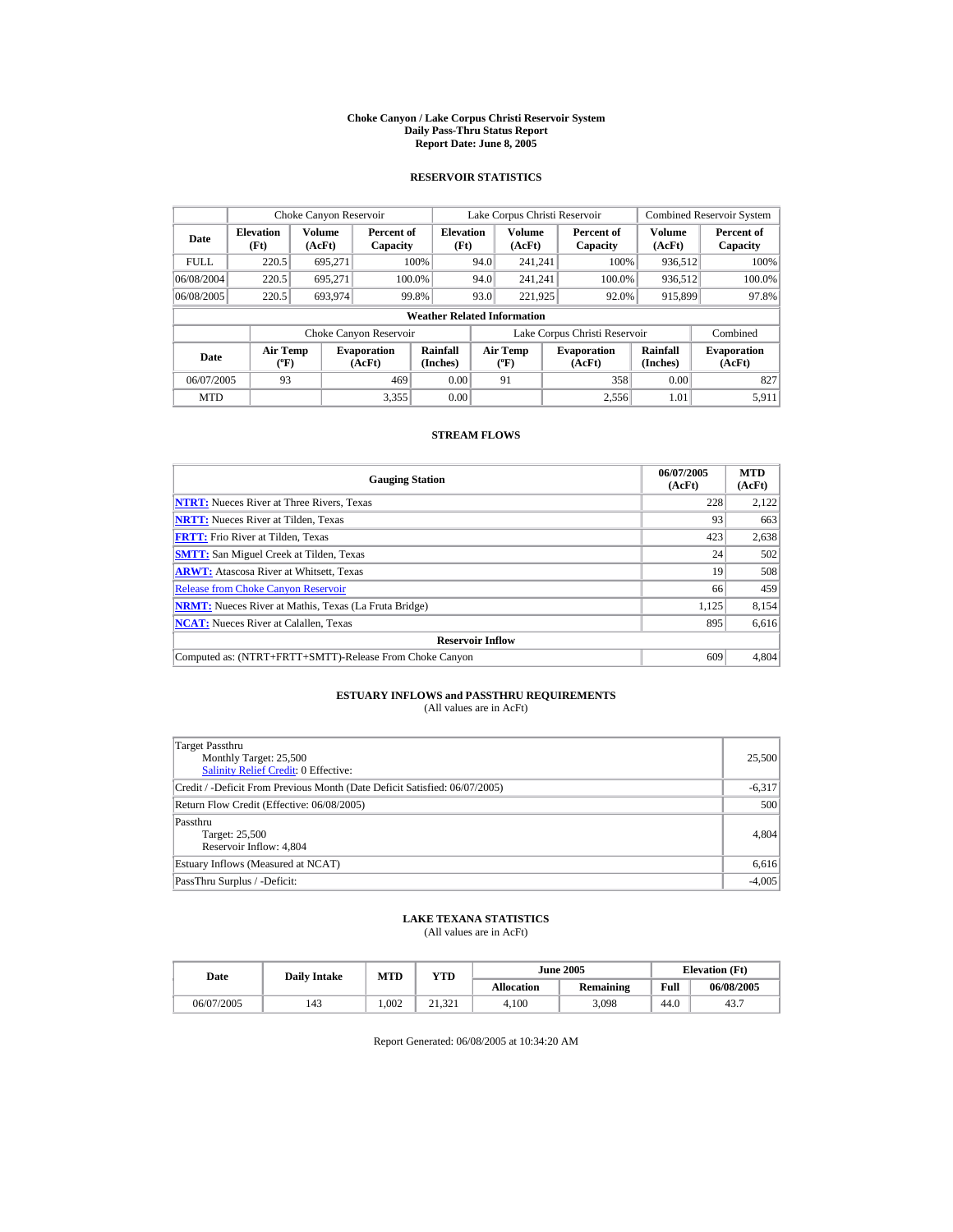#### **Choke Canyon / Lake Corpus Christi Reservoir System Daily Pass-Thru Status Report Report Date: June 9, 2005**

### **RESERVOIR STATISTICS**

|             | Choke Canyon Reservoir                      |                  |                              |                                    | Lake Corpus Christi Reservoir |                                          |  |                               |                      | <b>Combined Reservoir System</b> |
|-------------|---------------------------------------------|------------------|------------------------------|------------------------------------|-------------------------------|------------------------------------------|--|-------------------------------|----------------------|----------------------------------|
| Date        | <b>Elevation</b><br>(Ft)                    | Volume<br>(AcFt) | Percent of<br>Capacity       | <b>Elevation</b><br>(Ft)           |                               | <b>Volume</b><br>(AcFt)                  |  | Percent of<br>Capacity        | Volume<br>(AcFt)     | Percent of<br>Capacity           |
| <b>FULL</b> | 220.5                                       | 695.271          |                              | 100%                               | 94.0                          | 241.241                                  |  | 100%                          | 936.512              | 100%                             |
| 06/09/2004  | 220.5                                       | 695.271          |                              | 100.0%                             | 94.0                          | 241.241                                  |  | 100.0%                        | 936,512              | 100.0%                           |
| 06/09/2005  | 220.5                                       | 694,233          |                              | 99.9%                              | 93.0                          | 221,553                                  |  | 91.8%                         | 915,786              | 97.8%                            |
|             |                                             |                  |                              | <b>Weather Related Information</b> |                               |                                          |  |                               |                      |                                  |
|             |                                             |                  | Choke Canyon Reservoir       |                                    |                               |                                          |  | Lake Corpus Christi Reservoir |                      | Combined                         |
| Date        | <b>Air Temp</b><br>$({}^{\circ}\mathrm{F})$ |                  | <b>Evaporation</b><br>(AcFt) | Rainfall<br>(Inches)               |                               | <b>Air Temp</b><br>$({}^{\circ}{\rm F})$ |  | <b>Evaporation</b><br>(AcFt)  | Rainfall<br>(Inches) | <b>Evaporation</b><br>(AcFt)     |
| 06/08/2005  | 93                                          |                  | 575                          | 0.00                               |                               | 90                                       |  | 314                           | 0.00                 | 889                              |
| <b>MTD</b>  |                                             |                  | 3.930                        | 0.00                               |                               |                                          |  | 2.870                         | 1.01                 | 6,800                            |

### **STREAM FLOWS**

| <b>Gauging Station</b>                                       | 06/08/2005<br>(AcFt) | <b>MTD</b><br>(AcFt) |
|--------------------------------------------------------------|----------------------|----------------------|
| <b>NTRT:</b> Nueces River at Three Rivers, Texas             | 228                  | 2,350                |
| <b>NRTT:</b> Nueces River at Tilden, Texas                   | 87                   | 750                  |
| <b>FRTT:</b> Frio River at Tilden, Texas                     | 367                  | 3,005                |
| <b>SMTT:</b> San Miguel Creek at Tilden, Texas               | 15                   | 518                  |
| <b>ARWT:</b> Atascosa River at Whitsett, Texas               | 14                   | 521                  |
| <b>Release from Choke Canyon Reservoir</b>                   | 66                   | 524                  |
| <b>NRMT:</b> Nueces River at Mathis, Texas (La Fruta Bridge) | 778                  | 8.933                |
| <b>NCAT:</b> Nueces River at Calallen, Texas                 | 836                  | 7,452                |
| <b>Reservoir Inflow</b>                                      |                      |                      |
| Computed as: (NTRT+FRTT+SMTT)-Release From Choke Canyon      | 545                  | 5.349                |

# **ESTUARY INFLOWS and PASSTHRU REQUIREMENTS**<br>(All values are in AcFt)

| Target Passthru<br>Monthly Target: 25,500<br>Salinity Relief Credit: 0 Effective: | 25,500   |
|-----------------------------------------------------------------------------------|----------|
| Credit / -Deficit From Previous Month (Date Deficit Satisfied: 06/07/2005)        | $-6,317$ |
| Return Flow Credit (Effective: 06/08/2005)                                        | 500      |
| Passthru<br>Target: 25,500<br>Reservoir Inflow: 5.349                             | 5,349    |
| Estuary Inflows (Measured at NCAT)                                                | 7,452    |
| PassThru Surplus / -Deficit:                                                      | $-3,714$ |

## **LAKE TEXANA STATISTICS**

(All values are in AcFt)

| Date       |  | <b>Daily Intake</b> | MTD   | YTD    |                   | <b>June 2005</b> | <b>Elevation</b> (Ft) |            |
|------------|--|---------------------|-------|--------|-------------------|------------------|-----------------------|------------|
|            |  |                     |       |        | <b>Allocation</b> | <b>Remaining</b> | Full                  | 06/09/2005 |
| 06/08/2005 |  | 143                 | 1.146 | 21.464 | 4.100             | 2.954            | 44.0                  | 43.7       |

Report Generated: 06/09/2005 at 8:52:13 AM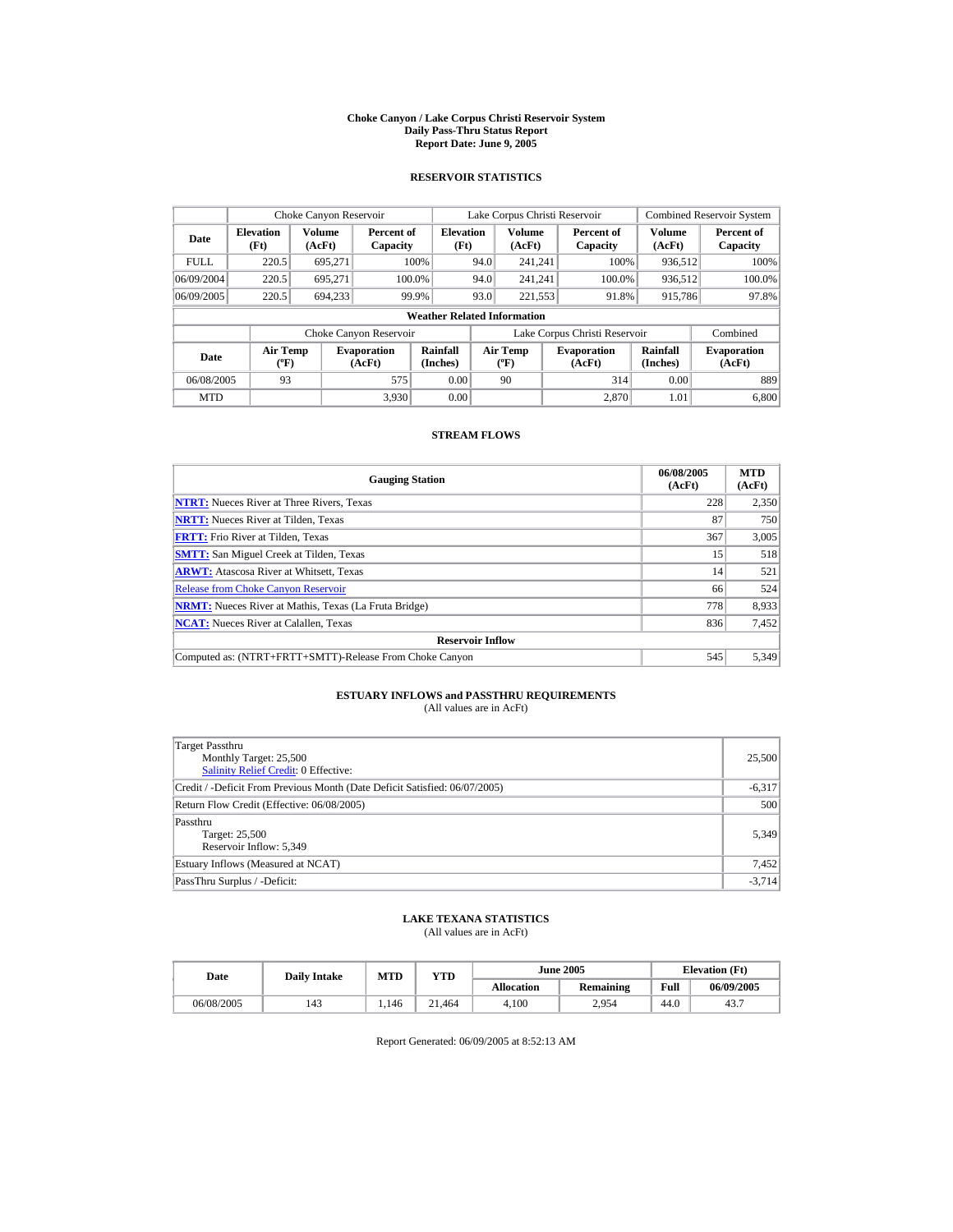#### **Choke Canyon / Lake Corpus Christi Reservoir System Daily Pass-Thru Status Report Report Date: June 10, 2005**

### **RESERVOIR STATISTICS**

|             | Choke Canyon Reservoir                      |                  |                              |                          | Lake Corpus Christi Reservoir |                                          |  |                               |                      | <b>Combined Reservoir System</b> |  |  |
|-------------|---------------------------------------------|------------------|------------------------------|--------------------------|-------------------------------|------------------------------------------|--|-------------------------------|----------------------|----------------------------------|--|--|
| Date        | <b>Elevation</b><br>(Ft)                    | Volume<br>(AcFt) | Percent of<br>Capacity       | <b>Elevation</b><br>(Ft) |                               | <b>Volume</b><br>(AcFt)                  |  | Percent of<br>Capacity        | Volume<br>(AcFt)     | Percent of<br>Capacity           |  |  |
| <b>FULL</b> | 220.5                                       | 695.271          |                              | 100%                     | 94.0                          | 241.241                                  |  | 100%                          | 936.512              | 100%                             |  |  |
| 06/10/2004  | 220.6                                       | 695.271          |                              | 100.0%                   | 94.0                          | 241.241                                  |  | 100.0%                        | 936,512              | 100.0%                           |  |  |
| 06/10/2005  | 220.4                                       | 693,715          |                              | 99.8%                    | 93.0                          | 221,553                                  |  | 91.8%                         | 915,268              | 97.7%                            |  |  |
|             | <b>Weather Related Information</b>          |                  |                              |                          |                               |                                          |  |                               |                      |                                  |  |  |
|             |                                             |                  | Choke Canyon Reservoir       |                          |                               |                                          |  | Lake Corpus Christi Reservoir |                      | Combined                         |  |  |
| Date        | <b>Air Temp</b><br>$({}^{\circ}\mathrm{F})$ |                  | <b>Evaporation</b><br>(AcFt) | Rainfall<br>(Inches)     |                               | <b>Air Temp</b><br>$({}^{\circ}{\rm F})$ |  | <b>Evaporation</b><br>(AcFt)  | Rainfall<br>(Inches) | <b>Evaporation</b><br>(AcFt)     |  |  |
| 06/09/2005  | 93                                          |                  | 529                          | 0.00                     |                               | 91                                       |  | 401                           | 0.00                 | 930                              |  |  |
| <b>MTD</b>  |                                             |                  | 4.459                        | 0.00                     |                               |                                          |  | 3.271                         | 1.01                 | 7.730                            |  |  |

### **STREAM FLOWS**

| <b>Gauging Station</b>                                       | 06/09/2005<br>(AcFt) | <b>MTD</b><br>(AcFt) |
|--------------------------------------------------------------|----------------------|----------------------|
| <b>NTRT:</b> Nueces River at Three Rivers, Texas             | 220                  | 2,571                |
| <b>NRTT:</b> Nueces River at Tilden, Texas                   | 85                   | 836                  |
| <b>FRTT:</b> Frio River at Tilden, Texas                     | 347                  | 3,353                |
| <b>SMTT:</b> San Miguel Creek at Tilden, Texas               | 10                   | 528                  |
| <b>ARWT:</b> Atascosa River at Whitsett, Texas               | 12                   | 533                  |
| <b>Release from Choke Canyon Reservoir</b>                   | 66                   | 590                  |
| <b>NRMT:</b> Nueces River at Mathis, Texas (La Fruta Bridge) | 373                  | 9,306                |
| <b>NCAT:</b> Nueces River at Calallen, Texas                 | 554                  | 8.006                |
| <b>Reservoir Inflow</b>                                      |                      |                      |
| Computed as: (NTRT+FRTT+SMTT)-Release From Choke Canyon      | 513                  | 5,862                |

# **ESTUARY INFLOWS and PASSTHRU REQUIREMENTS**<br>(All values are in AcFt)

| Target Passthru<br>Monthly Target: 25,500<br>Salinity Relief Credit: 0 Effective: | 25,500   |
|-----------------------------------------------------------------------------------|----------|
| Credit / -Deficit From Previous Month (Date Deficit Satisfied: 06/07/2005)        | $-6,317$ |
| Return Flow Credit (Effective: 06/08/2005)                                        | 500      |
| Passthru<br>Target: 25,500<br>Reservoir Inflow: 5.862                             | 5,862    |
| Estuary Inflows (Measured at NCAT)                                                | 8,006    |
| PassThru Surplus / -Deficit:                                                      | $-3,673$ |

## **LAKE TEXANA STATISTICS**

(All values are in AcFt)

| Date       | <b>Daily Intake</b> | <b>MTD</b> | YTD    |                   | <b>June 2005</b> | <b>Elevation</b> (Ft) |            |
|------------|---------------------|------------|--------|-------------------|------------------|-----------------------|------------|
|            |                     |            |        | <b>Allocation</b> | <b>Remaining</b> | Full                  | 06/10/2005 |
| 06/09/2005 | 143                 | 1.289      | 21.607 | 4.100             | 2.811            | 44.0                  | 43.6       |

Report Generated: 06/10/2005 at 8:27:00 AM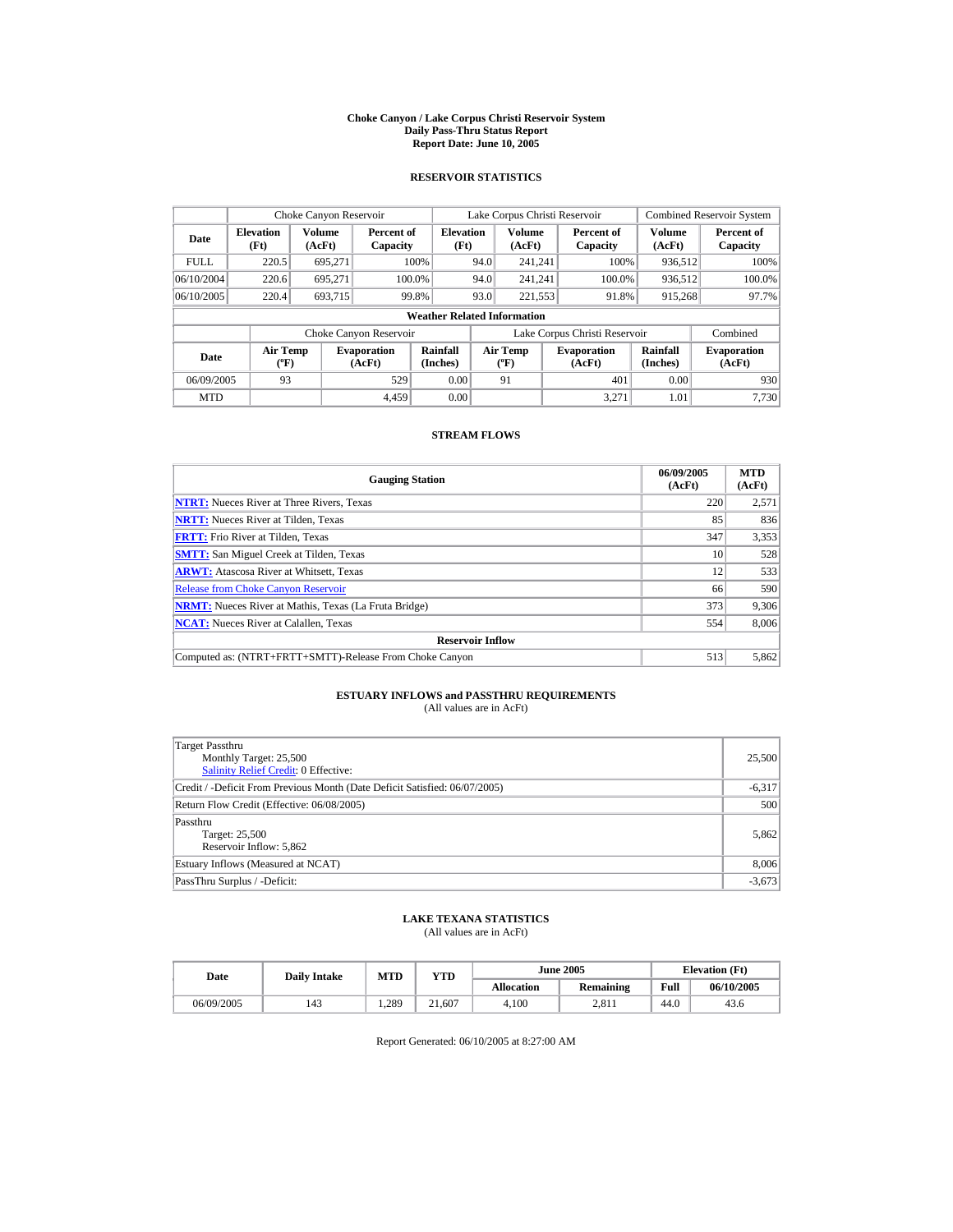#### **Choke Canyon / Lake Corpus Christi Reservoir System Daily Pass-Thru Status Report Report Date: June 11, 2005**

### **RESERVOIR STATISTICS**

|             | Choke Canyon Reservoir               |                  |                              |                          |                                                  | Lake Corpus Christi Reservoir |  |                               |                         | <b>Combined Reservoir System</b> |  |  |
|-------------|--------------------------------------|------------------|------------------------------|--------------------------|--------------------------------------------------|-------------------------------|--|-------------------------------|-------------------------|----------------------------------|--|--|
| Date        | <b>Elevation</b><br>(Ft)             | Volume<br>(AcFt) | Percent of<br>Capacity       | <b>Elevation</b><br>(Ft) |                                                  | <b>Volume</b><br>(AcFt)       |  | Percent of<br>Capacity        | <b>Volume</b><br>(AcFt) | Percent of<br>Capacity           |  |  |
| <b>FULL</b> | 220.5                                | 695.271          |                              | 100%                     | 94.0                                             | 241.241                       |  | 100%                          | 936,512                 | 100%                             |  |  |
| 06/11/2004  | 220.6                                | 695.271          |                              | 100.0%                   | 94.0                                             | 241.241                       |  | 100.0%                        | 936,512                 | $100.0\%$                        |  |  |
| 06/11/2005  | 220.4                                | 692,677          |                              | 99.6%                    | 92.9                                             | 220,438                       |  | 91.4%                         | 913,115                 | 97.5%                            |  |  |
|             | <b>Weather Related Information</b>   |                  |                              |                          |                                                  |                               |  |                               |                         |                                  |  |  |
|             |                                      |                  | Choke Canyon Reservoir       |                          |                                                  |                               |  | Lake Corpus Christi Reservoir |                         | Combined                         |  |  |
| Date        | Air Temp<br>$({}^{\circ}\mathrm{F})$ |                  | <b>Evaporation</b><br>(AcFt) | Rainfall<br>(Inches)     | <b>Air Temp</b><br>$({}^{\mathrm{o}}\mathrm{F})$ |                               |  | <b>Evaporation</b><br>(AcFt)  | Rainfall<br>(Inches)    | <b>Evaporation</b><br>(AcFt)     |  |  |
| 06/10/2005  | 91                                   |                  | 559                          | 0.00                     |                                                  | 90                            |  | 465                           | 0.00                    | 1.024                            |  |  |
| <b>MTD</b>  |                                      |                  | 5.018                        | 0.00                     |                                                  |                               |  | 3.736                         | 1.01                    | 8.754                            |  |  |

### **STREAM FLOWS**

| <b>Gauging Station</b>                                       | 06/10/2005<br>(AcFt) | <b>MTD</b><br>(AcFt) |
|--------------------------------------------------------------|----------------------|----------------------|
| <b>NTRT:</b> Nueces River at Three Rivers, Texas             | 210                  | 2,781                |
| <b>NRTT:</b> Nueces River at Tilden, Texas                   | 91                   | 927                  |
| <b>FRTT:</b> Frio River at Tilden, Texas                     | 304                  | 3,656                |
| <b>SMTT:</b> San Miguel Creek at Tilden, Texas               |                      | 535                  |
| <b>ARWT:</b> Atascosa River at Whitsett, Texas               | 11                   | 544                  |
| <b>Release from Choke Canyon Reservoir</b>                   | 66                   | 655                  |
| <b>NRMT:</b> Nueces River at Mathis, Texas (La Fruta Bridge) | 294                  | 9.599                |
| <b>NCAT:</b> Nueces River at Calallen, Texas                 | 264                  | 8.270                |
| <b>Reservoir Inflow</b>                                      |                      |                      |
| Computed as: (NTRT+FRTT+SMTT)-Release From Choke Canyon      | 455                  | 6,317                |

# **ESTUARY INFLOWS and PASSTHRU REQUIREMENTS**<br>(All values are in AcFt)

| Target Passthru<br>Monthly Target: 25,500<br><b>Salinity Relief Credit: 0 Effective:</b> | 25,500   |
|------------------------------------------------------------------------------------------|----------|
| Credit / -Deficit From Previous Month (Date Deficit Satisfied: 06/07/2005)               | $-6,317$ |
| Return Flow Credit (Effective: 06/08/2005)                                               | 500      |
| Passthru<br>Target: 25,500<br>Reservoir Inflow: 6,317                                    | 6,317    |
| Estuary Inflows (Measured at NCAT)                                                       | 8,270    |
| PassThru Surplus / -Deficit:                                                             | $-3,864$ |

## **LAKE TEXANA STATISTICS**

(All values are in AcFt)

| Date       | <b>Daily Intake</b> | <b>MTD</b> | $_{\rm VTD}$ |                   | <b>June 2005</b> | <b>Elevation</b> (Ft) |            |
|------------|---------------------|------------|--------------|-------------------|------------------|-----------------------|------------|
|            |                     |            |              | <b>Allocation</b> | Remaining        | Full                  | 06/11/2005 |
| 06/10/2005 | 143                 | 1.433      | 21.751       | 4.100             | 2.667            | 44.0                  | 43.6       |

Report Generated: 06/11/2005 at 8:17:39 AM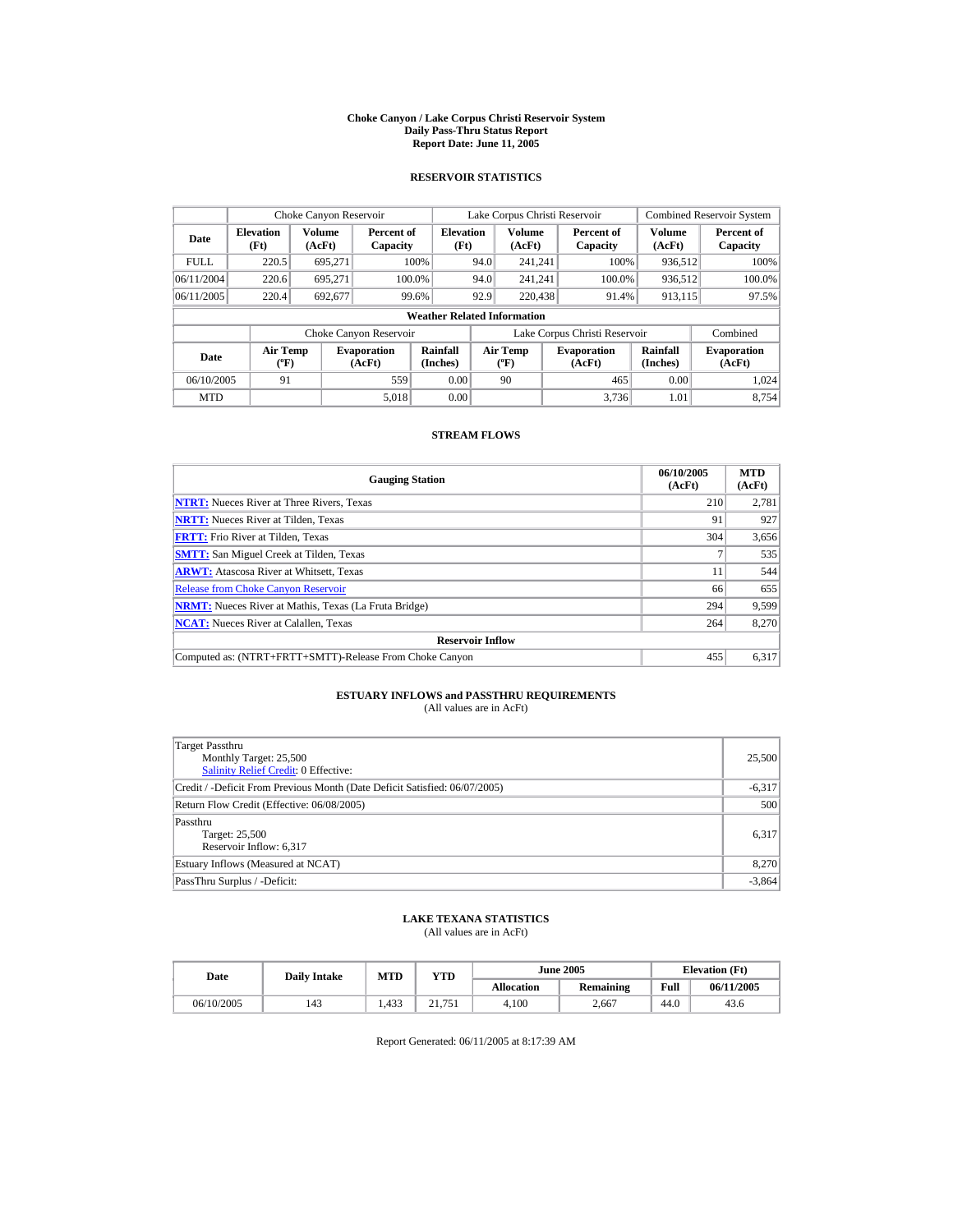#### **Choke Canyon / Lake Corpus Christi Reservoir System Daily Pass-Thru Status Report Report Date: June 12, 2005**

### **RESERVOIR STATISTICS**

|             | Choke Canyon Reservoir               |                  |                              |                          | Lake Corpus Christi Reservoir                    |                         |  |                               |                         | <b>Combined Reservoir System</b> |  |  |
|-------------|--------------------------------------|------------------|------------------------------|--------------------------|--------------------------------------------------|-------------------------|--|-------------------------------|-------------------------|----------------------------------|--|--|
| Date        | <b>Elevation</b><br>(Ft)             | Volume<br>(AcFt) | Percent of<br>Capacity       | <b>Elevation</b><br>(Ft) |                                                  | <b>Volume</b><br>(AcFt) |  | Percent of<br>Capacity        | <b>Volume</b><br>(AcFt) | Percent of<br>Capacity           |  |  |
| <b>FULL</b> | 220.5                                | 695.271          |                              | 100%                     | 94.0                                             | 241.241                 |  | 100%                          | 936,512                 | 100%                             |  |  |
| 06/12/2004  | 220.6                                | 695.271          | 100.0%                       |                          | 94.0                                             | 241.241                 |  | 100.0%                        | 936,512                 | $100.0\%$                        |  |  |
| 06/12/2005  | 220.4                                | 692,677          |                              | 99.6%                    | 92.9                                             | 219.881                 |  | 91.1%                         | 912,558                 | 97.4%                            |  |  |
|             | <b>Weather Related Information</b>   |                  |                              |                          |                                                  |                         |  |                               |                         |                                  |  |  |
|             |                                      |                  | Choke Canyon Reservoir       |                          |                                                  |                         |  | Lake Corpus Christi Reservoir |                         | Combined                         |  |  |
| Date        | Air Temp<br>$({}^{\circ}\mathrm{F})$ |                  | <b>Evaporation</b><br>(AcFt) | Rainfall<br>(Inches)     | <b>Air Temp</b><br>$({}^{\mathrm{o}}\mathrm{F})$ |                         |  | <b>Evaporation</b><br>(AcFt)  | Rainfall<br>(Inches)    | <b>Evaporation</b><br>(AcFt)     |  |  |
| 06/11/2005  | 95                                   |                  | 574                          | 0.00                     |                                                  | 92                      |  | 389                           | 0.00                    | 963                              |  |  |
| <b>MTD</b>  |                                      |                  | 5.592                        | 0.00                     |                                                  |                         |  | 4.125                         | 1.01                    | 9.717                            |  |  |

### **STREAM FLOWS**

| <b>Gauging Station</b>                                       | 06/11/2005<br>(AcFt) | <b>MTD</b><br>(AcFt) |
|--------------------------------------------------------------|----------------------|----------------------|
| <b>NTRT:</b> Nueces River at Three Rivers, Texas             | 210                  | 2,991                |
| <b>NRTT:</b> Nueces River at Tilden, Texas                   | 107                  | 1.034                |
| <b>FRTT:</b> Frio River at Tilden, Texas                     | 278                  | 3,934                |
| <b>SMTT:</b> San Miguel Creek at Tilden, Texas               |                      | 539                  |
| <b>ARWT:</b> Atascosa River at Whitsett, Texas               | 9                    | 553                  |
| <b>Release from Choke Canyon Reservoir</b>                   | 66                   | 721                  |
| <b>NRMT:</b> Nueces River at Mathis, Texas (La Fruta Bridge) | 296                  | 9.895                |
| <b>NCAT:</b> Nueces River at Calallen, Texas                 | 161                  | 8,430                |
| <b>Reservoir Inflow</b>                                      |                      |                      |
| Computed as: (NTRT+FRTT+SMTT)-Release From Choke Canyon      | 427                  | 6.744                |

# **ESTUARY INFLOWS and PASSTHRU REQUIREMENTS**<br>(All values are in AcFt)

| Target Passthru<br>Monthly Target: 25,500<br><b>Salinity Relief Credit: 0 Effective:</b> | 25,500   |
|------------------------------------------------------------------------------------------|----------|
| Credit / -Deficit From Previous Month (Date Deficit Satisfied: 06/07/2005)               | $-6,317$ |
| Return Flow Credit (Effective: 06/08/2005)                                               | 500      |
| Passthru<br>Target: 25,500<br>Reservoir Inflow: 6,744                                    | 6,744    |
| Estuary Inflows (Measured at NCAT)                                                       | 8,430    |
| PassThru Surplus / -Deficit:                                                             | $-4,131$ |

## **LAKE TEXANA STATISTICS**

(All values are in AcFt)

| Date       | <b>Daily Intake</b> | <b>MTD</b> | YTD    |                   | <b>June 2005</b> | <b>Elevation</b> (Ft) |            |
|------------|---------------------|------------|--------|-------------------|------------------|-----------------------|------------|
|            |                     |            |        | <b>Allocation</b> | Remaining        | Full                  | 06/12/2005 |
| 06/11/2005 | 144                 | 1.576      | 21.894 | 4.100             | 2.524            | 44.0                  | 43.6       |

Report Generated: 06/12/2005 at 8:12:18 AM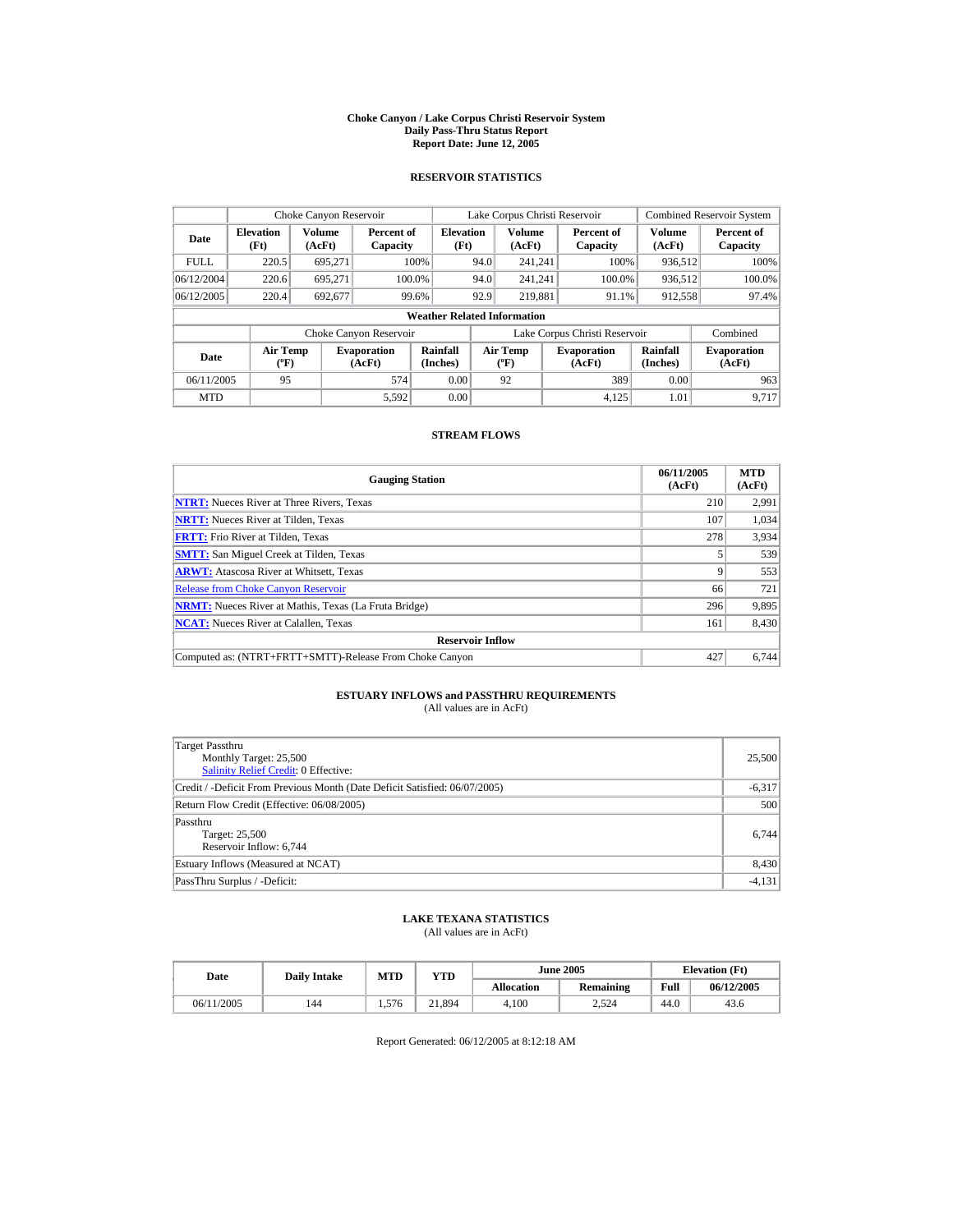#### **Choke Canyon / Lake Corpus Christi Reservoir System Daily Pass-Thru Status Report Report Date: June 13, 2005**

### **RESERVOIR STATISTICS**

|             | Choke Canyon Reservoir               |                  |                              |                          | Lake Corpus Christi Reservoir                    |                         |  |                               |                         | <b>Combined Reservoir System</b> |  |  |
|-------------|--------------------------------------|------------------|------------------------------|--------------------------|--------------------------------------------------|-------------------------|--|-------------------------------|-------------------------|----------------------------------|--|--|
| Date        | <b>Elevation</b><br>(Ft)             | Volume<br>(AcFt) | Percent of<br>Capacity       | <b>Elevation</b><br>(Ft) |                                                  | <b>Volume</b><br>(AcFt) |  | Percent of<br>Capacity        | <b>Volume</b><br>(AcFt) | Percent of<br>Capacity           |  |  |
| <b>FULL</b> | 220.5                                | 695.271          |                              | 100%                     | 94.0<br>241.241                                  |                         |  | 100%                          | 936.512                 | 100%                             |  |  |
| 06/13/2004  | 220.6                                | 695.271          |                              | 100.0%                   | 94.0                                             | 240,279                 |  | 99.6%                         | 935,550                 | 99.9%                            |  |  |
| 06/13/2005  | 220.4                                | 692,158          |                              | 99.6%                    | 92.9                                             | 219,510                 |  | 91.0%                         | 911,668                 | 97.3%                            |  |  |
|             | <b>Weather Related Information</b>   |                  |                              |                          |                                                  |                         |  |                               |                         |                                  |  |  |
|             |                                      |                  | Choke Canyon Reservoir       |                          |                                                  |                         |  | Lake Corpus Christi Reservoir |                         | Combined                         |  |  |
| Date        | Air Temp<br>$({}^{\circ}\mathrm{F})$ |                  | <b>Evaporation</b><br>(AcFt) | Rainfall<br>(Inches)     | <b>Air Temp</b><br>$({}^{\mathrm{o}}\mathrm{F})$ |                         |  | <b>Evaporation</b><br>(AcFt)  | Rainfall<br>(Inches)    | <b>Evaporation</b><br>(AcFt)     |  |  |
| 06/12/2005  | 94                                   |                  | 513                          | 0.00                     |                                                  | 91                      |  | 302                           | 0.00                    | 815                              |  |  |
| <b>MTD</b>  |                                      |                  | 6.105                        | 0.00                     |                                                  |                         |  | 4.427                         | 1.01                    | 10.532                           |  |  |

### **STREAM FLOWS**

| <b>Gauging Station</b>                                       | 06/12/2005<br>(AcFt) | <b>MTD</b><br>(AcFt) |
|--------------------------------------------------------------|----------------------|----------------------|
| <b>NTRT:</b> Nueces River at Three Rivers, Texas             | 220                  | 3,212                |
| <b>NRTT:</b> Nueces River at Tilden, Texas                   | 129                  | 1,163                |
| <b>FRTT:</b> Frio River at Tilden, Texas                     | 266                  | 4,200                |
| <b>SMTT:</b> San Miguel Creek at Tilden, Texas               |                      | 542                  |
| <b>ARWT:</b> Atascosa River at Whitsett, Texas               | 8                    | 561                  |
| <b>Release from Choke Canyon Reservoir</b>                   | 66                   | 786                  |
| <b>NRMT:</b> Nueces River at Mathis, Texas (La Fruta Bridge) | 294                  | 10.189               |
| <b>NCAT:</b> Nueces River at Calallen, Texas                 | 109                  | 8,539                |
| <b>Reservoir Inflow</b>                                      |                      |                      |
| Computed as: (NTRT+FRTT+SMTT)-Release From Choke Canyon      | 424                  | 7.168                |

# **ESTUARY INFLOWS and PASSTHRU REQUIREMENTS**<br>(All values are in AcFt)

| Target Passthru<br>Monthly Target: 25,500<br><b>Salinity Relief Credit: 0 Effective:</b> | 25,500   |
|------------------------------------------------------------------------------------------|----------|
| Credit / -Deficit From Previous Month (Date Deficit Satisfied: 06/07/2005)               | $-6,317$ |
| Return Flow Credit (Effective: 06/08/2005)                                               | 500      |
| Passthru<br>Target: 25,500<br>Reservoir Inflow: 7,168                                    | 7,168    |
| Estuary Inflows (Measured at NCAT)                                                       | 8,539    |
| PassThru Surplus / -Deficit:                                                             | $-4,446$ |

## **LAKE TEXANA STATISTICS**

(All values are in AcFt)

| Date       | <b>Daily Intake</b> | MTD | VTD    |                   | <b>June 2005</b> | <b>Elevation</b> (Ft) |            |
|------------|---------------------|-----|--------|-------------------|------------------|-----------------------|------------|
|            |                     |     |        | <b>Allocation</b> | Remaining        | Full                  | 06/13/2005 |
| 06/12/2005 | 144                 | 720 | 22,038 | 4.100             | 2.380            | 44.0                  | 43.6       |

Report Generated: 06/13/2005 at 8:09:15 AM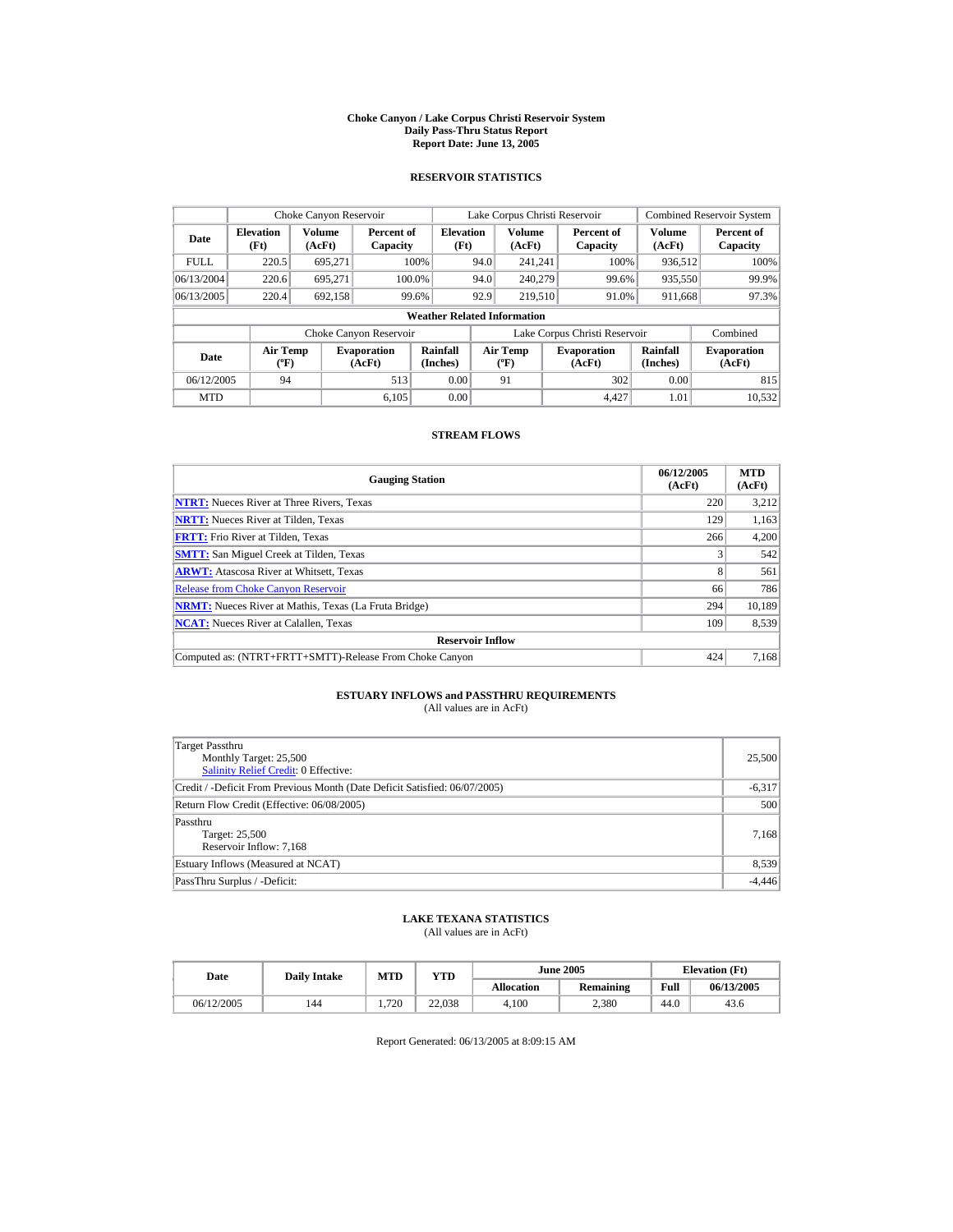#### **Choke Canyon / Lake Corpus Christi Reservoir System Daily Pass-Thru Status Report Report Date: June 14, 2005**

### **RESERVOIR STATISTICS**

|             | Choke Canyon Reservoir               |                  |                              |                          | Lake Corpus Christi Reservoir                    |                         |  |                               |                         | <b>Combined Reservoir System</b> |  |  |
|-------------|--------------------------------------|------------------|------------------------------|--------------------------|--------------------------------------------------|-------------------------|--|-------------------------------|-------------------------|----------------------------------|--|--|
| Date        | <b>Elevation</b><br>(Ft)             | Volume<br>(AcFt) | Percent of<br>Capacity       | <b>Elevation</b><br>(Ft) |                                                  | <b>Volume</b><br>(AcFt) |  | Percent of<br>Capacity        | <b>Volume</b><br>(AcFt) | Percent of<br>Capacity           |  |  |
| <b>FULL</b> | 220.5                                | 695.271          |                              | 100%                     | 94.0                                             | 241.241                 |  | 100%                          | 936,512                 | 100%                             |  |  |
| 06/14/2004  | 220.6                                | 695.271          | 100.0%                       |                          | 93.9                                             | 239,894                 |  | 99.4%                         | 935,165                 | 99.9%                            |  |  |
| 06/14/2005  | 220.4                                | 691,639          |                              | 99.5%                    | 92.8                                             | 219.139                 |  | 90.8%                         | 910,778                 | 97.3%                            |  |  |
|             | <b>Weather Related Information</b>   |                  |                              |                          |                                                  |                         |  |                               |                         |                                  |  |  |
|             |                                      |                  | Choke Canyon Reservoir       |                          |                                                  |                         |  | Lake Corpus Christi Reservoir |                         | Combined                         |  |  |
| Date        | Air Temp<br>$({}^{\circ}\mathrm{F})$ |                  | <b>Evaporation</b><br>(AcFt) | Rainfall<br>(Inches)     | <b>Air Temp</b><br>$({}^{\mathrm{o}}\mathrm{F})$ |                         |  | <b>Evaporation</b><br>(AcFt)  | Rainfall<br>(Inches)    | <b>Evaporation</b><br>(AcFt)     |  |  |
| 06/13/2005  | 95                                   |                  | 422                          | 0.00                     |                                                  | 93                      |  | 475                           | 0.00                    | 897                              |  |  |
| <b>MTD</b>  |                                      |                  | 6.527                        | 0.00                     |                                                  |                         |  | 4.902                         | 1.01                    | 11.429                           |  |  |

### **STREAM FLOWS**

| <b>Gauging Station</b>                                       | 06/13/2005<br>(AcFt) | <b>MTD</b><br>(AcFt) |
|--------------------------------------------------------------|----------------------|----------------------|
| <b>NTRT:</b> Nueces River at Three Rivers, Texas             | 246                  | 3,458                |
| <b>NRTT:</b> Nueces River at Tilden, Texas                   | 133                  | 1.296                |
| <b>FRTT:</b> Frio River at Tilden, Texas                     | 254                  | 4,454                |
| <b>SMTT:</b> San Miguel Creek at Tilden, Texas               |                      | 544                  |
| <b>ARWT:</b> Atascosa River at Whitsett, Texas               |                      | 568                  |
| <b>Release from Choke Canyon Reservoir</b>                   | 66                   | 852                  |
| <b>NRMT:</b> Nueces River at Mathis, Texas (La Fruta Bridge) | 290                  | 10.479               |
| <b>NCAT:</b> Nueces River at Calallen, Texas                 | 91                   | 8,631                |
| <b>Reservoir Inflow</b>                                      |                      |                      |
| Computed as: (NTRT+FRTT+SMTT)-Release From Choke Canyon      | 436                  | 7,605                |

# **ESTUARY INFLOWS and PASSTHRU REQUIREMENTS**<br>(All values are in AcFt)

| Target Passthru<br>Monthly Target: 25,500<br>Salinity Relief Credit: 0 Effective: | 25,500   |
|-----------------------------------------------------------------------------------|----------|
| Credit / -Deficit From Previous Month (Date Deficit Satisfied: 06/07/2005)        | $-6,317$ |
| Return Flow Credit (Effective: 06/08/2005)                                        | 500      |
| Passthru<br>Target: 25,500<br>Reservoir Inflow: 7,605                             | 7,605    |
| Estuary Inflows (Measured at NCAT)                                                | 8,631    |
| PassThru Surplus / -Deficit:                                                      | $-4,791$ |

## **LAKE TEXANA STATISTICS**

(All values are in AcFt)

| Date       | <b>Daily Intake</b> | <b>MTD</b> | YTD          |                   | <b>June 2005</b> | <b>Elevation</b> (Ft) |            |
|------------|---------------------|------------|--------------|-------------------|------------------|-----------------------|------------|
|            |                     |            |              | <b>Allocation</b> | Remaining        | Full                  | 06/14/2005 |
| 06/13/2005 | 144                 | 1.863      | 22.181<br>つつ | 4.100             | 2.237            | 44.0                  | 43.5       |

Report Generated: 06/14/2005 at 8:58:13 AM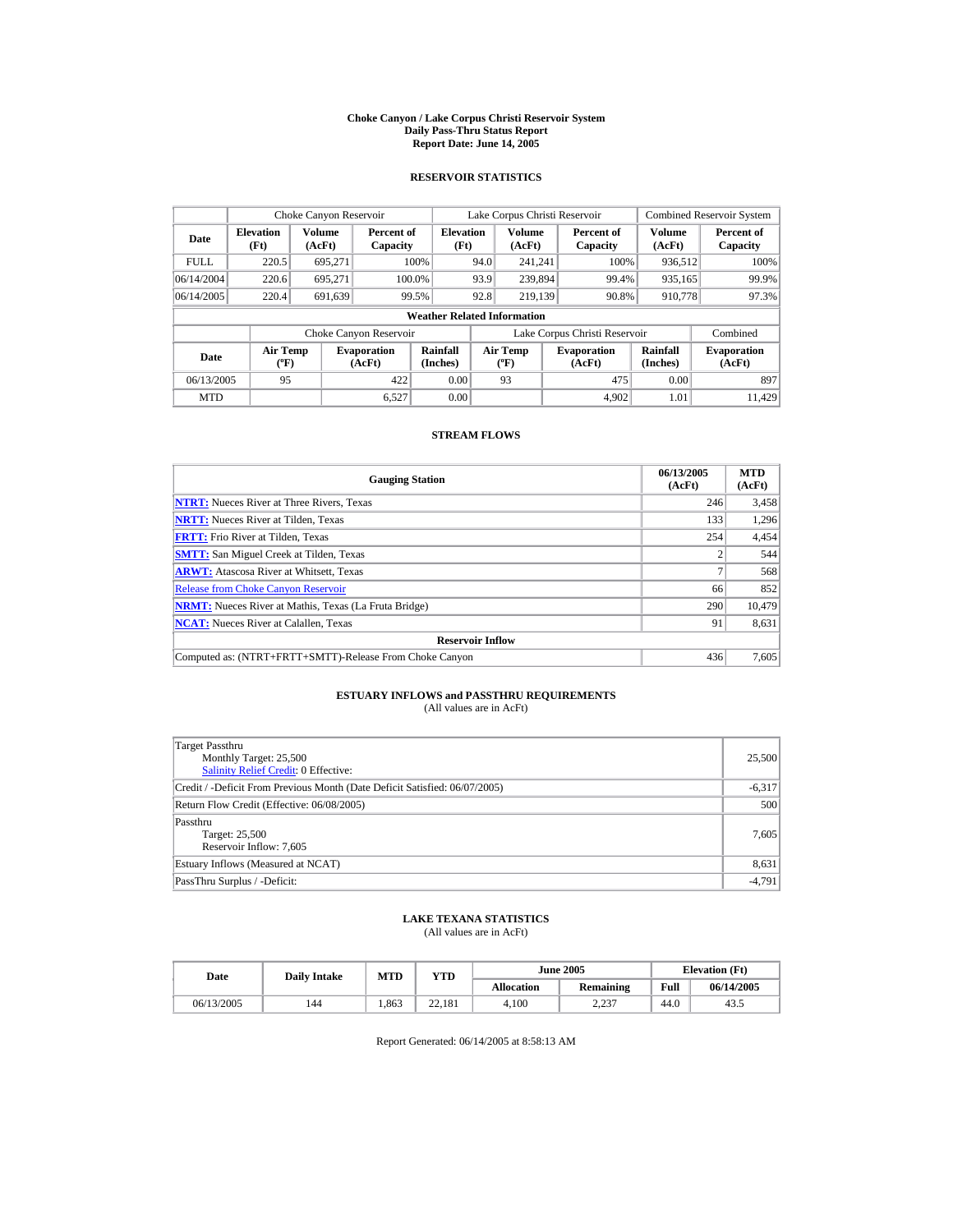#### **Choke Canyon / Lake Corpus Christi Reservoir System Daily Pass-Thru Status Report Report Date: June 15, 2005**

### **RESERVOIR STATISTICS**

|             | Choke Canyon Reservoir               |                  |                              |                          | Lake Corpus Christi Reservoir |                                                  |  |                               |                         | <b>Combined Reservoir System</b> |  |  |
|-------------|--------------------------------------|------------------|------------------------------|--------------------------|-------------------------------|--------------------------------------------------|--|-------------------------------|-------------------------|----------------------------------|--|--|
| Date        | <b>Elevation</b><br>(Ft)             | Volume<br>(AcFt) | Percent of<br>Capacity       | <b>Elevation</b><br>(Ft) |                               | <b>Volume</b><br>(AcFt)                          |  | Percent of<br>Capacity        | <b>Volume</b><br>(AcFt) | Percent of<br>Capacity           |  |  |
| <b>FULL</b> | 220.5                                | 695.271          |                              | 100%                     | 94.0                          | 241.241                                          |  | 100%                          | 936.512                 | 100%                             |  |  |
| 06/15/2004  | 220.5                                | 695.271          | 100.0%                       |                          | 94.0                          | 240,279                                          |  | 99.6%                         | 935,550                 | 99.9%                            |  |  |
| 06/15/2005  | 220.4                                | 691,639          |                              | 99.5%                    | 92.8                          | 218,954                                          |  | 90.8%                         | 910,593                 | 97.2%                            |  |  |
|             | <b>Weather Related Information</b>   |                  |                              |                          |                               |                                                  |  |                               |                         |                                  |  |  |
|             |                                      |                  | Choke Canyon Reservoir       |                          |                               |                                                  |  | Lake Corpus Christi Reservoir |                         | Combined                         |  |  |
| Date        | Air Temp<br>$({}^{\circ}\mathrm{F})$ |                  | <b>Evaporation</b><br>(AcFt) | Rainfall<br>(Inches)     |                               | <b>Air Temp</b><br>$({}^{\mathrm{o}}\mathrm{F})$ |  | <b>Evaporation</b><br>(AcFt)  | Rainfall<br>(Inches)    | <b>Evaporation</b><br>(AcFt)     |  |  |
| 06/14/2005  | 98                                   |                  | 603                          | 0.00                     |                               | 94                                               |  | 151                           | 0.00                    | 754                              |  |  |
| <b>MTD</b>  |                                      |                  | 7.130                        | 0.00                     |                               |                                                  |  | 5.053                         | 1.01                    | 12.183                           |  |  |

### **STREAM FLOWS**

| <b>Gauging Station</b>                                       | 06/14/2005<br>(AcFt) | <b>MTD</b><br>(AcFt) |
|--------------------------------------------------------------|----------------------|----------------------|
| <b>NTRT:</b> Nueces River at Three Rivers, Texas             | 256                  | 3,714                |
| <b>NRTT:</b> Nueces River at Tilden, Texas                   | 145                  | 1,441                |
| <b>FRTT:</b> Frio River at Tilden, Texas                     | 248                  | 4,702                |
| <b>SMTT:</b> San Miguel Creek at Tilden, Texas               |                      | 545                  |
| <b>ARWT:</b> Atascosa River at Whitsett, Texas               | 6                    | 573                  |
| <b>Release from Choke Canyon Reservoir</b>                   | 66                   | 917                  |
| <b>NRMT:</b> Nueces River at Mathis, Texas (La Fruta Bridge) | 286                  | 10.765               |
| <b>NCAT:</b> Nueces River at Calallen, Texas                 | 97                   | 8.728                |
| <b>Reservoir Inflow</b>                                      |                      |                      |
| Computed as: (NTRT+FRTT+SMTT)-Release From Choke Canyon      | 439                  | 8.044                |

# **ESTUARY INFLOWS and PASSTHRU REQUIREMENTS**<br>(All values are in AcFt)

| Target Passthru<br>Monthly Target: 25,500<br>Salinity Relief Credit: 0 Effective: | 25,500   |
|-----------------------------------------------------------------------------------|----------|
| Credit / -Deficit From Previous Month (Date Deficit Satisfied: 06/07/2005)        | $-6,317$ |
| Return Flow Credit (Effective: 06/08/2005)                                        | 500      |
| Passthru<br>Target: 25,500<br>Reservoir Inflow: 8,044                             | 8.044    |
| Estuary Inflows (Measured at NCAT)                                                | 8,728    |
| PassThru Surplus / -Deficit:                                                      | $-5,133$ |

## **LAKE TEXANA STATISTICS**

(All values are in AcFt)

| Date       | <b>Daily Intake</b> | <b>MTD</b> | YTD    |                   | <b>June 2005</b> | <b>Elevation</b> (Ft) |            |
|------------|---------------------|------------|--------|-------------------|------------------|-----------------------|------------|
|            |                     |            |        | <b>Allocation</b> | Remaining        | Full                  | 06/15/2005 |
| 06/14/2005 | 144                 | 2.007      | 22.325 | 4.100             | 2.093            | 44.0                  | 43.5       |

Report Generated: 06/15/2005 at 8:22:40 AM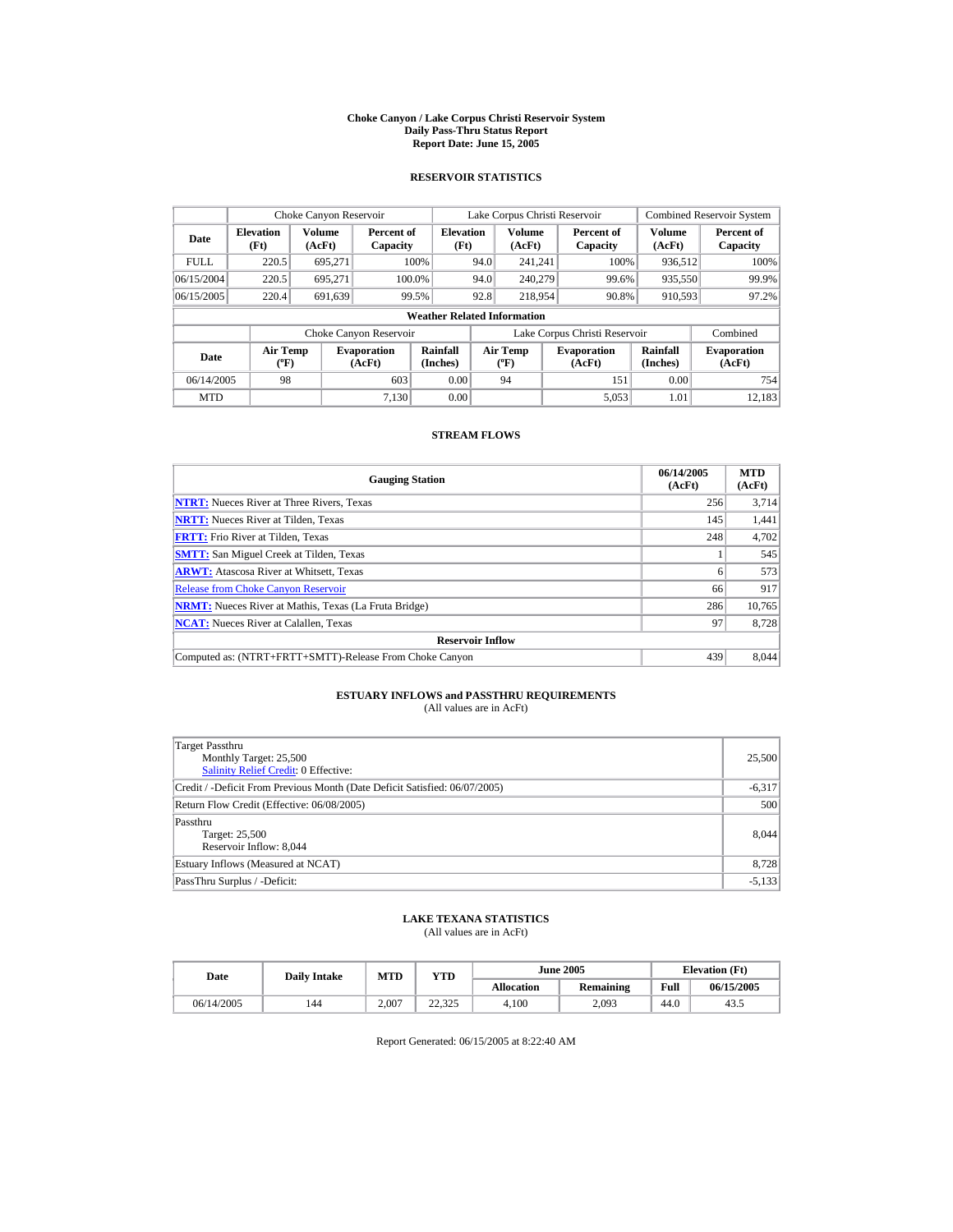#### **Choke Canyon / Lake Corpus Christi Reservoir System Daily Pass-Thru Status Report Report Date: June 16, 2005**

### **RESERVOIR STATISTICS**

|             | Choke Canyon Reservoir               |                  |                              |                          |      | Lake Corpus Christi Reservoir                    |  |                               |                         | <b>Combined Reservoir System</b> |  |  |
|-------------|--------------------------------------|------------------|------------------------------|--------------------------|------|--------------------------------------------------|--|-------------------------------|-------------------------|----------------------------------|--|--|
| Date        | <b>Elevation</b><br>(Ft)             | Volume<br>(AcFt) | Percent of<br>Capacity       | <b>Elevation</b><br>(Ft) |      | <b>Volume</b><br>(AcFt)                          |  | Percent of<br>Capacity        | <b>Volume</b><br>(AcFt) | Percent of<br>Capacity           |  |  |
| <b>FULL</b> | 220.5                                | 695.271          |                              | 100%                     | 94.0 | 241.241                                          |  | 100%                          | 936.512                 | 100%                             |  |  |
| 06/16/2004  | 220.5                                | 695.271          |                              | 100.0%                   | 93.9 | 239.894                                          |  | 99.4%                         | 935,165                 | 99.9%                            |  |  |
| 06/16/2005  | 220.4                                | 691,380          |                              | 99.4%                    | 92.8 | 218,398                                          |  | 90.5%                         | 909,778                 | 97.1%                            |  |  |
|             | <b>Weather Related Information</b>   |                  |                              |                          |      |                                                  |  |                               |                         |                                  |  |  |
|             |                                      |                  | Choke Canyon Reservoir       |                          |      |                                                  |  | Lake Corpus Christi Reservoir |                         | Combined                         |  |  |
| Date        | Air Temp<br>$({}^{\circ}\mathrm{F})$ |                  | <b>Evaporation</b><br>(AcFt) | Rainfall<br>(Inches)     |      | <b>Air Temp</b><br>$({}^{\mathrm{o}}\mathrm{F})$ |  | <b>Evaporation</b><br>(AcFt)  | Rainfall<br>(Inches)    | <b>Evaporation</b><br>(AcFt)     |  |  |
| 06/15/2005  | 97                                   |                  | 588                          | 0.00                     |      | 94                                               |  | 507                           | 0.00                    | 1.095                            |  |  |
| <b>MTD</b>  |                                      |                  | 7.718                        | 0.00                     |      |                                                  |  | 5.560                         | 1.01                    | 13.278                           |  |  |

### **STREAM FLOWS**

| <b>Gauging Station</b>                                       | 06/15/2005<br>(AcFt) | <b>MTD</b><br>(AcFt) |
|--------------------------------------------------------------|----------------------|----------------------|
| <b>NTRT:</b> Nueces River at Three Rivers, Texas             | 250                  | 3,964                |
| <b>NRTT:</b> Nueces River at Tilden, Texas                   | 139                  | 1,580                |
| <b>FRTT:</b> Frio River at Tilden, Texas                     | 240                  | 4,943                |
| <b>SMTT:</b> San Miguel Creek at Tilden, Texas               |                      | 545                  |
| <b>ARWT:</b> Atascosa River at Whitsett, Texas               | 6                    | 579                  |
| <b>Release from Choke Canyon Reservoir</b>                   | 66                   | 983                  |
| <b>NRMT:</b> Nueces River at Mathis, Texas (La Fruta Bridge) | 274                  | 11.039               |
| <b>NCAT:</b> Nueces River at Calallen, Texas                 | 91                   | 8.819                |
| <b>Reservoir Inflow</b>                                      |                      |                      |
| Computed as: (NTRT+FRTT+SMTT)-Release From Choke Canyon      | 425                  | 8.469                |

# **ESTUARY INFLOWS and PASSTHRU REQUIREMENTS**<br>(All values are in AcFt)

| Target Passthru<br>Monthly Target: 25,500<br>Salinity Relief Credit: 0 Effective: | 25,500   |
|-----------------------------------------------------------------------------------|----------|
| Credit / -Deficit From Previous Month (Date Deficit Satisfied: 06/07/2005)        | $-6,317$ |
| Return Flow Credit (Effective: 06/08/2005)                                        | 500      |
| Passthru<br>Target: 25,500<br>Reservoir Inflow: 8,469                             | 8,469    |
| Estuary Inflows (Measured at NCAT)                                                | 8,819    |
| PassThru Surplus / -Deficit:                                                      | $-5,467$ |

## **LAKE TEXANA STATISTICS**

(All values are in AcFt)

| Date       | <b>Daily Intake</b> | MTD                 | <b>VTD</b> |                   | <b>June 2005</b> |      | <b>Elevation</b> (Ft) |
|------------|---------------------|---------------------|------------|-------------------|------------------|------|-----------------------|
|            |                     |                     |            | <b>Allocation</b> | Remaining        | Full | 06/16/2005            |
| 06/15/2005 | 144                 | $15^\circ$<br>2.131 | 22.469     | 4.100             | 1.949            | 44.0 | 43.4                  |

Report Generated: 06/16/2005 at 8:18:09 AM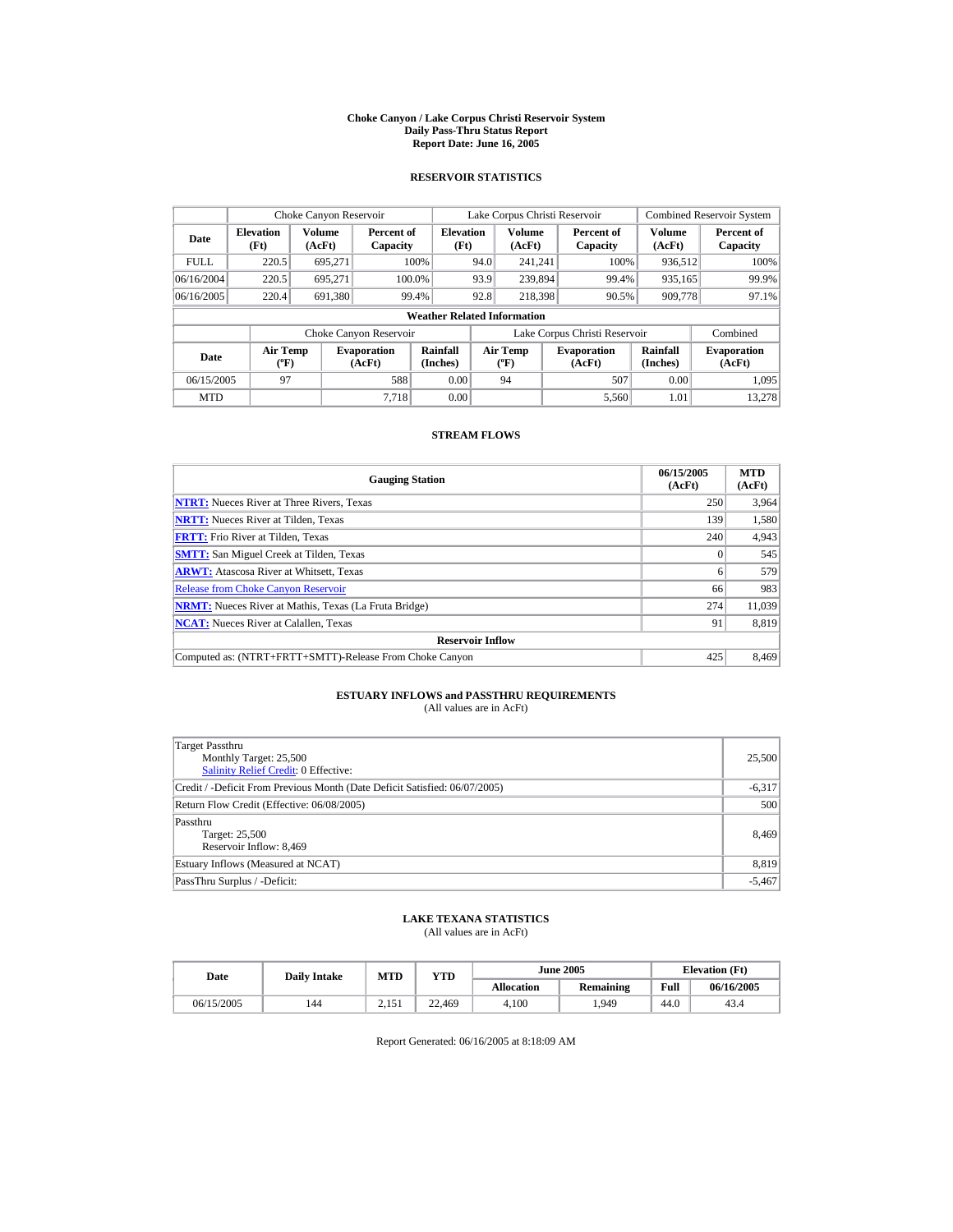#### **Choke Canyon / Lake Corpus Christi Reservoir System Daily Pass-Thru Status Report Report Date: June 17, 2005**

### **RESERVOIR STATISTICS**

|             | Choke Canyon Reservoir               |                  |                              |                          | Lake Corpus Christi Reservoir |                                                  |  |                               |                         | <b>Combined Reservoir System</b> |  |  |
|-------------|--------------------------------------|------------------|------------------------------|--------------------------|-------------------------------|--------------------------------------------------|--|-------------------------------|-------------------------|----------------------------------|--|--|
| Date        | <b>Elevation</b><br>(Ft)             | Volume<br>(AcFt) | Percent of<br>Capacity       | <b>Elevation</b><br>(Ft) |                               | <b>Volume</b><br>(AcFt)                          |  | Percent of<br>Capacity        | <b>Volume</b><br>(AcFt) | Percent of<br>Capacity           |  |  |
| <b>FULL</b> | 220.5                                | 695.271          |                              | 100%                     | 94.0                          | 241.241                                          |  | 100%                          | 936.512                 | 100%                             |  |  |
| 06/17/2004  | 220.5                                | 695.271          | 100.0%                       |                          | 94.0                          | 241.241                                          |  | 100.0%                        | 936,512                 | $100.0\%$                        |  |  |
| 06/17/2005  | 220.3                                | 691,121          |                              | 99.4%                    | 92.8                          | 217,659                                          |  | 90.2%                         | 908,780                 | 97.0%                            |  |  |
|             | <b>Weather Related Information</b>   |                  |                              |                          |                               |                                                  |  |                               |                         |                                  |  |  |
|             |                                      |                  | Choke Canyon Reservoir       |                          |                               |                                                  |  | Lake Corpus Christi Reservoir |                         | Combined                         |  |  |
| Date        | Air Temp<br>$({}^{\circ}\mathrm{F})$ |                  | <b>Evaporation</b><br>(AcFt) | Rainfall<br>(Inches)     |                               | <b>Air Temp</b><br>$({}^{\mathrm{o}}\mathrm{F})$ |  | <b>Evaporation</b><br>(AcFt)  | Rainfall<br>(Inches)    | <b>Evaporation</b><br>(AcFt)     |  |  |
| 06/16/2005  | 98                                   |                  | 618                          | 0.00                     |                               | 95                                               |  | 517                           | 0.00                    | 1,135                            |  |  |
| <b>MTD</b>  |                                      |                  | 8.336                        | 0.00                     |                               |                                                  |  | 6.077                         | 1.01                    | 14.413                           |  |  |

### **STREAM FLOWS**

| <b>Gauging Station</b>                                       | 06/16/2005<br>(AcFt) | <b>MTD</b><br>(AcFt) |
|--------------------------------------------------------------|----------------------|----------------------|
| <b>NTRT:</b> Nueces River at Three Rivers, Texas             | 246                  | 4,210                |
| <b>NRTT:</b> Nueces River at Tilden, Texas                   | 131                  | 1,711                |
| <b>FRTT:</b> Frio River at Tilden, Texas                     | 230                  | 5,173                |
| <b>SMTT:</b> San Miguel Creek at Tilden, Texas               |                      | 545                  |
| <b>ARWT:</b> Atascosa River at Whitsett, Texas               | 8                    | 587                  |
| <b>Release from Choke Canyon Reservoir</b>                   | 66                   | 1.048                |
| <b>NRMT:</b> Nueces River at Mathis, Texas (La Fruta Bridge) | 246                  | 11,285               |
| <b>NCAT:</b> Nueces River at Calallen, Texas                 | 109                  | 8.929                |
| <b>Reservoir Inflow</b>                                      |                      |                      |
| Computed as: (NTRT+FRTT+SMTT)-Release From Choke Canyon      | 411                  | 8,880                |

# **ESTUARY INFLOWS and PASSTHRU REQUIREMENTS**<br>(All values are in AcFt)

| Target Passthru<br>Monthly Target: 25,500<br>Salinity Relief Credit: 0 Effective: | 25,500   |
|-----------------------------------------------------------------------------------|----------|
| Credit / -Deficit From Previous Month (Date Deficit Satisfied: 06/07/2005)        | $-6,317$ |
| Return Flow Credit (Effective: 06/08/2005)                                        | 500      |
| Passthru<br>Target: 25,500<br>Reservoir Inflow: 8,880                             | 8,880    |
| Estuary Inflows (Measured at NCAT)                                                | 8,929    |
| PassThru Surplus / -Deficit:                                                      | $-5,768$ |

## **LAKE TEXANA STATISTICS**

(All values are in AcFt)

| Date       | <b>Daily Intake</b> | <b>MTD</b> | YTD    |                   | <b>June 2005</b> | <b>Elevation</b> (Ft) |            |
|------------|---------------------|------------|--------|-------------------|------------------|-----------------------|------------|
|            |                     |            |        | <b>Allocation</b> | Remaining        | Full                  | 06/17/2005 |
| 06/16/2005 | 144                 | 2.295      | 22.613 | 4.100             | .805             | 44.0                  | 43.4       |

Report Generated: 06/17/2005 at 8:04:42 AM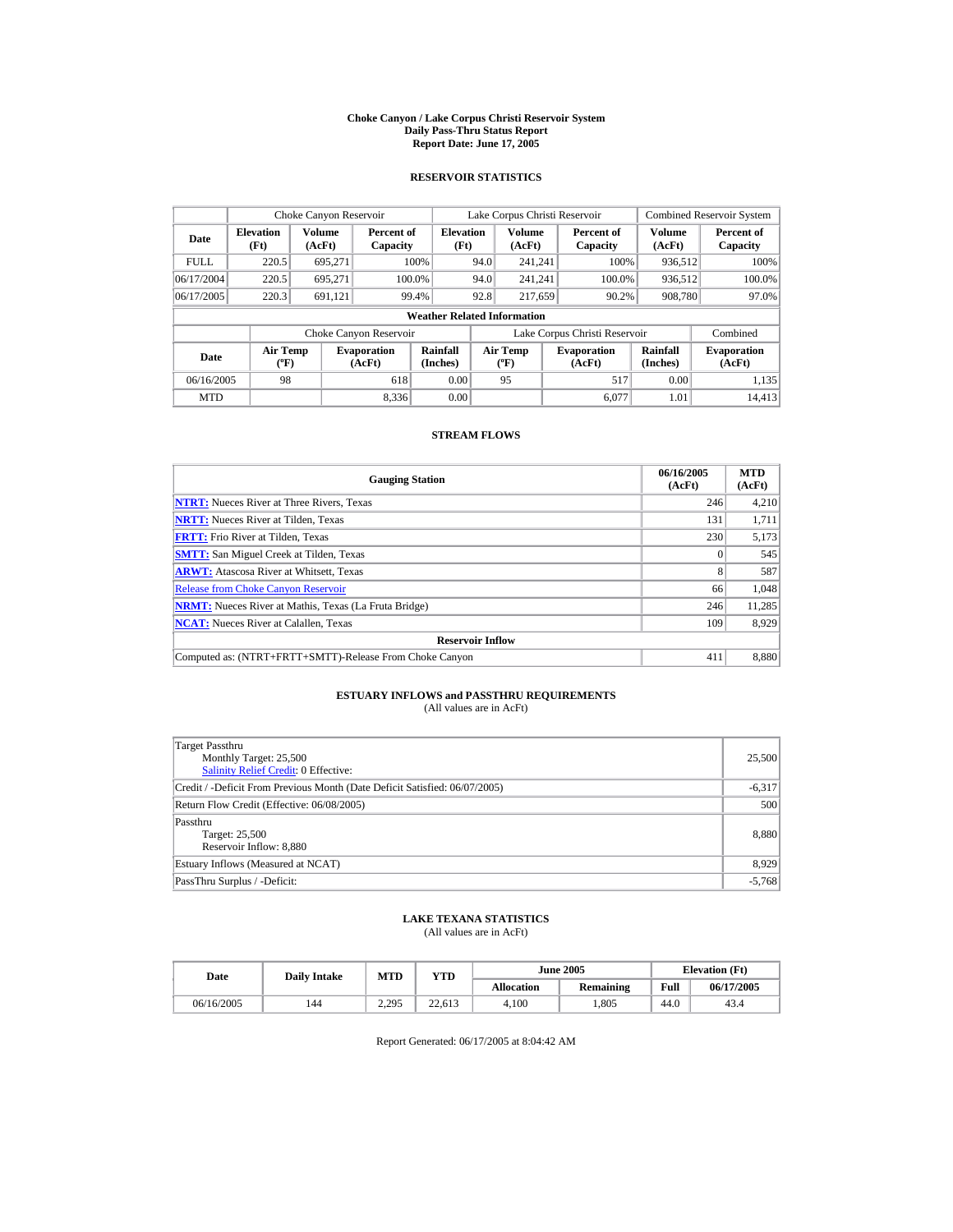#### **Choke Canyon / Lake Corpus Christi Reservoir System Daily Pass-Thru Status Report Report Date: June 18, 2005**

### **RESERVOIR STATISTICS**

|             | Choke Canyon Reservoir                      |                  |                              |                          | Lake Corpus Christi Reservoir |                                          |  |                               |                      | <b>Combined Reservoir System</b> |  |  |
|-------------|---------------------------------------------|------------------|------------------------------|--------------------------|-------------------------------|------------------------------------------|--|-------------------------------|----------------------|----------------------------------|--|--|
| Date        | <b>Elevation</b><br>(Ft)                    | Volume<br>(AcFt) | Percent of<br>Capacity       | <b>Elevation</b><br>(Ft) |                               | <b>Volume</b><br>(AcFt)                  |  | Percent of<br>Capacity        | Volume<br>(AcFt)     | Percent of<br>Capacity           |  |  |
| <b>FULL</b> | 220.5                                       | 695.271          |                              | 100%                     | 94.0                          | 241.241                                  |  | 100%                          | 936.512              | 100%                             |  |  |
| 06/18/2004  | 220.5                                       | 695.271          |                              | 100.0%                   | 94.0                          | 241.241                                  |  | 100.0%                        | 936,512              | 100.0%                           |  |  |
| 06/18/2005  | 220.3                                       | 690,342          |                              | 99.3%                    | 92.7                          | 217.104                                  |  | 90.0%                         | 907,446              | 96.9%                            |  |  |
|             | <b>Weather Related Information</b>          |                  |                              |                          |                               |                                          |  |                               |                      |                                  |  |  |
|             |                                             |                  | Choke Canyon Reservoir       |                          |                               |                                          |  | Lake Corpus Christi Reservoir |                      | Combined                         |  |  |
| Date        | <b>Air Temp</b><br>$({}^{\circ}\mathrm{F})$ |                  | <b>Evaporation</b><br>(AcFt) | Rainfall<br>(Inches)     |                               | <b>Air Temp</b><br>$({}^{\circ}{\rm F})$ |  | <b>Evaporation</b><br>(AcFt)  | Rainfall<br>(Inches) | <b>Evaporation</b><br>(AcFt)     |  |  |
| 06/17/2005  | 100                                         |                  | 723                          | 0.00                     |                               | 96                                       |  | 419                           | 0.00                 | 1.142                            |  |  |
| <b>MTD</b>  |                                             |                  | 9.059                        | 0.00                     |                               |                                          |  | 6.496                         | 1.01                 | 15.555                           |  |  |

### **STREAM FLOWS**

| <b>Gauging Station</b>                                       | 06/17/2005<br>(AcFt) | <b>MTD</b><br>(AcFt) |
|--------------------------------------------------------------|----------------------|----------------------|
| <b>NTRT:</b> Nueces River at Three Rivers, Texas             | 242                  | 4,452                |
| <b>NRTT:</b> Nueces River at Tilden, Texas                   | 123                  | 1,834                |
| <b>FRTT:</b> Frio River at Tilden, Texas                     | 222                  | 5,395                |
| <b>SMTT:</b> San Miguel Creek at Tilden, Texas               |                      | 545                  |
| <b>ARWT:</b> Atascosa River at Whitsett, Texas               | 6                    | 593                  |
| <b>Release from Choke Canyon Reservoir</b>                   | 66                   | 1,114                |
| <b>NRMT:</b> Nueces River at Mathis, Texas (La Fruta Bridge) | 226                  | 11,511               |
| <b>NCAT:</b> Nueces River at Calallen, Texas                 | 60                   | 8,988                |
| <b>Reservoir Inflow</b>                                      |                      |                      |
| Computed as: (NTRT+FRTT+SMTT)-Release From Choke Canyon      | 399                  | 9.279                |

# **ESTUARY INFLOWS and PASSTHRU REQUIREMENTS**<br>(All values are in AcFt)

| Target Passthru<br>Monthly Target: 25,500<br>Salinity Relief Credit: 0 Effective: | 25,500   |
|-----------------------------------------------------------------------------------|----------|
| Credit / -Deficit From Previous Month (Date Deficit Satisfied: 06/07/2005)        | $-6,317$ |
| Return Flow Credit (Effective: 06/08/2005)                                        | 500      |
| Passthru<br>Target: 25,500<br>Reservoir Inflow: 9.279                             | 9,279    |
| Estuary Inflows (Measured at NCAT)                                                | 8,988    |
| PassThru Surplus / -Deficit:                                                      | $-6,108$ |

## **LAKE TEXANA STATISTICS**

(All values are in AcFt)

| Date       | <b>Daily Intake</b> | <b>MTD</b> | YTD                             |                   | <b>June 2005</b> | <b>Elevation</b> (Ft) |            |
|------------|---------------------|------------|---------------------------------|-------------------|------------------|-----------------------|------------|
|            |                     |            |                                 | <b>Allocation</b> | Remaining        | Full                  | 06/18/2005 |
| 06/17/2005 | 144                 | 2.439      | 77 757<br><i><u>__., .</u>,</i> | 4.100             | .661             | 44.0                  | 43.4       |

Report Generated: 06/18/2005 at 8:01:10 AM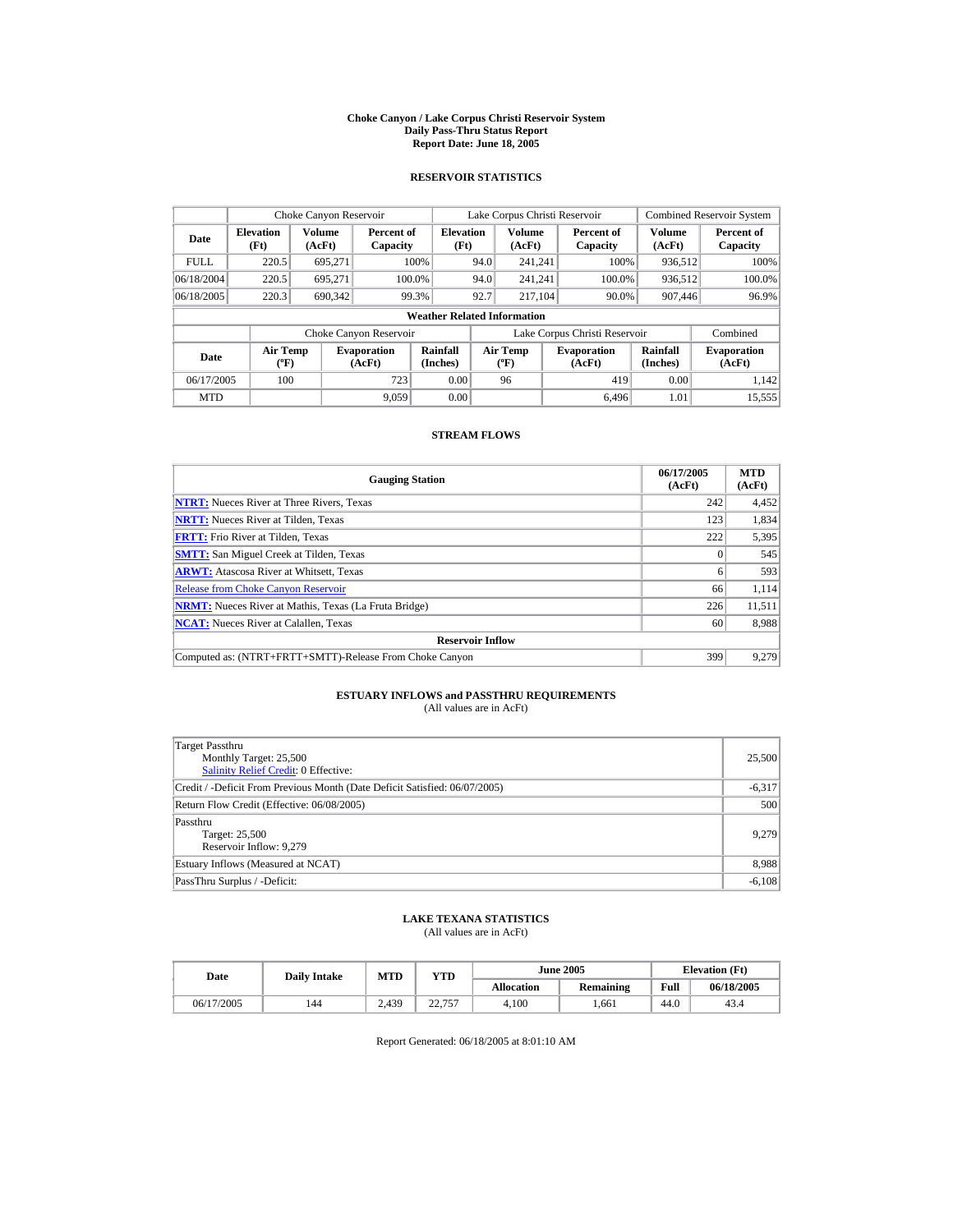#### **Choke Canyon / Lake Corpus Christi Reservoir System Daily Pass-Thru Status Report Report Date: June 19, 2005**

### **RESERVOIR STATISTICS**

|             | Choke Canyon Reservoir                      |                         |                              |                                    | Lake Corpus Christi Reservoir |                                   |  |                               |                         | <b>Combined Reservoir System</b> |
|-------------|---------------------------------------------|-------------------------|------------------------------|------------------------------------|-------------------------------|-----------------------------------|--|-------------------------------|-------------------------|----------------------------------|
| Date        | <b>Elevation</b><br>(Ft)                    | <b>Volume</b><br>(AcFt) | Percent of<br>Capacity       | <b>Elevation</b><br>(Ft)           |                               | <b>Volume</b><br>(AcFt)           |  | Percent of<br>Capacity        | <b>Volume</b><br>(AcFt) | Percent of<br>Capacity           |
| <b>FULL</b> | 220.5                                       | 695.271                 |                              | 100%                               | 94.0                          | 241.241                           |  | 100%                          | 936,512                 | 100%                             |
| 06/19/2004  | 220.5                                       | 695.271                 |                              | 100.0%                             | 94.0                          | 241.241                           |  | 100.0%                        | 936,512                 | 100.0%                           |
| 06/19/2005  | 220.3                                       | 689,826                 |                              | 99.2%                              | 92.7                          | 216,920                           |  | 89.9%                         | 906,746                 | 96.8%                            |
|             |                                             |                         |                              | <b>Weather Related Information</b> |                               |                                   |  |                               |                         |                                  |
|             |                                             |                         | Choke Canyon Reservoir       |                                    |                               |                                   |  | Lake Corpus Christi Reservoir |                         | Combined                         |
| Date        | <b>Air Temp</b><br>$({}^{\circ}\mathrm{F})$ |                         | <b>Evaporation</b><br>(AcFt) | Rainfall<br>(Inches)               |                               | Air Temp<br>$({}^{\circ}{\rm F})$ |  | <b>Evaporation</b><br>(AcFt)  | Rainfall<br>(Inches)    | <b>Evaporation</b><br>(AcFt)     |
| 06/18/2005  | 98                                          |                         | 587                          | 0.00                               |                               | 96                                |  | 452                           | 0.00                    | 1.039                            |
| <b>MTD</b>  |                                             |                         | 9.646                        | 0.00                               |                               |                                   |  | 6.948                         | 1.01                    | 16.594                           |

### **STREAM FLOWS**

| <b>Gauging Station</b>                                       | 06/18/2005<br>(AcFt) | <b>MTD</b><br>(AcFt) |
|--------------------------------------------------------------|----------------------|----------------------|
| <b>NTRT:</b> Nueces River at Three Rivers, Texas             | 232                  | 4,685                |
| <b>NRTT:</b> Nueces River at Tilden, Texas                   | 115                  | 1.949                |
| <b>FRTT:</b> Frio River at Tilden, Texas                     | 214                  | 5,610                |
| <b>SMTT:</b> San Miguel Creek at Tilden, Texas               |                      | 545                  |
| <b>ARWT:</b> Atascosa River at Whitsett, Texas               | 4                    | 597                  |
| <b>Release from Choke Canyon Reservoir</b>                   | 66                   | 1.179                |
| <b>NRMT:</b> Nueces River at Mathis, Texas (La Fruta Bridge) | 226                  | 11.737               |
| <b>NCAT:</b> Nueces River at Calallen, Texas                 | 50                   | 9,038                |
| <b>Reservoir Inflow</b>                                      |                      |                      |
| Computed as: (NTRT+FRTT+SMTT)-Release From Choke Canyon      | 381                  | 9,660                |

# **ESTUARY INFLOWS and PASSTHRU REQUIREMENTS**<br>(All values are in AcFt)

| Target Passthru<br>Monthly Target: 25,500<br>Salinity Relief Credit: 0 Effective: | 25,500   |
|-----------------------------------------------------------------------------------|----------|
| Credit / -Deficit From Previous Month (Date Deficit Satisfied: 06/07/2005)        | $-6,317$ |
| Return Flow Credit (Effective: 06/08/2005)                                        | 500      |
| Passthru<br>Target: 25,500<br>Reservoir Inflow: 9.660                             | 9,660    |
| Estuary Inflows (Measured at NCAT)                                                | 9,038    |
| PassThru Surplus / -Deficit:                                                      | $-6,439$ |

## **LAKE TEXANA STATISTICS**

(All values are in AcFt)

| Date       | <b>Daily Intake</b> | MTD   | YTD    |                   | <b>June 2005</b> | <b>Elevation</b> (Ft) |            |
|------------|---------------------|-------|--------|-------------------|------------------|-----------------------|------------|
|            |                     |       |        | <b>Allocation</b> | <b>Remaining</b> | Full                  | 06/19/2005 |
| 06/18/2005 | 144                 | 2.584 | 22.902 | 4.100             | .516             | 44.0                  | 43.4       |

Report Generated: 06/19/2005 at 8:01:09 AM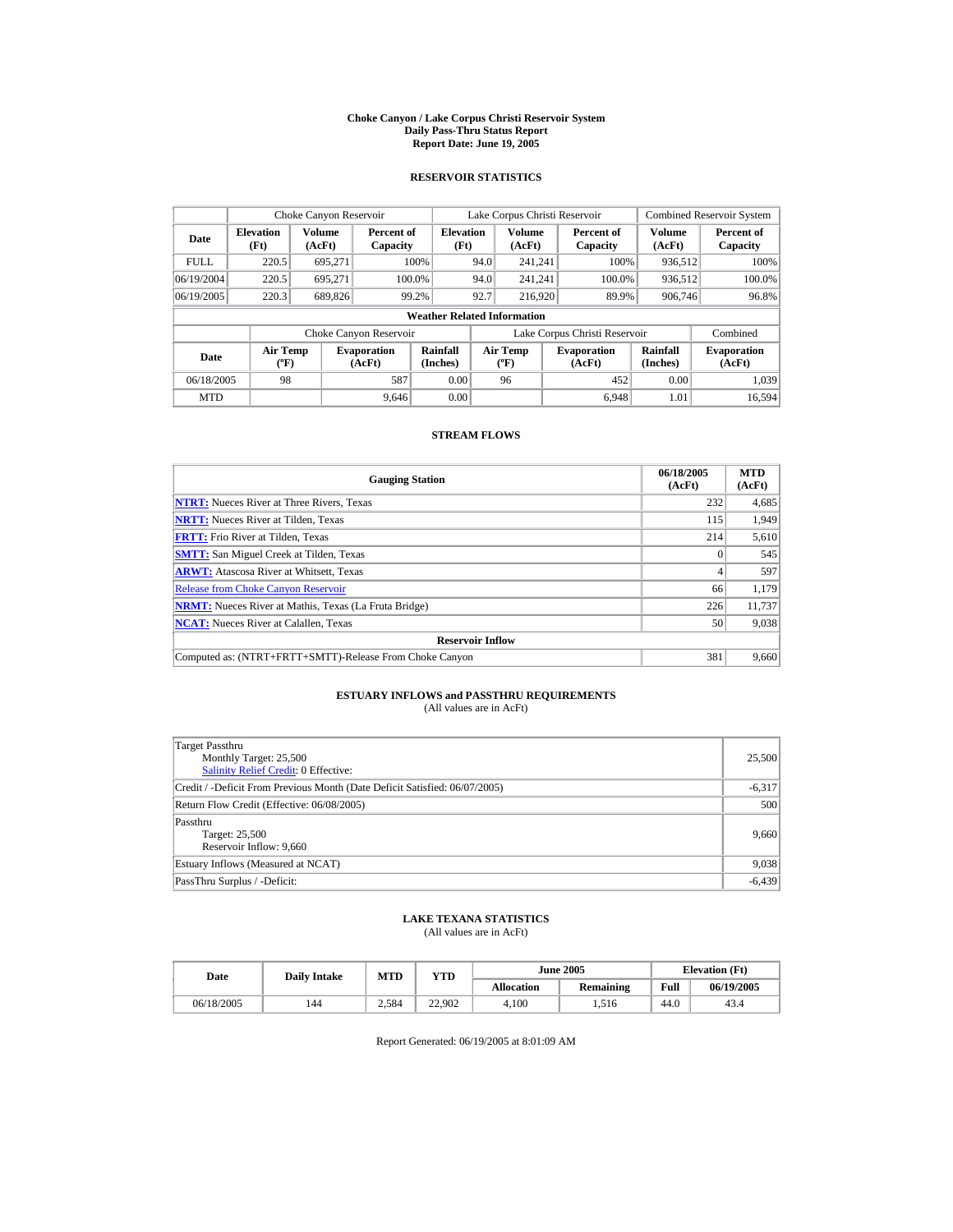#### **Choke Canyon / Lake Corpus Christi Reservoir System Daily Pass-Thru Status Report Report Date: June 20, 2005**

### **RESERVOIR STATISTICS**

|             | Choke Canyon Reservoir                      |                  |                              |                                    | Lake Corpus Christi Reservoir |                                          |  |                               | <b>Combined Reservoir System</b> |                              |
|-------------|---------------------------------------------|------------------|------------------------------|------------------------------------|-------------------------------|------------------------------------------|--|-------------------------------|----------------------------------|------------------------------|
| Date        | <b>Elevation</b><br>(Ft)                    | Volume<br>(AcFt) | Percent of<br>Capacity       | <b>Elevation</b><br>(Ft)           |                               | <b>Volume</b><br>(AcFt)                  |  | Percent of<br>Capacity        | Volume<br>(AcFt)                 | Percent of<br>Capacity       |
| <b>FULL</b> | 220.5                                       | 695.271          |                              | 100%                               | 94.0                          | 241.241                                  |  | 100%                          | 936.512                          | 100%                         |
| 06/20/2004  | 220.5                                       | 695.012          |                              | 100.0%                             | 94.0                          | 241.241                                  |  | 100.0%                        | 936,253                          | 100.0%                       |
| 06/20/2005  | 220.3                                       | 689.311          |                              | 99.1%                              | 92.7                          | 216,735                                  |  | 89.8%                         | 906,046                          | 96.7%                        |
|             |                                             |                  |                              | <b>Weather Related Information</b> |                               |                                          |  |                               |                                  |                              |
|             |                                             |                  | Choke Canyon Reservoir       |                                    |                               |                                          |  | Lake Corpus Christi Reservoir |                                  | Combined                     |
| Date        | <b>Air Temp</b><br>$({}^{\circ}\mathrm{F})$ |                  | <b>Evaporation</b><br>(AcFt) | Rainfall<br>(Inches)               |                               | <b>Air Temp</b><br>$({}^{\circ}{\rm F})$ |  | <b>Evaporation</b><br>(AcFt)  | Rainfall<br>(Inches)             | <b>Evaporation</b><br>(AcFt) |
| 06/19/2005  | 98                                          |                  | 587                          | 0.00                               |                               | 95                                       |  | 333                           | 0.00                             | 920                          |
| <b>MTD</b>  |                                             |                  | 10.233                       | 0.00                               |                               |                                          |  | 7.281                         | 1.01                             | 17.514                       |

### **STREAM FLOWS**

| <b>Gauging Station</b>                                       | 06/19/2005<br>(AcFt) | <b>MTD</b><br>(AcFt) |
|--------------------------------------------------------------|----------------------|----------------------|
| <b>NTRT:</b> Nueces River at Three Rivers, Texas             | 222                  | 4,907                |
| <b>NRTT:</b> Nueces River at Tilden, Texas                   | 115                  | 2.064                |
| <b>FRTT:</b> Frio River at Tilden, Texas                     | 208                  | 5,818                |
| <b>SMTT:</b> San Miguel Creek at Tilden, Texas               |                      | 545                  |
| <b>ARWT:</b> Atascosa River at Whitsett, Texas               | 4                    | 601                  |
| <b>Release from Choke Canyon Reservoir</b>                   | 66                   | 1,245                |
| <b>NRMT:</b> Nueces River at Mathis, Texas (La Fruta Bridge) | 226                  | 11.964               |
| <b>NCAT:</b> Nueces River at Calallen, Texas                 | 34                   | 9,071                |
| <b>Reservoir Inflow</b>                                      |                      |                      |
| Computed as: (NTRT+FRTT+SMTT)-Release From Choke Canyon      | 365                  | 10.025               |

# **ESTUARY INFLOWS and PASSTHRU REQUIREMENTS**<br>(All values are in AcFt)

| Target Passthru<br>Monthly Target: 25,500<br>Salinity Relief Credit: 0 Effective: | 25,500   |
|-----------------------------------------------------------------------------------|----------|
| Credit / -Deficit From Previous Month (Date Deficit Satisfied: 06/07/2005)        | $-6,317$ |
| Return Flow Credit (Effective: 06/08/2005)                                        | 500      |
| Passthru<br>Target: 25,500<br>Reservoir Inflow: 10.025                            | 10.025   |
| Estuary Inflows (Measured at NCAT)                                                | 9,071    |
| PassThru Surplus / -Deficit:                                                      | $-6,771$ |

## **LAKE TEXANA STATISTICS**

(All values are in AcFt)

| Date       | <b>Daily Intake</b> | <b>MTD</b> | YTD    |                   | <b>June 2005</b>    | <b>Elevation</b> (Ft) |            |
|------------|---------------------|------------|--------|-------------------|---------------------|-----------------------|------------|
|            |                     |            |        | <b>Allocation</b> | Remaining           | Full                  | 06/20/2005 |
| 06/19/2005 | 144                 | 2.728      | 23.046 | 4.100             | 272<br>. . <i>.</i> | 44.0                  | 43.4       |

Report Generated: 06/20/2005 at 8:07:48 AM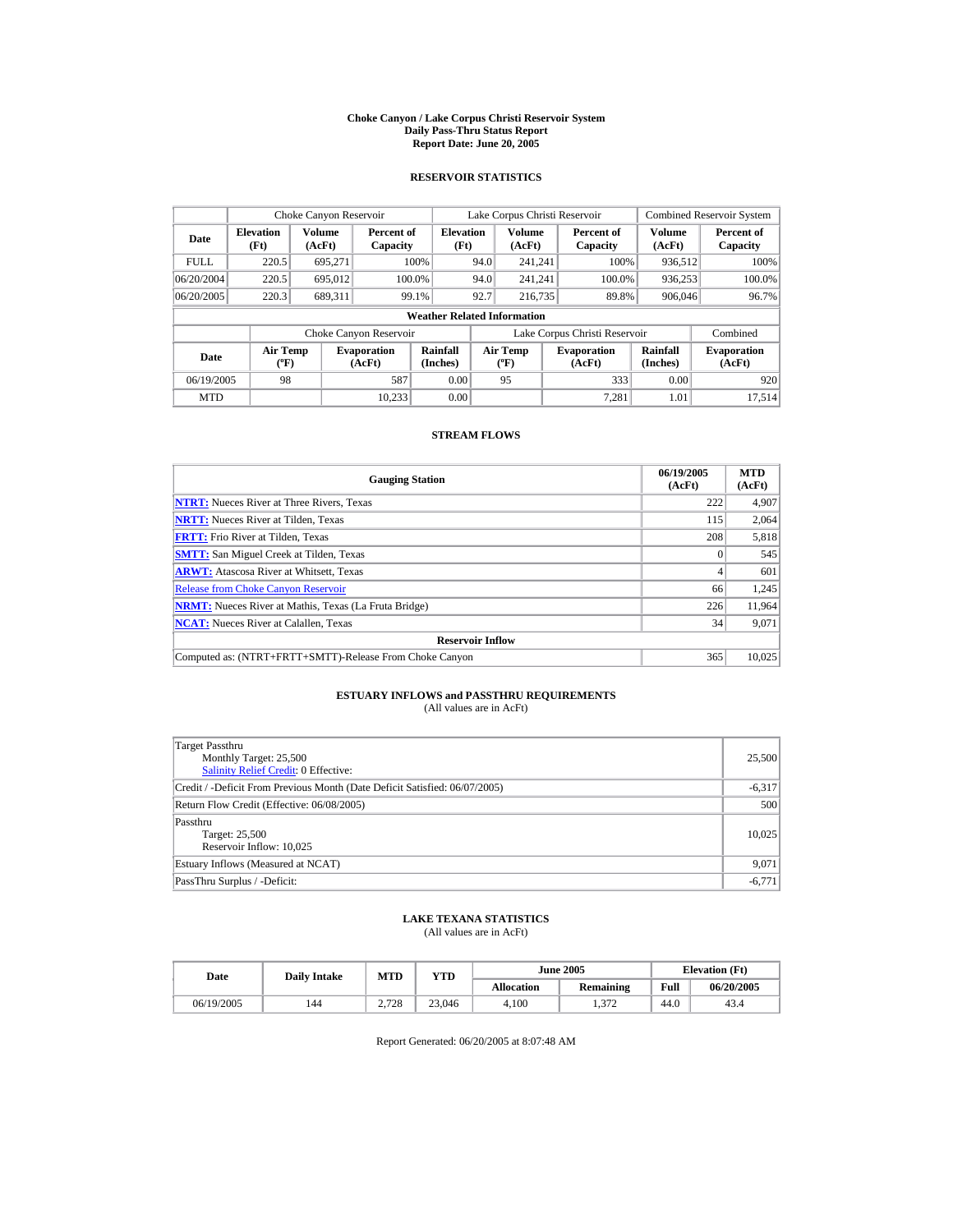#### **Choke Canyon / Lake Corpus Christi Reservoir System Daily Pass-Thru Status Report Report Date: June 21, 2005**

### **RESERVOIR STATISTICS**

|             |                                             | Choke Canyon Reservoir |                              |                                    |                               | Lake Corpus Christi Reservoir<br><b>(TWDB Volumetric Survey)</b><br>Effective June 21, 2005) |      |                              |                         | <b>Combined Reservoir System</b> |  |  |
|-------------|---------------------------------------------|------------------------|------------------------------|------------------------------------|-------------------------------|----------------------------------------------------------------------------------------------|------|------------------------------|-------------------------|----------------------------------|--|--|
| Date        | <b>Elevation</b><br>(Ft)                    | Volume<br>(AcFt)       | Percent of<br>Capacity       | <b>Elevation</b><br>(Ft)           |                               | Volume<br>(AcFt)                                                                             |      | Percent of<br>Capacity       | <b>Volume</b><br>(AcFt) | Percent of<br>Capacity           |  |  |
| <b>FULL</b> | 220.5                                       | 695.271                |                              | 100%                               | 94.0<br>257,260               |                                                                                              | 100% | 952,531                      | 100%                    |                                  |  |  |
| 06/21/2004  | 220.5                                       | 694.752                |                              | 99.9%                              | 94.0                          | 241.241                                                                                      |      | 100.0%                       | 935,993                 | 99.9%                            |  |  |
| 06/21/2005  | 220.2                                       | 688,540                |                              | 99.0%                              | 92.7                          | 233,313                                                                                      |      | 90.7%                        | 921,853                 | 96.8%                            |  |  |
|             |                                             |                        |                              | <b>Weather Related Information</b> |                               |                                                                                              |      |                              |                         |                                  |  |  |
|             |                                             |                        | Choke Canyon Reservoir       |                                    | Lake Corpus Christi Reservoir |                                                                                              |      |                              |                         | Combined                         |  |  |
| Date        | <b>Air Temp</b><br>$({}^{\circ}\mathbf{F})$ |                        | <b>Evaporation</b><br>(AcFt) | Rainfall<br>(Inches)               |                               | <b>Air Temp</b><br>$({}^{\circ}\mathrm{F})$                                                  |      | <b>Evaporation</b><br>(AcFt) | Rainfall<br>(Inches)    | <b>Evaporation</b><br>(AcFt)     |  |  |
| 06/20/2005  | 95                                          |                        | 617                          | 0.00                               |                               | 94                                                                                           |      | 403                          | 0.00                    | 1.020                            |  |  |
| <b>MTD</b>  |                                             |                        | 10.850                       | 0.00                               |                               |                                                                                              |      | 7.684                        | 1.01                    | 18,534                           |  |  |

#### **STREAM FLOWS**

| <b>Gauging Station</b>                                       | 06/20/2005<br>(AcFt) | <b>MTD</b><br>(AcFt) |
|--------------------------------------------------------------|----------------------|----------------------|
| <b>NTRT:</b> Nueces River at Three Rivers, Texas             | 220                  | 5,127                |
| <b>NRTT:</b> Nueces River at Tilden, Texas                   | 113                  | 2,178                |
| <b>FRTT:</b> Frio River at Tilden, Texas                     | 202                  | 6,021                |
| <b>SMTT:</b> San Miguel Creek at Tilden, Texas               |                      | 545                  |
| <b>ARWT:</b> Atascosa River at Whitsett, Texas               |                      | 604                  |
| <b>Release from Choke Canyon Reservoir</b>                   | 66                   | 1,310                |
| <b>NRMT:</b> Nueces River at Mathis, Texas (La Fruta Bridge) | 226                  | 12,190               |
| <b>NCAT:</b> Nueces River at Calallen. Texas                 | 24                   | 9,095                |
| <b>Reservoir Inflow</b>                                      |                      |                      |
| Computed as: (NTRT+FRTT+SMTT)-Release From Choke Canyon      | 357                  | 10,383               |

# **ESTUARY INFLOWS and PASSTHRU REQUIREMENTS**<br>(All values are in AcFt)

| Target Passthru<br>Monthly Target: 25,500<br>Salinity Relief Credit: 0 Effective: | 25,500   |
|-----------------------------------------------------------------------------------|----------|
|                                                                                   |          |
| Credit / -Deficit From Previous Month (Date Deficit Satisfied: 06/07/2005)        | $-6,317$ |
| Return Flow Credit (Effective: 06/08/2005)                                        | 500      |
| Passthru                                                                          |          |
| Target: 25,500                                                                    | 10,383   |
| Reservoir Inflow: 10,383                                                          |          |
| Estuary Inflows (Measured at NCAT)                                                | 9,095    |
| PassThru Surplus / -Deficit:                                                      | $-7,104$ |

# **LAKE TEXANA STATISTICS** (All values are in AcFt)

| Date       | <b>Daily Intake</b> | <b>MTD</b>     | <b>YTD</b> |                   | <b>June 2005</b> | <b>Elevation</b> (Ft) |            |
|------------|---------------------|----------------|------------|-------------------|------------------|-----------------------|------------|
|            |                     |                |            | <b>Allocation</b> | <b>Remaining</b> | Full                  | 06/21/2005 |
| 06/20/2005 | 145                 | 2.972<br>2.01J | 23.191     | 4.100             | .227<br>---      | 44.U                  | 43.3       |

Report Generated: 06/21/2005 at 10:44:43 AM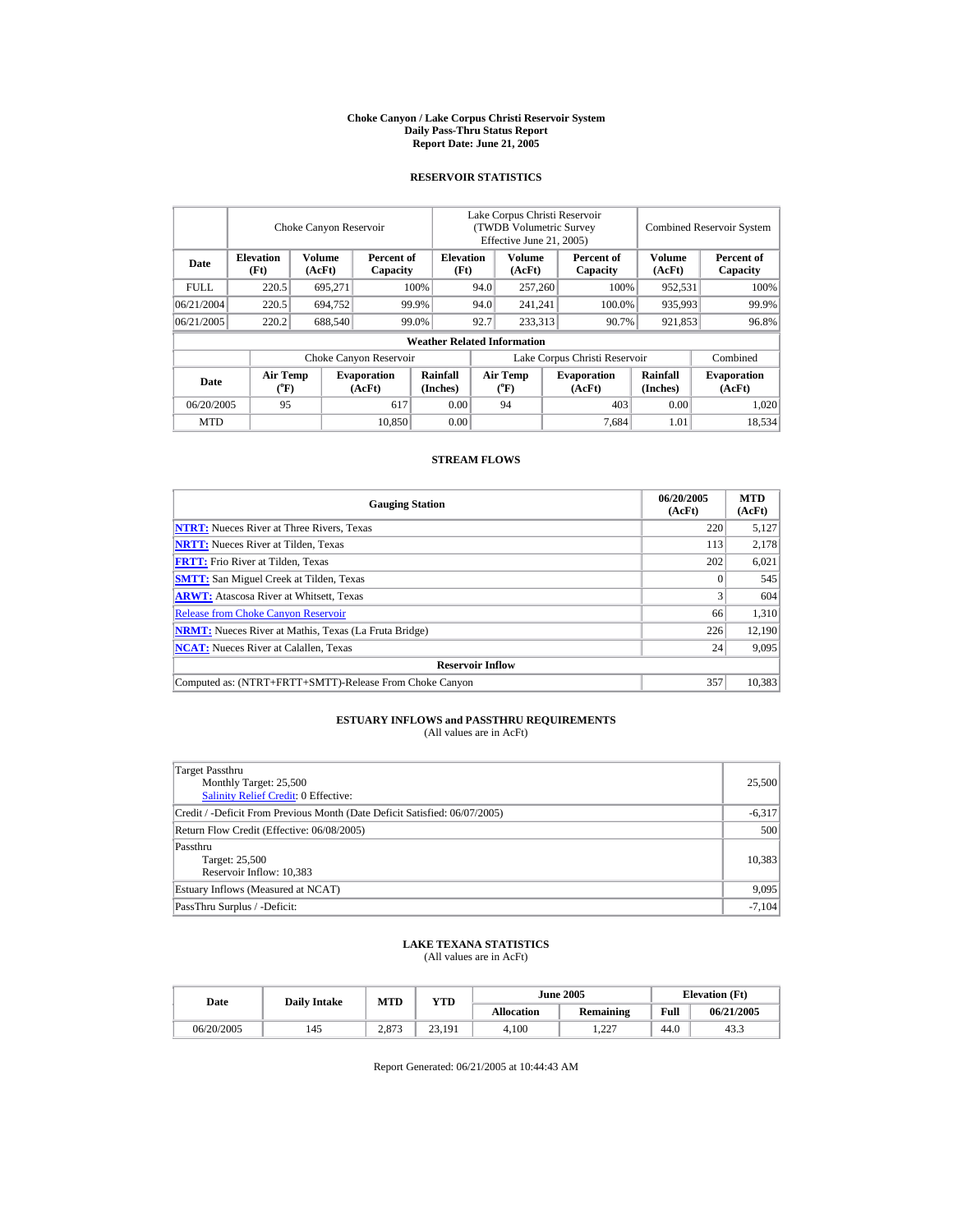#### **Choke Canyon / Lake Corpus Christi Reservoir System Daily Pass-Thru Status Report Report Date: June 22, 2005**

## **RESERVOIR STATISTICS**

|             |                                    | Choke Canyon Reservoir |                              |                                    | Lake Corpus Christi Reservoir<br>(TWDB Volumetric Survey)<br>Effective June 21, 2005) |                                    |         |                              |                         | <b>Combined Reservoir System</b> |
|-------------|------------------------------------|------------------------|------------------------------|------------------------------------|---------------------------------------------------------------------------------------|------------------------------------|---------|------------------------------|-------------------------|----------------------------------|
| Date        | <b>Elevation</b><br>(Ft)           | Volume<br>(AcFt)       | Percent of<br>Capacity       | <b>Elevation</b><br>(Ft)           |                                                                                       | Volume<br>(AcFt)                   |         | Percent of<br>Capacity       | <b>Volume</b><br>(AcFt) | Percent of<br>Capacity           |
| <b>FULL</b> | 220.5                              | 695.271                |                              | 100%<br>94.0                       |                                                                                       | 257,260                            |         | 100%                         | 952.531                 | 100%                             |
| 06/22/2004  | 220.5                              | 695.271                |                              | 100.0%                             | 94.0                                                                                  |                                    | 241.241 | 100.0%                       | 936.512                 | 100.0%                           |
| 06/22/2005  | 220.2                              | 688,025                |                              | 99.0%                              | 92.6                                                                                  | 232,603                            | 90.4%   |                              | 920,628                 | 96.7%                            |
|             |                                    |                        |                              | <b>Weather Related Information</b> |                                                                                       |                                    |         |                              |                         |                                  |
|             |                                    |                        | Choke Canyon Reservoir       |                                    | Lake Corpus Christi Reservoir                                                         |                                    |         |                              |                         | Combined                         |
| Date        | <b>Air Temp</b><br>$({}^{\circ}F)$ |                        | <b>Evaporation</b><br>(AcFt) | Rainfall<br>(Inches)               |                                                                                       | Air Temp<br>$({}^{\circ}\text{F})$ |         | <b>Evaporation</b><br>(AcFt) | Rainfall<br>(Inches)    | <b>Evaporation</b><br>(AcFt)     |
| 06/21/2005  | 94                                 |                        | 601                          | 0.00                               |                                                                                       | 93                                 |         | 382                          | 0.00                    | 983                              |
| <b>MTD</b>  |                                    |                        | 11.451                       | 0.00                               |                                                                                       |                                    |         | 8.066                        | 1.01                    | 19,517                           |

### **STREAM FLOWS**

| <b>Gauging Station</b>                                       | 06/21/2005<br>(AcFt) | <b>MTD</b><br>(AcFt) |
|--------------------------------------------------------------|----------------------|----------------------|
| <b>NTRT:</b> Nueces River at Three Rivers, Texas             | 218                  | 5,346                |
| <b>NRTT:</b> Nueces River at Tilden, Texas                   | 101                  | 2.279                |
| <b>FRTT:</b> Frio River at Tilden, Texas                     | 179                  | 6,199                |
| <b>SMTT:</b> San Miguel Creek at Tilden, Texas               |                      | 545                  |
| <b>ARWT:</b> Atascosa River at Whitsett, Texas               |                      | 608                  |
| <b>Release from Choke Canyon Reservoir</b>                   | 66                   | 1.376                |
| <b>NRMT:</b> Nueces River at Mathis, Texas (La Fruta Bridge) | 226                  | 12,416               |
| <b>NCAT:</b> Nueces River at Calallen. Texas                 | 26                   | 9,121                |
| <b>Reservoir Inflow</b>                                      |                      |                      |
| Computed as: (NTRT+FRTT+SMTT)-Release From Choke Canyon      | 331                  | 10.714               |

# **ESTUARY INFLOWS and PASSTHRU REQUIREMENTS**<br>(All values are in AcFt)

| Target Passthru<br>Monthly Target: 25,500<br><b>Salinity Relief Credit: 0 Effective:</b> | 25,500   |
|------------------------------------------------------------------------------------------|----------|
| Credit / -Deficit From Previous Month (Date Deficit Satisfied: 06/07/2005)               | $-6,317$ |
| Return Flow Credit (Effective: 06/08/2005)                                               | 500      |
| Passthru<br>Target: 25,500<br>Reservoir Inflow: 10,714                                   | 10.714   |
| Estuary Inflows (Measured at NCAT)                                                       | 9,121    |
| PassThru Surplus / -Deficit:                                                             | $-7,410$ |

## **LAKE TEXANA STATISTICS** (All values are in AcFt)

| Date       | <b>Daily Intake</b> | <b>MTD</b> | <b>YTD</b> |            | <b>June 2005</b> | <b>Elevation</b> (Ft) |            |
|------------|---------------------|------------|------------|------------|------------------|-----------------------|------------|
|            |                     |            |            | Allocation | <b>Remaining</b> | Full                  | 06/22/2005 |
| 06/21/2005 | 145                 | 3.017      | 23.336     | 4.100      | .083             | 44.0                  | 43.2       |

Report Generated: 06/22/2005 at 8:56:02 AM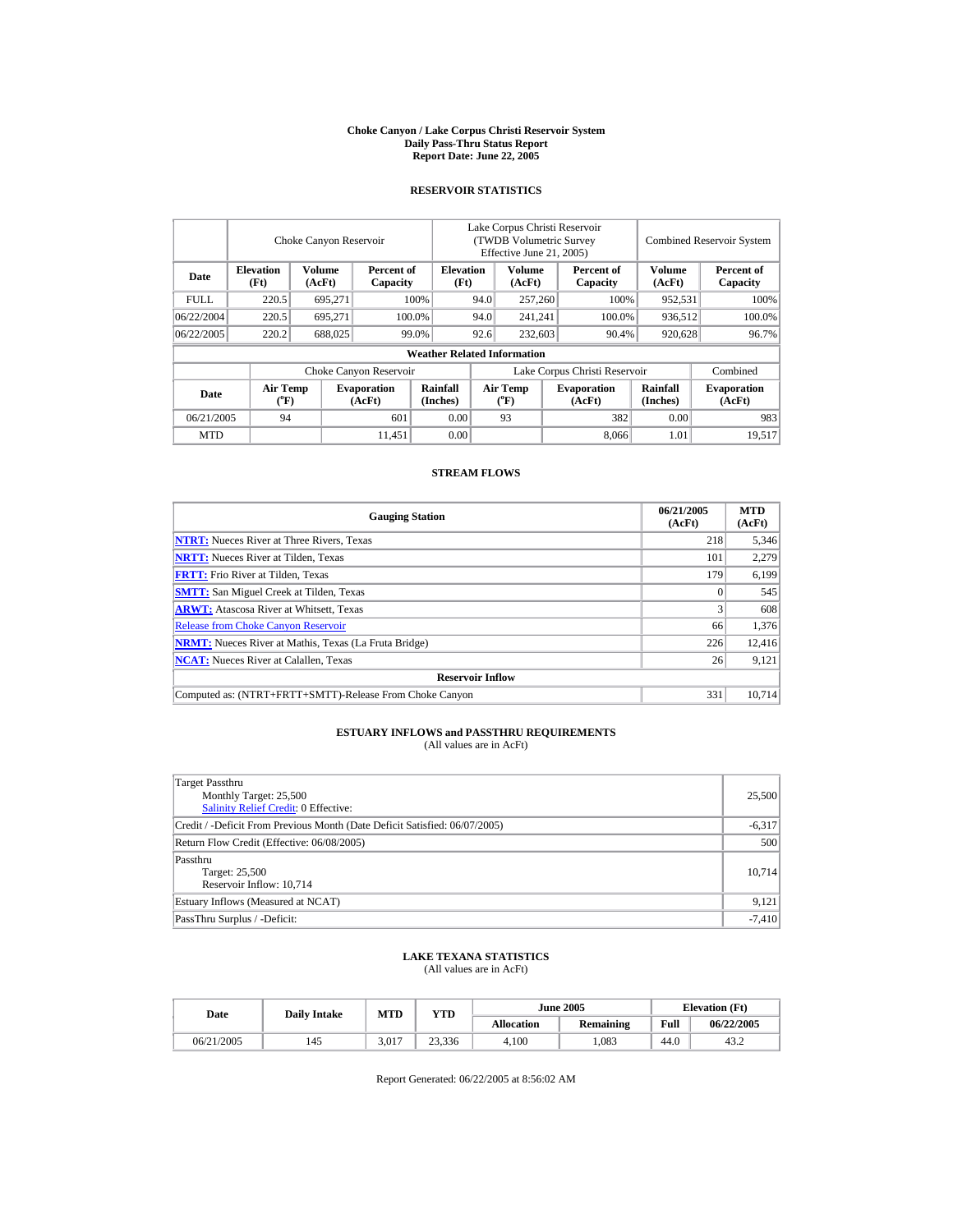#### **Choke Canyon / Lake Corpus Christi Reservoir System Daily Pass-Thru Status Report Report Date: June 23, 2005**

### **RESERVOIR STATISTICS**

|             |                                             | Choke Canyon Reservoir |                              |                                    | Lake Corpus Christi Reservoir<br>(TWDB Volumetric Survey<br>Effective June 21, 2005) |                                  |  |                              |                             | <b>Combined Reservoir System</b> |
|-------------|---------------------------------------------|------------------------|------------------------------|------------------------------------|--------------------------------------------------------------------------------------|----------------------------------|--|------------------------------|-----------------------------|----------------------------------|
| Date        | <b>Elevation</b><br>(Ft)                    | Volume<br>(AcFt)       | Percent of<br>Capacity       | <b>Elevation</b><br>(Ft)           |                                                                                      | Volume<br>(AcFt)                 |  | Percent of<br>Capacity       | <b>Volume</b><br>(AcFt)     | Percent of<br>Capacity           |
| <b>FULL</b> | 220.5                                       | 695,271                |                              | 100%                               | 257,260<br>94.0                                                                      |                                  |  | 100%                         | 952,531                     | 100%                             |
| 06/23/2004  | 220.5                                       | 695.271                |                              | 100.0%                             | 94.0                                                                                 | 241,241                          |  | 100.0%                       | 936,512                     | 100.0%                           |
| 06/23/2005  | 220.2                                       | 687,551                |                              | 98.9%                              | 92.6                                                                                 | 232,249                          |  | 90.3%                        | 919,800                     | 96.6%                            |
|             |                                             |                        |                              | <b>Weather Related Information</b> |                                                                                      |                                  |  |                              |                             |                                  |
|             |                                             |                        | Choke Canyon Reservoir       |                                    | Lake Corpus Christi Reservoir                                                        |                                  |  |                              |                             | Combined                         |
| Date        | <b>Air Temp</b><br>$({}^{\circ}\mathrm{F})$ |                        | <b>Evaporation</b><br>(AcFt) | <b>Rainfall</b><br>(Inches)        |                                                                                      | <b>Air Temp</b><br>$(^{\circ}F)$ |  | <b>Evaporation</b><br>(AcFt) | <b>Rainfall</b><br>(Inches) | <b>Evaporation</b><br>(AcFt)     |
| 06/22/2005  | 97                                          |                        | 571                          | 0.00                               |                                                                                      | 94                               |  | 351                          | 0.00                        | 922                              |
| <b>MTD</b>  |                                             |                        | 12.022                       | 0.00                               |                                                                                      |                                  |  | 8.417                        | 1.01                        | 20.439                           |

### **STREAM FLOWS**

| <b>Gauging Station</b>                                       | 06/22/2005<br>(AcFt) | <b>MTD</b><br>(AcFt) |
|--------------------------------------------------------------|----------------------|----------------------|
| <b>NTRT:</b> Nueces River at Three Rivers, Texas             | 208                  | 5,554                |
| <b>NRTT:</b> Nueces River at Tilden, Texas                   | 89                   | 2,368                |
| <b>FRTT:</b> Frio River at Tilden, Texas                     | 175                  | 6,374                |
| <b>SMTT:</b> San Miguel Creek at Tilden, Texas               |                      | 545                  |
| <b>ARWT:</b> Atascosa River at Whitsett, Texas               |                      | 610                  |
| <b>Release from Choke Canyon Reservoir</b>                   | 66                   | 1,441                |
| <b>NRMT:</b> Nueces River at Mathis, Texas (La Fruta Bridge) | 328                  | 12,744               |
| <b>NCAT:</b> Nueces River at Calallen. Texas                 | 26                   | 9,147                |
| <b>Reservoir Inflow</b>                                      |                      |                      |
| Computed as: (NTRT+FRTT+SMTT)-Release From Choke Canyon      | 318                  | 11.032               |

# **ESTUARY INFLOWS and PASSTHRU REQUIREMENTS**<br>(All values are in AcFt)

| Target Passthru<br>Monthly Target: 25,500<br>Salinity Relief Credit: 0 Effective: | 25,500   |
|-----------------------------------------------------------------------------------|----------|
| Credit / -Deficit From Previous Month (Date Deficit Satisfied: 06/07/2005)        | $-6,317$ |
| Return Flow Credit (Effective: 06/08/2005)                                        | 500      |
| Passthru<br>Target: 25,500<br>Reservoir Inflow: 11,032                            | 11,032   |
| Estuary Inflows (Measured at NCAT)                                                | 9,147    |
| PassThru Surplus / -Deficit:                                                      | $-7,702$ |

## **LAKE TEXANA STATISTICS**

(All values are in AcFt)

| Date       | <b>Daily Intake</b> | <b>MTD</b> | YTD    |                   | <b>June 2005</b> | <b>Elevation</b> (Ft) |            |
|------------|---------------------|------------|--------|-------------------|------------------|-----------------------|------------|
|            |                     |            |        | <b>Allocation</b> | <b>Remaining</b> | Full                  | 06/23/2005 |
| 06/22/2005 | 145                 | 3.163      | 23.481 | 4.100             | 937              | 44.0                  | 43.2       |

Report Generated: 06/23/2005 at 8:38:11 AM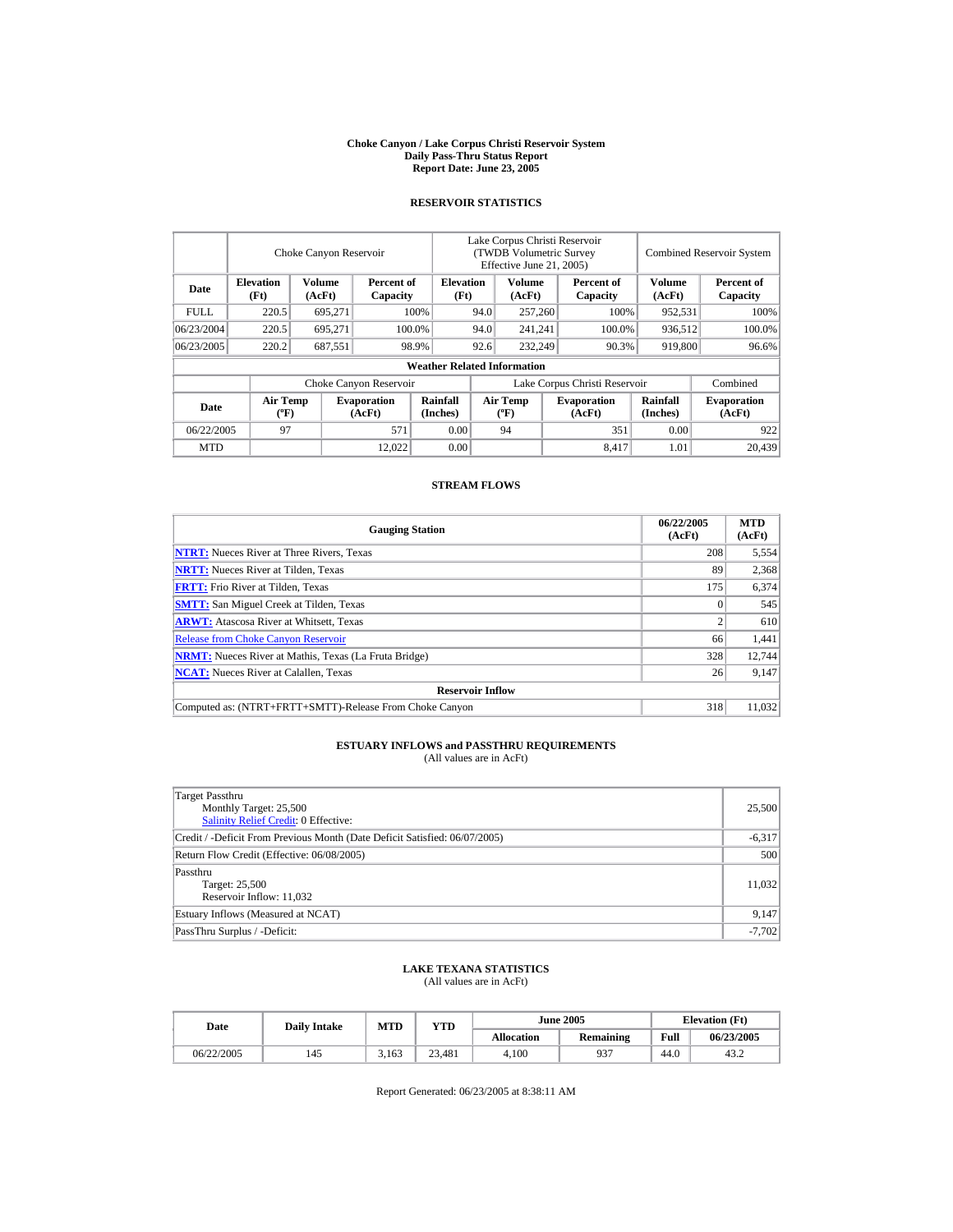#### **Choke Canyon / Lake Corpus Christi Reservoir System Daily Pass-Thru Status Report Report Date: June 24, 2005**

### **RESERVOIR STATISTICS**

|            | Choke Canyon Reservoir                      |                  |                              |                                    | Lake Corpus Christi Reservoir<br>(TWDB Volumetric Survey<br>Effective June 21, 2005) |                                  |  |                              | <b>Combined Reservoir System</b> |                              |  |
|------------|---------------------------------------------|------------------|------------------------------|------------------------------------|--------------------------------------------------------------------------------------|----------------------------------|--|------------------------------|----------------------------------|------------------------------|--|
| Date       | <b>Elevation</b><br>(Ft)                    | Volume<br>(AcFt) | Percent of<br>Capacity       |                                    | <b>Elevation</b><br>(Ft)                                                             | Volume<br>(AcFt)                 |  | Percent of<br>Capacity       | Volume<br>(AcFt)                 | Percent of<br>Capacity       |  |
| FULL.      | 220.5                                       | 695,271          |                              | 100%                               | 94.0                                                                                 | 257,260                          |  | 100%                         | 952,531                          | 100%                         |  |
| 06/24/2004 | 220.5                                       | 695.271          |                              | 100.0%                             | 94.0                                                                                 | 241,241                          |  | 100.0%                       | 936,512                          | 100.0%                       |  |
| 06/24/2005 | 220.2                                       | 686,992          |                              | 98.8%                              | 92.6                                                                                 | 231,186                          |  | 89.9%                        | 918,178                          | 96.4%                        |  |
|            |                                             |                  |                              | <b>Weather Related Information</b> |                                                                                      |                                  |  |                              |                                  |                              |  |
|            |                                             |                  | Choke Canyon Reservoir       |                                    | Lake Corpus Christi Reservoir                                                        |                                  |  |                              |                                  | Combined                     |  |
| Date       | <b>Air Temp</b><br>$({}^{\circ}\mathrm{F})$ |                  | <b>Evaporation</b><br>(AcFt) | Rainfall<br>(Inches)               |                                                                                      | <b>Air Temp</b><br>$(^{\circ}F)$ |  | <b>Evaporation</b><br>(AcFt) | <b>Rainfall</b><br>(Inches)      | <b>Evaporation</b><br>(AcFt) |  |
| 06/23/2005 | 97                                          |                  | 586                          | 0.00                               |                                                                                      | 94                               |  | 413                          | 0.00                             | 999                          |  |
| <b>MTD</b> |                                             |                  | 12,608                       | 0.00                               |                                                                                      |                                  |  | 8,830                        | 1.01                             | 21.438                       |  |

### **STREAM FLOWS**

| <b>Gauging Station</b>                                       | 06/23/2005<br>(AcFt) | <b>MTD</b><br>(AcFt) |
|--------------------------------------------------------------|----------------------|----------------------|
| <b>NTRT:</b> Nueces River at Three Rivers, Texas             | 197                  | 5,751                |
| <b>NRTT:</b> Nueces River at Tilden, Texas                   | 81                   | 2,449                |
| <b>FRTT:</b> Frio River at Tilden, Texas                     | 169                  | 6,543                |
| <b>SMTT:</b> San Miguel Creek at Tilden, Texas               |                      | 545                  |
| <b>ARWT:</b> Atascosa River at Whitsett, Texas               | ◠                    | 612                  |
| <b>Release from Choke Canyon Reservoir</b>                   | 66                   | 1,507                |
| <b>NRMT:</b> Nueces River at Mathis, Texas (La Fruta Bridge) | 637                  | 13,381               |
| <b>NCAT:</b> Nueces River at Calallen, Texas                 | 71                   | 9,218                |
| <b>Reservoir Inflow</b>                                      |                      |                      |
| Computed as: (NTRT+FRTT+SMTT)-Release From Choke Canyon      | 300                  | 11.332               |

# **ESTUARY INFLOWS and PASSTHRU REQUIREMENTS**<br>(All values are in AcFt)

| Target Passthru<br>Monthly Target: 25,500<br><b>Salinity Relief Credit: 0 Effective:</b> | 25,500   |
|------------------------------------------------------------------------------------------|----------|
| Credit / -Deficit From Previous Month (Date Deficit Satisfied: 06/07/2005)               | $-6,317$ |
| Return Flow Credit (Effective: 06/08/2005)                                               | 500      |
| Passthru<br>Target: 25,500<br>Reservoir Inflow: 11,332                                   | 11,332   |
| Estuary Inflows (Measured at NCAT)                                                       | 9,218    |
| PassThru Surplus / -Deficit:                                                             | $-7,930$ |

## **LAKE TEXANA STATISTICS**

(All values are in AcFt)

| Date       | <b>Daily Intake</b> | <b>MTD</b> | YTD    |                   | <b>June 2005</b> | <b>Elevation</b> (Ft) |            |
|------------|---------------------|------------|--------|-------------------|------------------|-----------------------|------------|
|            |                     |            |        | <b>Allocation</b> | Remaining        | Full                  | 06/24/2005 |
| 06/23/2005 | 145                 | 3.308      | 23.626 | 4.100             | 792              | 44.0                  | 43.2       |

Report Generated: 06/24/2005 at 8:22:03 AM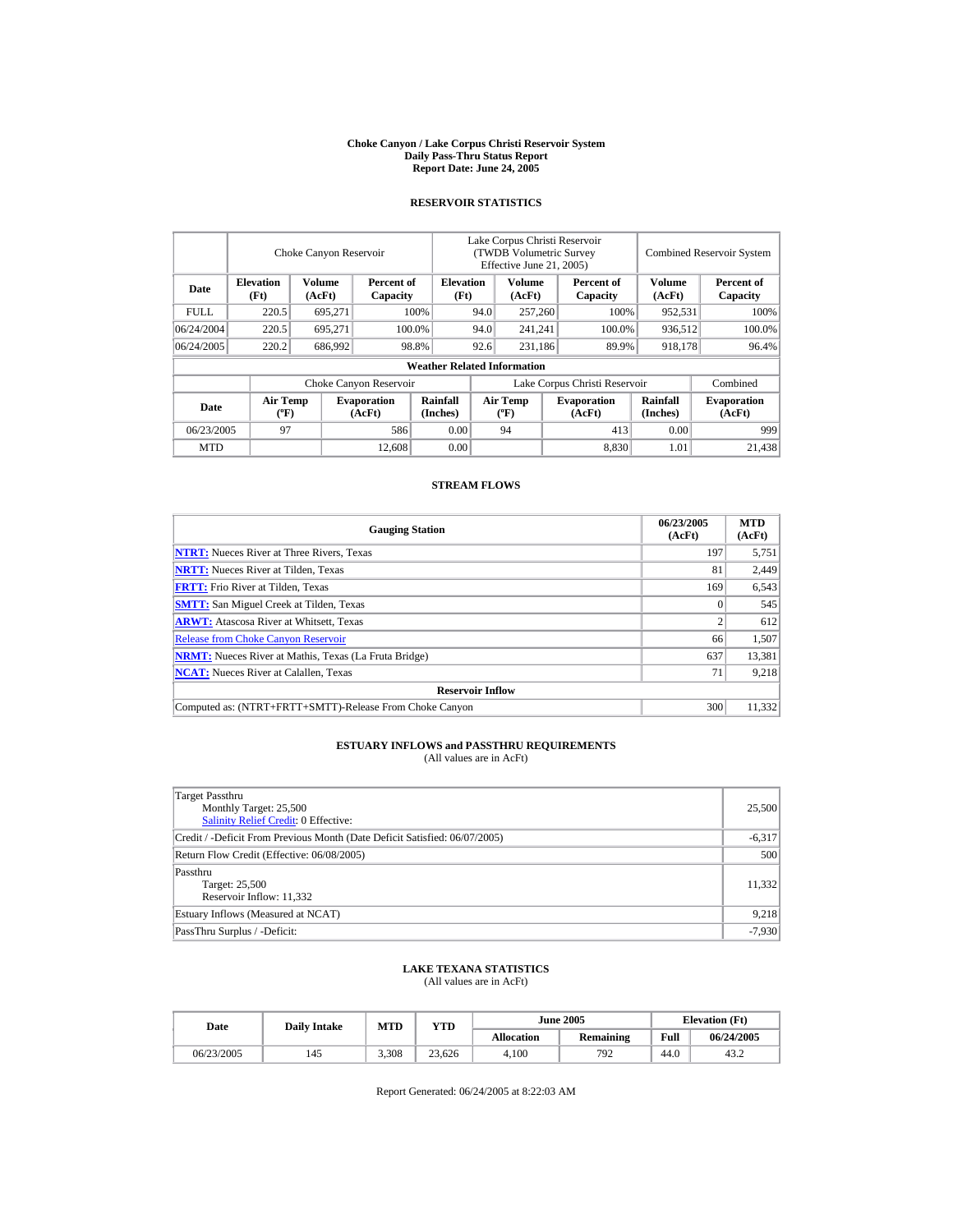#### **Choke Canyon / Lake Corpus Christi Reservoir System Daily Pass-Thru Status Report Report Date: June 25, 2005**

### **RESERVOIR STATISTICS**

|             |                                             | Choke Canyon Reservoir |                              |                                    | Lake Corpus Christi Reservoir<br><b>(TWDB Volumetric Survey)</b><br>Effective June 21, 2005) |                                                                  |  |                             | <b>Combined Reservoir System</b> |                        |
|-------------|---------------------------------------------|------------------------|------------------------------|------------------------------------|----------------------------------------------------------------------------------------------|------------------------------------------------------------------|--|-----------------------------|----------------------------------|------------------------|
| Date        | <b>Elevation</b><br>(Ft)                    | Volume<br>(AcFt)       | Percent of<br>Capacity       | <b>Elevation</b><br>(Ft)           |                                                                                              | Volume<br>(AcFt)                                                 |  | Percent of<br>Capacity      | <b>Volume</b><br>(AcFt)          | Percent of<br>Capacity |
| <b>FULL</b> | 220.5                                       | 695,271                |                              | 100%                               | 94.0                                                                                         | 257,260                                                          |  | 100%                        | 952,531                          | 100%                   |
| 06/25/2004  | 220.6                                       | 695.271                |                              | 100.0%                             | 94.0                                                                                         | 241,241                                                          |  | 100.0%                      | 936,512                          | 100.0%                 |
| 06/25/2005  | 220.2                                       | 686,473                |                              | 98.7%                              | 92.5                                                                                         | 229,770                                                          |  | 89.3%                       | 916,243                          | 96.2%                  |
|             |                                             |                        |                              | <b>Weather Related Information</b> |                                                                                              |                                                                  |  |                             |                                  |                        |
|             |                                             |                        | Choke Canyon Reservoir       |                                    | Lake Corpus Christi Reservoir                                                                |                                                                  |  |                             |                                  | Combined               |
| Date        | <b>Air Temp</b><br>$({}^{\circ}\mathrm{F})$ |                        | <b>Evaporation</b><br>(AcFt) | Rainfall<br>(Inches)               |                                                                                              | <b>Air Temp</b><br><b>Evaporation</b><br>$(^{\circ}F)$<br>(AcFt) |  | <b>Rainfall</b><br>(Inches) | <b>Evaporation</b><br>(AcFt)     |                        |
| 06/24/2005  | 96                                          |                        | 600                          | 0.00                               |                                                                                              | 93                                                               |  | 278                         | 0.00                             | 878                    |
| <b>MTD</b>  |                                             |                        | 13.208                       | 0.00                               |                                                                                              |                                                                  |  | 9,108                       | 1.01                             | 22,316                 |

#### **STREAM FLOWS**

| <b>Gauging Station</b>                                       | 06/24/2005<br>(AcFt) | <b>MTD</b><br>(AcFt) |
|--------------------------------------------------------------|----------------------|----------------------|
| <b>NTRT:</b> Nueces River at Three Rivers, Texas             | 187                  | 5,937                |
| <b>NRTT:</b> Nueces River at Tilden, Texas                   | 73                   | 2,523                |
| <b>FRTT:</b> Frio River at Tilden, Texas                     | 163                  | 6,705                |
| <b>SMTT:</b> San Miguel Creek at Tilden, Texas               |                      | 545                  |
| <b>ARWT:</b> Atascosa River at Whitsett, Texas               |                      | 614                  |
| <b>Release from Choke Canyon Reservoir</b>                   | 66                   | 1.572                |
| <b>NRMT:</b> Nueces River at Mathis, Texas (La Fruta Bridge) | 911                  | 14,292               |
| <b>NCAT:</b> Nueces River at Calallen. Texas                 | 264                  | 9,482                |
| <b>Reservoir Inflow</b>                                      |                      |                      |
| Computed as: (NTRT+FRTT+SMTT)-Release From Choke Canyon      | 284                  | 11.615               |

# **ESTUARY INFLOWS and PASSTHRU REQUIREMENTS**<br>(All values are in AcFt)

| Target Passthru<br>Monthly Target: 25,500<br>Salinity Relief Credit: 0 Effective: | 25,500   |
|-----------------------------------------------------------------------------------|----------|
| Credit / -Deficit From Previous Month (Date Deficit Satisfied: 06/07/2005)        | $-6,317$ |
| Return Flow Credit (Effective: 06/08/2005)                                        | 500      |
| Passthru<br>Target: 25,500<br>Reservoir Inflow: 11,615                            | 11,615   |
| Estuary Inflows (Measured at NCAT)                                                | 9,482    |
| PassThru Surplus / -Deficit:                                                      | $-7,950$ |

## **LAKE TEXANA STATISTICS**

(All values are in AcFt)

| Date       |  | <b>Daily Intake</b> | MTD   | YTD    |                   | <b>June 2005</b> | <b>Elevation</b> (Ft) |            |
|------------|--|---------------------|-------|--------|-------------------|------------------|-----------------------|------------|
|            |  |                     |       |        | <b>Allocation</b> | Remaining        | Full                  | 06/25/2005 |
| 06/24/2005 |  | 145                 | 3.453 | 23.771 | 4.100             | 647              | 44.0                  | 43.1       |

Report Generated: 06/25/2005 at 8:04:37 AM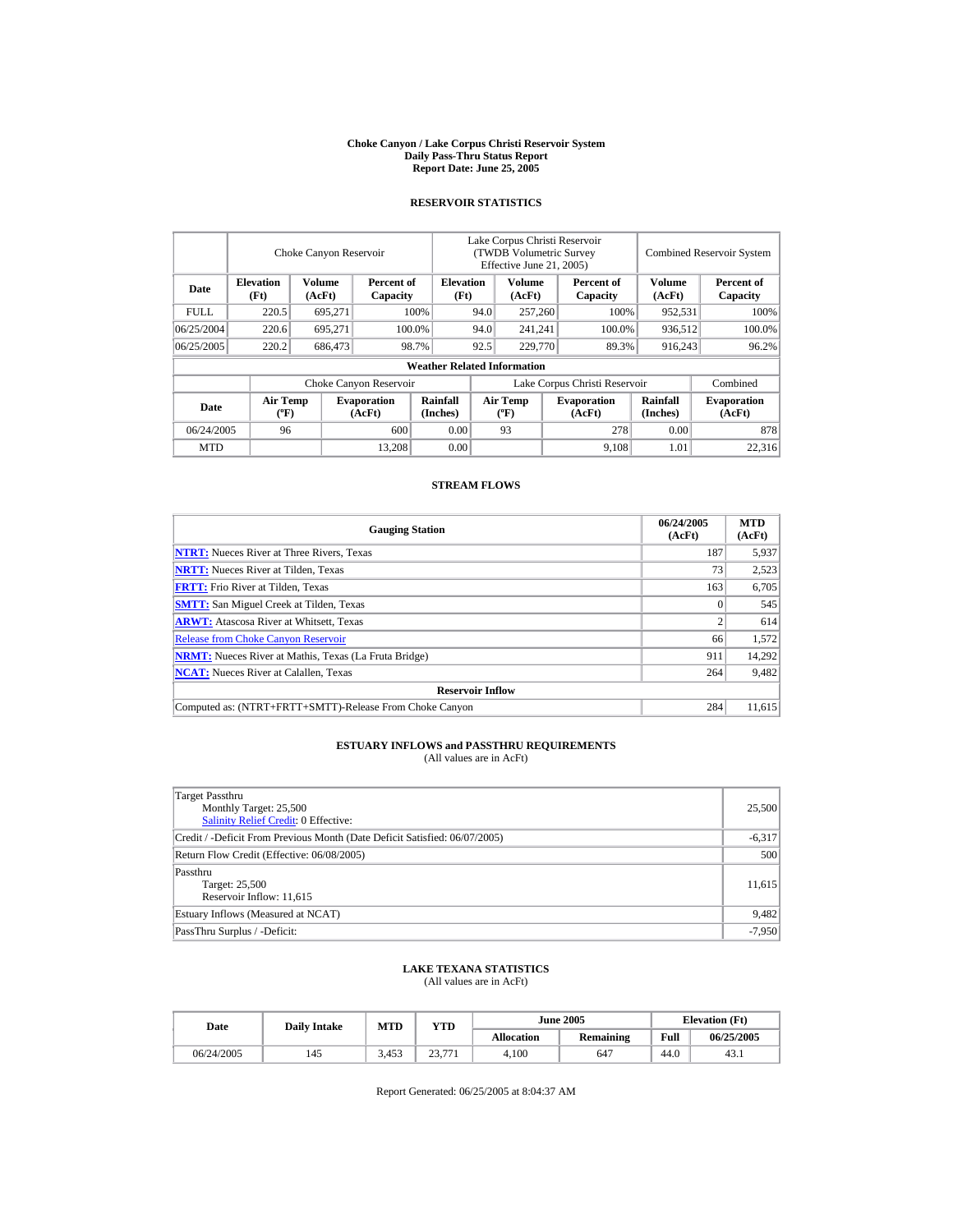#### **Choke Canyon / Lake Corpus Christi Reservoir System Daily Pass-Thru Status Report Report Date: June 26, 2005**

### **RESERVOIR STATISTICS**

|            |                                             | Choke Canyon Reservoir |                              |                                    | Lake Corpus Christi Reservoir<br>(TWDB Volumetric Survey<br>Effective June 21, 2005) |                                  |                              |                        |                             | <b>Combined Reservoir System</b> |
|------------|---------------------------------------------|------------------------|------------------------------|------------------------------------|--------------------------------------------------------------------------------------|----------------------------------|------------------------------|------------------------|-----------------------------|----------------------------------|
| Date       | <b>Elevation</b><br>(Ft)                    | Volume<br>(AcFt)       | Percent of<br>Capacity       | <b>Elevation</b><br>(Ft)           |                                                                                      | Volume<br>(AcFt)                 |                              | Percent of<br>Capacity | Volume<br>(AcFt)            | Percent of<br>Capacity           |
| FULL.      | 220.5                                       | 695,271                |                              | 100%                               | 94.0                                                                                 | 257,260                          |                              | 100%                   | 952,531                     | 100%                             |
| 06/26/2004 | 220.7                                       | 695.271                |                              | 100.0%                             | 94.0                                                                                 | 241,241                          |                              | 100.0%                 | 936,512                     | 100.0%                           |
| 06/26/2005 | 220.2                                       | 686.214                |                              | 98.7%                              | 92.4                                                                                 | 228,357                          | 88.8%                        |                        | 914,571                     | 96.0%                            |
|            |                                             |                        |                              | <b>Weather Related Information</b> |                                                                                      |                                  |                              |                        |                             |                                  |
|            |                                             |                        | Choke Canyon Reservoir       |                                    | Lake Corpus Christi Reservoir                                                        |                                  |                              |                        |                             | Combined                         |
| Date       | <b>Air Temp</b><br>$({}^{\circ}\mathrm{F})$ |                        | <b>Evaporation</b><br>(AcFt) | Rainfall<br>(Inches)               |                                                                                      | <b>Air Temp</b><br>$(^{\circ}F)$ | <b>Evaporation</b><br>(AcFt) |                        | <b>Rainfall</b><br>(Inches) | <b>Evaporation</b><br>(AcFt)     |
| 06/25/2005 | 94                                          |                        | 525                          | 0.00                               |                                                                                      | 93                               |                              | 339                    | 0.02                        | 864                              |
| <b>MTD</b> |                                             |                        | 13.733                       | 0.00                               |                                                                                      |                                  |                              | 9,447                  | 1.03                        | 23.180                           |

### **STREAM FLOWS**

| <b>Gauging Station</b>                                       | 06/25/2005<br>(AcFt) | <b>MTD</b><br>(AcFt) |
|--------------------------------------------------------------|----------------------|----------------------|
| <b>NTRT:</b> Nueces River at Three Rivers, Texas             | 179                  | 6.116                |
| <b>NRTT:</b> Nueces River at Tilden, Texas                   | 66                   | 2,588                |
| <b>FRTT:</b> Frio River at Tilden, Texas                     | 157                  | 6,862                |
| <b>SMTT:</b> San Miguel Creek at Tilden, Texas               |                      | 545                  |
| <b>ARWT:</b> Atascosa River at Whitsett, Texas               |                      | 620                  |
| <b>Release from Choke Canyon Reservoir</b>                   | 66                   | 1,638                |
| <b>NRMT:</b> Nueces River at Mathis, Texas (La Fruta Bridge) | 1.070                | 15,362               |
| <b>NCAT:</b> Nueces River at Calallen, Texas                 | 437                  | 9,919                |
| <b>Reservoir Inflow</b>                                      |                      |                      |
| Computed as: (NTRT+FRTT+SMTT)-Release From Choke Canyon      | 270                  | 11.885               |

# **ESTUARY INFLOWS and PASSTHRU REQUIREMENTS**<br>(All values are in AcFt)

| Target Passthru<br>Monthly Target: 25,500<br>Salinity Relief Credit: 0 Effective: | 25,500   |
|-----------------------------------------------------------------------------------|----------|
| Credit / -Deficit From Previous Month (Date Deficit Satisfied: 06/07/2005)        | $-6,317$ |
| Return Flow Credit (Effective: 06/08/2005)                                        | 500      |
| Passthru<br>Target: 25,500<br>Reservoir Inflow: 11,885                            | 11,885   |
| Estuary Inflows (Measured at NCAT)                                                | 9.919    |
| PassThru Surplus / -Deficit:                                                      | $-7,783$ |

## **LAKE TEXANA STATISTICS**

(All values are in AcFt)

| Date       | <b>Daily Intake</b> | MTD   | YTD    |                   | <b>June 2005</b> | <b>Elevation</b> (Ft) |            |
|------------|---------------------|-------|--------|-------------------|------------------|-----------------------|------------|
|            |                     |       |        | <b>Allocation</b> | Remaining        | Full                  | 06/26/2005 |
| 06/25/2005 | 145                 | 3.598 | 23,916 | 4.100             | 502              | 44.0                  | 43.1       |

Report Generated: 06/27/2005 at 7:42:15 AM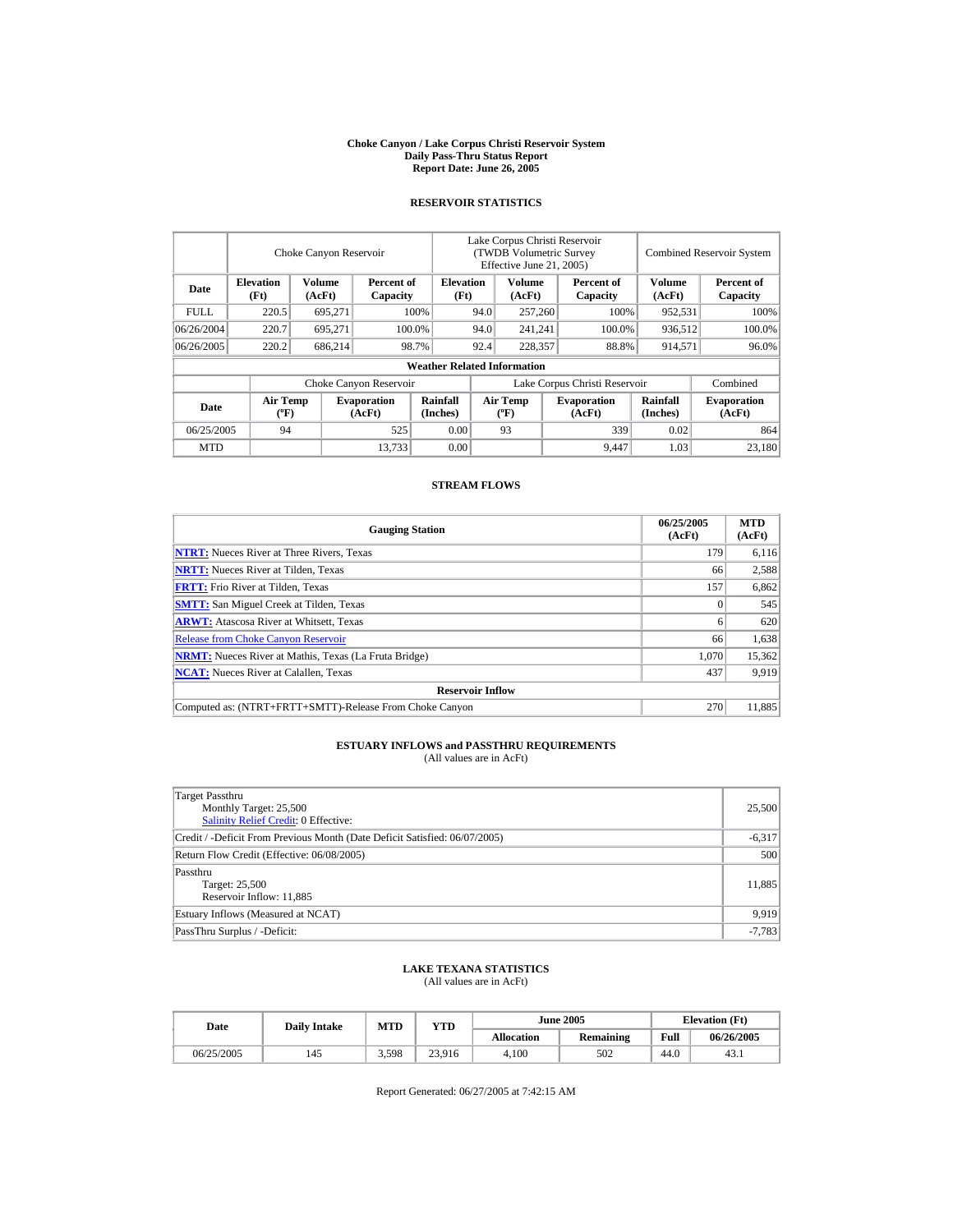#### **Choke Canyon / Lake Corpus Christi Reservoir System Daily Pass-Thru Status Report Report Date: June 27, 2005**

### **RESERVOIR STATISTICS**

|             |                                             | Choke Canyon Reservoir |                              |                                    | Lake Corpus Christi Reservoir<br><b>(TWDB Volumetric Survey)</b><br>Effective June 21, 2005) |                                                                  |      |                             | <b>Combined Reservoir System</b> |                        |
|-------------|---------------------------------------------|------------------------|------------------------------|------------------------------------|----------------------------------------------------------------------------------------------|------------------------------------------------------------------|------|-----------------------------|----------------------------------|------------------------|
| Date        | <b>Elevation</b><br>(Ft)                    | Volume<br>(AcFt)       | Percent of<br>Capacity       | <b>Elevation</b><br>(Ft)           |                                                                                              | Volume<br>(AcFt)                                                 |      | Percent of<br>Capacity      | <b>Volume</b><br>(AcFt)          | Percent of<br>Capacity |
| <b>FULL</b> | 220.5                                       | 695,271                |                              | 100%                               | 257,260<br>94.0                                                                              |                                                                  | 100% | 952,531                     | 100%                             |                        |
| 06/27/2004  | 220.6                                       | 695.271                |                              | 100.0%                             | 94.0                                                                                         | 241,241                                                          |      | 100.0%                      | 936,512                          | 100.0%                 |
| 06/27/2005  | 220.1                                       | 685,695                |                              | 98.6%                              | 92.3                                                                                         | 226,770                                                          |      | 88.1%                       | 912,465                          | 95.8%                  |
|             |                                             |                        |                              | <b>Weather Related Information</b> |                                                                                              |                                                                  |      |                             |                                  |                        |
|             |                                             |                        | Choke Canyon Reservoir       |                                    | Lake Corpus Christi Reservoir                                                                |                                                                  |      |                             |                                  | Combined               |
| Date        | <b>Air Temp</b><br>$({}^{\circ}\mathrm{F})$ |                        | <b>Evaporation</b><br>(AcFt) | Rainfall<br>(Inches)               |                                                                                              | <b>Air Temp</b><br><b>Evaporation</b><br>$(^{\circ}F)$<br>(AcFt) |      | <b>Rainfall</b><br>(Inches) | <b>Evaporation</b><br>(AcFt)     |                        |
| 06/26/2005  | 95                                          |                        | 540                          | 0.02                               |                                                                                              | 92                                                               |      | 318                         | 0.04                             | 858                    |
| <b>MTD</b>  |                                             |                        | 14.273                       | 0.02                               |                                                                                              |                                                                  |      | 9,765                       | 1.07                             | 24,038                 |

#### **STREAM FLOWS**

| <b>Gauging Station</b>                                       | 06/26/2005<br>(AcFt) | <b>MTD</b><br>(AcFt) |
|--------------------------------------------------------------|----------------------|----------------------|
| <b>NTRT:</b> Nueces River at Three Rivers, Texas             | 171                  | 6.286                |
| <b>NRTT:</b> Nueces River at Tilden, Texas                   | 58                   | 2,646                |
| <b>FRTT:</b> Frio River at Tilden, Texas                     | 153                  | 7,015                |
| <b>SMTT:</b> San Miguel Creek at Tilden, Texas               | $\Omega$             | 545                  |
| <b>ARWT:</b> Atascosa River at Whitsett, Texas               |                      | 626                  |
| <b>Release from Choke Canyon Reservoir</b>                   | 66                   | 1.703                |
| <b>NRMT:</b> Nueces River at Mathis, Texas (La Fruta Bridge) | 1,231                | 16,593               |
| <b>NCAT:</b> Nueces River at Calallen, Texas                 | 643                  | 10,562               |
| <b>Reservoir Inflow</b>                                      |                      |                      |
| Computed as: (NTRT+FRTT+SMTT)-Release From Choke Canyon      | 258                  | 12.143               |

# **ESTUARY INFLOWS and PASSTHRU REQUIREMENTS**<br>(All values are in AcFt)

| Target Passthru<br>Monthly Target: 25,500<br><b>Salinity Relief Credit: 0 Effective:</b> | 25,500   |
|------------------------------------------------------------------------------------------|----------|
| Credit / -Deficit From Previous Month (Date Deficit Satisfied: 06/07/2005)               | $-6,317$ |
| Return Flow Credit (Effective: 06/08/2005)                                               | 500      |
| Passthru<br>Target: 25,500<br>Reservoir Inflow: 12,143                                   | 12,143   |
| Estuary Inflows (Measured at NCAT)                                                       | 10,562   |
| PassThru Surplus / -Deficit:                                                             | $-7,398$ |

## **LAKE TEXANA STATISTICS**

(All values are in AcFt)

| Date       | <b>Daily Intake</b> | <b>MTD</b> | YTD    |                   | <b>June 2005</b> | <b>Elevation</b> (Ft) |            |
|------------|---------------------|------------|--------|-------------------|------------------|-----------------------|------------|
|            |                     |            |        | <b>Allocation</b> | Remaining        | Full                  | 06/27/2005 |
| 06/26/2005 | 145                 | 3.743      | 24.062 | 4.100             | 357              | 44.0                  | 43.1       |

Report Generated: 06/27/2005 at 8:42:05 AM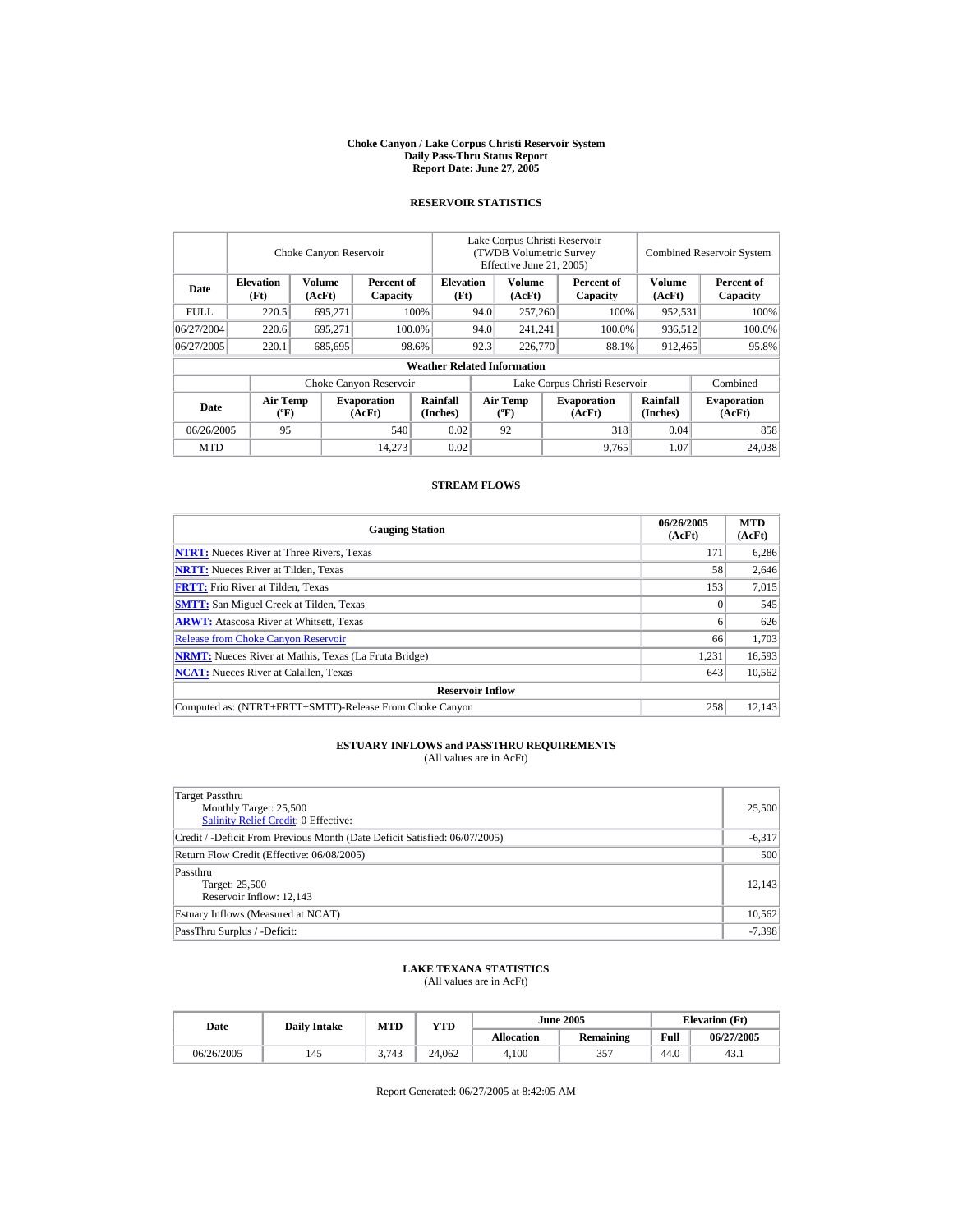#### **Choke Canyon / Lake Corpus Christi Reservoir System Daily Pass-Thru Status Report Report Date: June 28, 2005**

### **RESERVOIR STATISTICS**

|            | Choke Canyon Reservoir                      |                  |                              |                                    | Lake Corpus Christi Reservoir<br>(TWDB Volumetric Survey<br>Effective June 21, 2005) |                                  |  |                              | <b>Combined Reservoir System</b> |                              |  |
|------------|---------------------------------------------|------------------|------------------------------|------------------------------------|--------------------------------------------------------------------------------------|----------------------------------|--|------------------------------|----------------------------------|------------------------------|--|
| Date       | <b>Elevation</b><br>(Ft)                    | Volume<br>(AcFt) | Percent of<br>Capacity       | <b>Elevation</b><br>(Ft)           |                                                                                      | Volume<br>(AcFt)                 |  | Percent of<br>Capacity       | Volume<br>(AcFt)                 | Percent of<br>Capacity       |  |
| FULL.      | 220.5                                       | 695,271          |                              | 100%                               | 94.0                                                                                 | 257,260                          |  | 100%                         | 952,531                          | 100%                         |  |
| 06/28/2004 | 220.6                                       | 695.271          |                              | 100.0%                             | 94.0                                                                                 | 241,241                          |  | 100.0%                       | 936,512                          | 100.0%                       |  |
| 06/28/2005 | 220.1                                       | 684.917          |                              | 98.5%                              | 92.2                                                                                 | 225,011                          |  | 87.5%                        | 909,928                          | 95.5%                        |  |
|            |                                             |                  |                              | <b>Weather Related Information</b> |                                                                                      |                                  |  |                              |                                  |                              |  |
|            |                                             |                  | Choke Canyon Reservoir       |                                    | Lake Corpus Christi Reservoir                                                        |                                  |  |                              |                                  | Combined                     |  |
| Date       | <b>Air Temp</b><br>$({}^{\circ}\mathrm{F})$ |                  | <b>Evaporation</b><br>(AcFt) | Rainfall<br>(Inches)               |                                                                                      | <b>Air Temp</b><br>$(^{\circ}F)$ |  | <b>Evaporation</b><br>(AcFt) | <b>Rainfall</b><br>(Inches)      | <b>Evaporation</b><br>(AcFt) |  |
| 06/27/2005 | 97                                          |                  | 525                          | 0.00                               |                                                                                      | 93                               |  | 328                          | 0.00                             | 853                          |  |
| <b>MTD</b> |                                             |                  | 14.798                       | 0.02                               |                                                                                      |                                  |  | 10.093                       | 1.07                             | 24.891                       |  |

### **STREAM FLOWS**

| <b>Gauging Station</b>                                       | 06/27/2005<br>(AcFt) | <b>MTD</b><br>(AcFt) |
|--------------------------------------------------------------|----------------------|----------------------|
| <b>NTRT:</b> Nueces River at Three Rivers, Texas             | 163                  | 6,449                |
| <b>NRTT:</b> Nueces River at Tilden, Texas                   | 54                   | 2,700                |
| <b>FRTT:</b> Frio River at Tilden, Texas                     | 149                  | 7,164                |
| <b>SMTT:</b> San Miguel Creek at Tilden, Texas               | $\Omega$             | 545                  |
| <b>ARWT:</b> Atascosa River at Whitsett, Texas               |                      | 632                  |
| <b>Release from Choke Canyon Reservoir</b>                   | 66                   | 1.769                |
| <b>NRMT:</b> Nueces River at Mathis, Texas (La Fruta Bridge) | 1.304                | 17,897               |
| <b>NCAT:</b> Nueces River at Calallen, Texas                 | 786                  | 11,348               |
| <b>Reservoir Inflow</b>                                      |                      |                      |
| Computed as: (NTRT+FRTT+SMTT)-Release From Choke Canyon      | 246                  | 12.390               |

# **ESTUARY INFLOWS and PASSTHRU REQUIREMENTS**<br>(All values are in AcFt)

| Target Passthru<br>Monthly Target: 25,500<br>Salinity Relief Credit: 0 Effective: | 25,500   |
|-----------------------------------------------------------------------------------|----------|
| Credit / -Deficit From Previous Month (Date Deficit Satisfied: 06/07/2005)        | $-6,317$ |
| Return Flow Credit (Effective: 06/08/2005)                                        | 500      |
| Passthru<br>Target: 25,500<br>Reservoir Inflow: 12,390                            | 12.390   |
| Estuary Inflows (Measured at NCAT)                                                | 11,348   |
| PassThru Surplus / -Deficit:                                                      | $-6,858$ |

## **LAKE TEXANA STATISTICS**

(All values are in AcFt)

| Date       | <b>Daily Intake</b> | <b>MTD</b> | YTD    |                   | <b>June 2005</b> | <b>Elevation</b> (Ft) |            |
|------------|---------------------|------------|--------|-------------------|------------------|-----------------------|------------|
|            |                     |            |        | <b>Allocation</b> | Remaining        | Full                  | 06/28/2005 |
| 06/27/2005 | 149                 | 3.892      | 24.211 | 4.100             | 208              | 44.0                  | 43.0       |

Report Generated: 06/28/2005 at 8:22:42 AM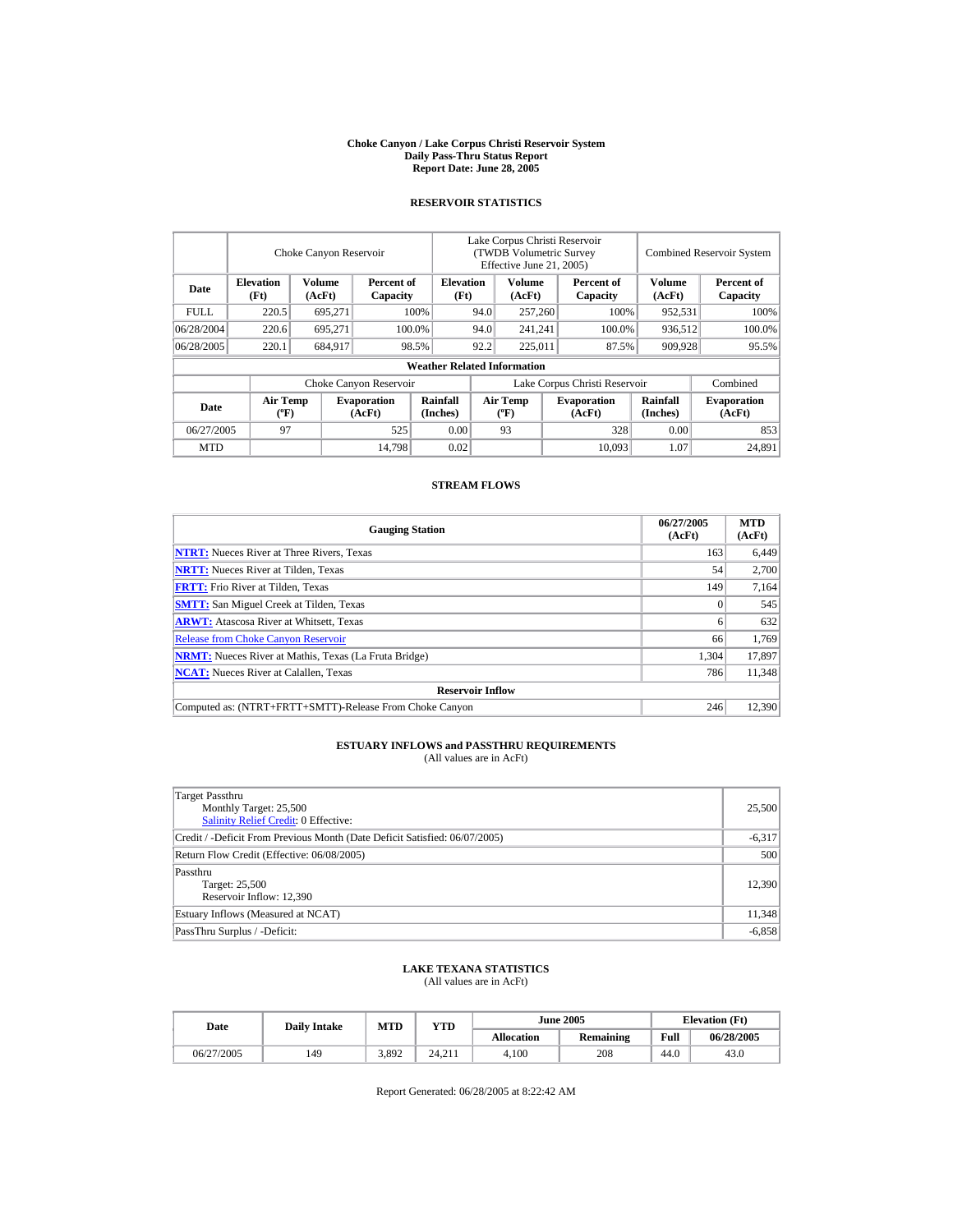#### **Choke Canyon / Lake Corpus Christi Reservoir System Daily Pass-Thru Status Report Report Date: June 29, 2005**

### **RESERVOIR STATISTICS**

|             |                                             | Choke Canyon Reservoir |                              |                                    | Lake Corpus Christi Reservoir<br><b>(TWDB Volumetric Survey)</b><br>Effective June 21, 2005) |                           |  |                              | <b>Combined Reservoir System</b> |                              |  |
|-------------|---------------------------------------------|------------------------|------------------------------|------------------------------------|----------------------------------------------------------------------------------------------|---------------------------|--|------------------------------|----------------------------------|------------------------------|--|
| Date        | <b>Elevation</b><br>(Ft)                    | Volume<br>(AcFt)       | Percent of<br>Capacity       | <b>Elevation</b><br>(Ft)           |                                                                                              | Volume<br>(AcFt)          |  | Percent of<br>Capacity       | <b>Volume</b><br>(AcFt)          | Percent of<br>Capacity       |  |
| <b>FULL</b> | 220.5                                       | 695,271                |                              | 100%                               | 94.0                                                                                         | 257,260                   |  | 100%                         | 952,531                          | 100%                         |  |
| 06/29/2004  | 220.6                                       | 695.271                |                              | 100.0%                             | 94.0                                                                                         | 241,241                   |  | 100.0%                       | 936,512                          | 100.0%                       |  |
| 06/29/2005  | 220.1                                       | 684,146                |                              | 98.4%                              | 92.1                                                                                         | 223,781                   |  | 87.0%                        | 907,927                          | 95.3%                        |  |
|             |                                             |                        |                              | <b>Weather Related Information</b> |                                                                                              |                           |  |                              |                                  |                              |  |
|             |                                             |                        | Choke Canyon Reservoir       |                                    | Lake Corpus Christi Reservoir                                                                |                           |  |                              |                                  | Combined                     |  |
| Date        | <b>Air Temp</b><br>$({}^{\circ}\mathrm{F})$ |                        | <b>Evaporation</b><br>(AcFt) | Rainfall<br>(Inches)               |                                                                                              | Air Temp<br>$(^{\circ}F)$ |  | <b>Evaporation</b><br>(AcFt) | <b>Rainfall</b><br>(Inches)      | <b>Evaporation</b><br>(AcFt) |  |
| 06/28/2005  | 98                                          |                        | 569                          | 0.00                               |                                                                                              | 95                        |  | 276                          | 0.00                             | 845                          |  |
| <b>MTD</b>  |                                             |                        | 15,367                       | 0.02                               |                                                                                              |                           |  | 10.369                       | 1.07                             | 25,736                       |  |

### **STREAM FLOWS**

| <b>Gauging Station</b>                                       | 06/28/2005<br>(AcFt) | <b>MTD</b><br>(AcFt) |
|--------------------------------------------------------------|----------------------|----------------------|
| <b>NTRT:</b> Nueces River at Three Rivers, Texas             | 157                  | 6,606                |
| <b>NRTT:</b> Nueces River at Tilden, Texas                   | 54                   | 2,753                |
| <b>FRTT:</b> Frio River at Tilden, Texas                     | 147                  | 7,311                |
| <b>SMTT:</b> San Miguel Creek at Tilden, Texas               |                      | 545                  |
| <b>ARWT:</b> Atascosa River at Whitsett, Texas               |                      | 639                  |
| <b>Release from Choke Canyon Reservoir</b>                   | 66                   | 1.834                |
| <b>NRMT:</b> Nueces River at Mathis, Texas (La Fruta Bridge) | 1,304                | 19,201               |
| <b>NCAT:</b> Nueces River at Calallen. Texas                 | 911                  | 12,259               |
| <b>Reservoir Inflow</b>                                      |                      |                      |
| Computed as: (NTRT+FRTT+SMTT)-Release From Choke Canyon      | 238                  | 12.628               |

# **ESTUARY INFLOWS and PASSTHRU REQUIREMENTS**<br>(All values are in AcFt)

| Target Passthru<br>Monthly Target: 25,500<br><b>Salinity Relief Credit: 0 Effective:</b> | 25,500   |
|------------------------------------------------------------------------------------------|----------|
| Credit / -Deficit From Previous Month (Date Deficit Satisfied: 06/07/2005)               | $-6,317$ |
| Return Flow Credit (Effective: 06/08/2005)                                               | 500      |
| Passthru<br>Target: 25,500<br>Reservoir Inflow: 12,628                                   | 12,628   |
| Estuary Inflows (Measured at NCAT)                                                       | 12.259   |
| PassThru Surplus / -Deficit:                                                             | $-6,185$ |

## **LAKE TEXANA STATISTICS**

(All values are in AcFt)

| Date       | <b>Daily Intake</b> | <b>MTD</b> | YTD    |                   | <b>June 2005</b> | <b>Elevation</b> (Ft) |            |
|------------|---------------------|------------|--------|-------------------|------------------|-----------------------|------------|
|            |                     |            |        | <b>Allocation</b> | Remaining        | Full                  | 06/29/2005 |
| 06/28/2005 |                     | 4.069      | 24.388 | 4.100             |                  | 44.0                  | 42.9       |

Report Generated: 06/29/2005 at 8:27:56 AM